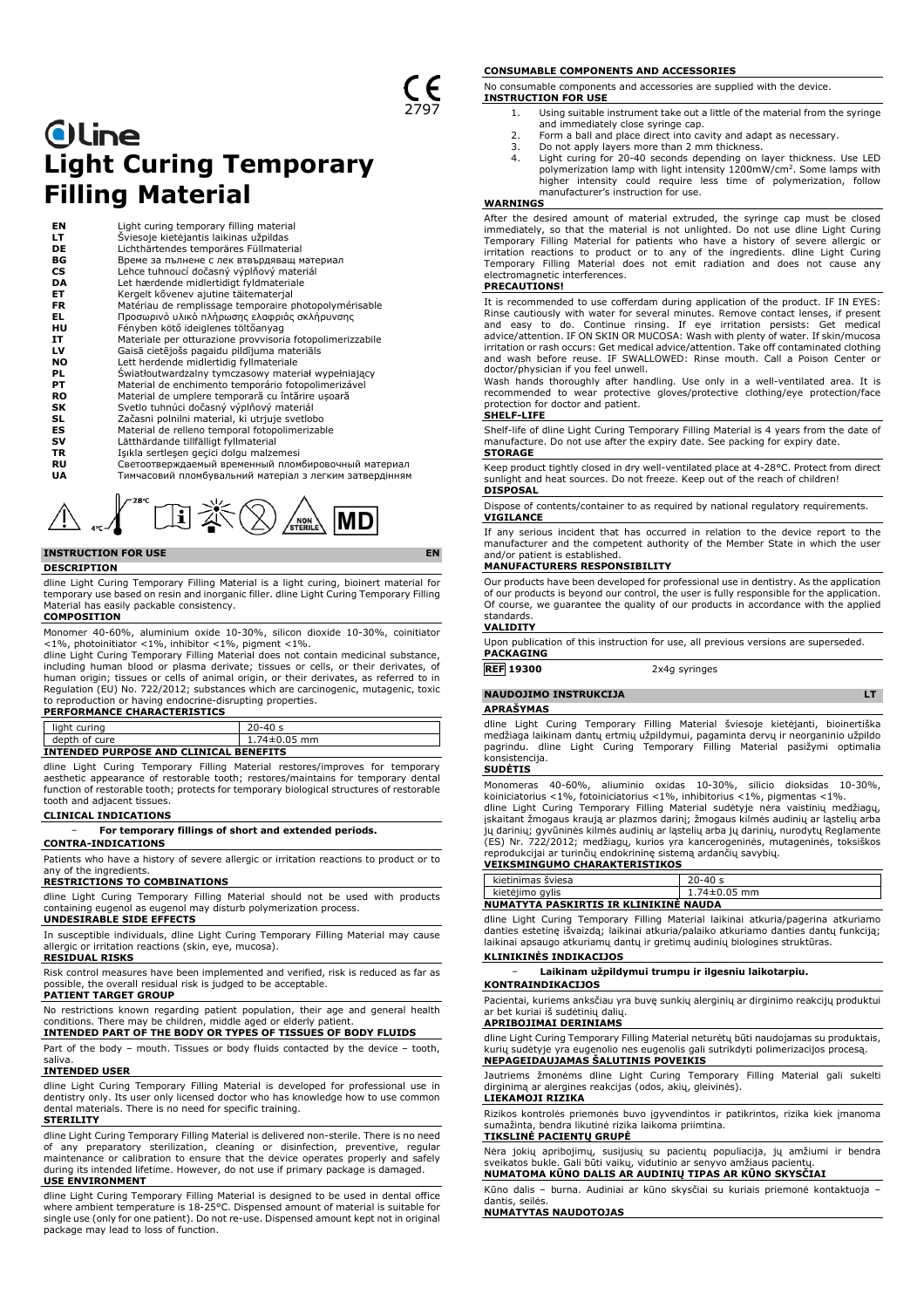dline Light Curing Temporary Filling Material yra sukurtas tik profesionaliam naudojimui odontologijoje. Naudotojas, tik licencijuotas gydytojas, kuris turi žinių kaip naudoti įprastas odontologines medžiagas. Specialių mokymų nereikia. **STERILUMAS**

dline Light Curing Temporary Filling Material tiekiamas nesterilus. Norint užtikrinti, kad prietaisas tinkamai ir saugiai veiktų per numatytą tarnavimo laiką, nereikia jokio paruošiamojo sterilizavimo, valymo ar dezinfekavimo, prevencinės, reguliarios priežiūros ar kalibravimo. Tačiau nenaudokite, jei pažeista pirminė pakuotė. **NAUDOJIMO APLINKA**

dline Light Curing Temporary Filling Material suprojektuotas naudoti odontologijos kabinete, kur aplinkos temperatūra 18-25°C. Paimtas medžiagos kiekis tinka vienam naudojimui (tik vienam pacientui). Nenaudokite pakartotinai. Išspaustas kiekis, laikomas ne originalioje pakuotėje, gali prarasti atliekamą funkciją.

## **SUNAUDOJAMIEJI KOMPONENTAI IR AKSESUARAI** Su priemone sunaudojamieji komponentai ir priedai netiekiami.

## **NAUDOJIMO INSTRUKCIJA**

- 1. Jums patogiu instrumentu iš švirkšto išspauskite nedidelį medžiagos kiekį ir tuoj pat uždarykite švirkšto dangtelį.
- 2. Suformuokite nedidelį rutuliuką. Dėkite suformuotą rutuliuką į ertmę ir sumodeliuokite paviršių.
- 3. Maksimalus aplikuojamo sluoksnio storis gali būti ne didesnis nei 2 mm. 4. Kietinkite šviesa 20-40 sekundžių, priklausomai nuo sluoksnio storio. Naudokite LED polimerizacijos lempą, kurios šviesos intensyvumas 1200mW/cm2 pilnu režimu (nenaudokite didėjančio ar impulsinio režimo). Lempos, kurių intensyvumas didesnis, gali reikalauti trumpesnio polimerizacijos laiko, vadovaukites gamintojo naudojimo instrukcija.

# **ĮSPĖJIMAI**

Panaudoję reikiamą produkto kiekį, nedelsiant uždenkite švirkštą dangteliu, kad medžiaga nebūtų apšviesta. Nenaudokite dline Light Curing Temporary Filling<br>Material pacientams, kuriems anksčiau yra buvę sunkių alerginių ar dirginimo reakcijų<br>produktui ar bet kuriai iš sudėtinių dalių. dline Light Curi

### **ATSARGUMO PRIEMONĖS**

Produkto aplikavimo metu rekomenduojama naudoti koferdamą. PATEKUS Į AKIS: Kelias minutes atsargiai plauti vandeniu. Išimti kontaktinius lęšius, jeigu jie yra ir<br>jeigu lengvai galima tai padaryti. Toliau plauti akis. Kaip galima greičiau kreiptis į<br>gydytoją. PATEKUS ANT ODOS AR GLEIVINĖS: plauti sudirginama oda/gleivinė arba ją išberia: kreiptis į gydytoją. Nusivilkti užterštus<br>drabužius ir išskalbti prieš vėl apsivelkant. PRARIJUS: išskalauti burną. Pasijutus<br>blogai, skambinti į APSINUODIJIMŲ KONTROLĖS IR INFORMA gydytoją. Po naudojimo kruopščiai nusiplauti rankas. Rekomenduojame mūvėti apsaugines pirštines, dėvėti apsauginius drabužius, naudoti akių (veido) apsaugos

# priemones gydytojui ir pacientui. **GALIOJIMO LAIKAS**

dline Light Curing Temporary Filling Material galiojimo laikas yra 4 metai nuo pagaminimo datos. Nenaudoti produkto pasibaigus jo galiojimo terminui. Partijos numeris turėtų būti nurodytas visoje korespondencijoje. Galiojimo terminą, partijos numerį žr. ant pakuotės. **LAIKYMAS**

Laikyti produktą sandariai uždarytą, sausoje, gerai vėdinamoje vietoje esant 4-28°C temperatūrai. Saugoti nuo tiesioginių saulės spindulių, uždegimo šaltinių. Produkto neužšaldyti. Laikyti vaikams nepasiekiamoje vietoje!

### **ŠALINIMAS**

Turinį/talpyklą išpilti (išmesti) pagal nacionalinius reikalavimus.

# **BUDRUMAS**

Jei įvyko kokių nors rimtų incidentų, susijusių su priemone, praneškite gamintojui ir tos valstybės narės, kurioje naudotojas ir (arba) pacientas yra įsisteigęs / įsikūręs, kompetentingai institucijai.

#### **SAUGOS IR KLINIKINIO VEIKSMINGUMO SANTRAUKA**

dline Light Curing Temporary Filling Material yra saugus ir veikia taip, kaip numatyta jei yra naudojamas pagal gamintojo naudojimo instrukciją. Saugos ir klinikinio veiksmingumo atasakitą bus galima rasti EUDAMED duomenų bazėje kai tik ji pradės veikti.

#### **GAMINTOJO ATSAKOMYBĖ**

Mūsų produktai sukurti profesionaliam naudojimui. Mes negalime kontroliuoti kaip mūsų produktai naudojami, todėl už tinkamą jų panaudojimą atsako vartotojas. Žinoma, mes užtikriname, produktų kokybės atitiktį galiojantiems standartams. **GALIOJIMAS**

| Paskelbus naują instrukcijos versiją, prieš tai buvusios versijos nebegalioja.<br><b>PAKUOTĖ</b> |                |
|--------------------------------------------------------------------------------------------------|----------------|
| <b>REF</b> 19300                                                                                 | 2x4g švirkštai |

| <b>ANLEITUNG ZUR VERWENDUNG</b> |  |
|---------------------------------|--|
| <b>BESCHREIBUNG</b>             |  |

dline Light Curing Temporary Filling Material ist ein lichthärtendes, bioinertes Material für den temporären Einsatz auf Basis von Harz und anorganischem Füllstoff. dline Light Curing Temporary Filling Material hat eine leicht verpackbare Konsistenz. **ZUSAMMENSETZUNG**

Monomer 40-60%, Aluminiumoxid 10-30%, Siliziumdioxid 10-30%, Co-Initiator <1%, Photoinitiator <1%, Inhibitor <1%, Pigment <1%.

dline Light Curing Temporary Filling Material enthält keine medizinische Substanz, einschließlich Derivate aus menschlichem Blut oder Plasma; Gewebe oder Zellen oder deren Derivate menschlichen Ursprungs; Gewebe oder Zellen tierischen Ursprungs oder deren Derivate gemäß der Verordnung (EU) Nr. 722/2012; Stoffe, die krebserregend, erbgutverändernd, fortpflanzungsgefährdend oder mit endokrinen Eigenschaften behaftet sind. **LEISTUNGSMERKMALE**

| Tiefe der Aushärtung<br><b>VERWENDUNGSZWECK UND KLINISCHER NUTZEN</b> | 1.74±0.05 mm |  |
|-----------------------------------------------------------------------|--------------|--|
| Lichthärtung                                                          | $20 - 40s$   |  |

dline Light Curing Temporary Filling Material restauriert/verbessert das temporäre ästhetische Erscheinungsbild des restaurierbaren Zahns; restauriert/erhält die temporäre dentale Funktion des restaurierbaren Zahns; schützt die temporären biologischen Strukturen des restaurierbaren Zahns und des angrenzenden Gewebes. **KLINISCHE INDIKATIONEN**

− **Für temporäre Füllungen von kurzer und längerer Dauer.**

#### **KONTRAINDIKATIONEN**

Patienten, die in der Vergangenheit schwerwiegende allergische Reaktionen oder Irritationen auf das Produkt oder einen der Inhaltsstoffe gezeigt haben.

# **BESCHRÄNKUNGEN FÜR KOMBINATIONEN**

dline Light Curing Temporary Filling Material sollte nicht mit eugenolhaltigen Produkten verwendet werden, da Eugenol den Polymerisationsprozess stören kann. **UNERWÜNSCHTE NEBENEFFEKTE**

Bei empfindlichen Personen kann dline Light Curing Temporary Filling Material allergische oder reizende Reaktionen hervorrufen (Haut, Auge, Schleimhäute). **VERBLEIBENDE RISIKEN**

#### Risikokontrollmaßnahmen wurden implementiert und verifiziert, das Risiko ist so weit wie möglich reduziert, das Gesamtrestrisiko wird als akzeptabel beurteilt.

#### **PATIENTEN-ZIELGRUPPE**

Keine Einschränkungen hinsichtlich der Patientenpopulation, ihres Alters und ihres allgemeinen Gesundheitszustands bekannt. Es können Kinder, Patienten mittleren Alters oder ältere Menschen sein.

| <b>VORGESEHENE</b>  | KÖRPERTEILE | <b>ODER</b> | <b>GEWEBETYPEN</b> | VON |
|---------------------|-------------|-------------|--------------------|-----|
| KÖRPERFLÜSSIGKEITEN |             |             |                    |     |

Teil des Körpers - Mund. Gewebe oder Körperflüssigkeiten, die mit dem Gerät in Berührung kommen – Zahn, Speichel.

### **BEABSICHTIGTER BENUTZER**

dline Light Curing Temporary Filling Material ist nur für den professionellen Einsatz in der Zahnmedizin entwickelt worden. Der Anwender ist nur ein lizenzierter Arzt, der weiß, wie man gängige Materialien verwendet. Es besteht keine Notwendigkeit für eine spezielle Schulung.

### **STERILITÄT**

dline Light Curing Temporary Filling Material wird unsteril geliefert. Es ist keine<br>vorbereitende Sterilisation, Reinigung oder Desinfektion, keine vorbeugende,<br>regelmäßige Wartung oder Kalibrierung erforderlich, m sic funktioniert. Verwenden Sie es jedoch nicht, wenn die Primärverpackung beschädigt

# ist. **UMGEBUNG VERWENDEN**

dline Light Curing Temporary Filling Material ist für die Verwendung in der Zahnarztpraxis bei einer Umgebungstemperatur von 18-25 °C vorgesehen. Die abgegebene Menge an Material ist für den einmaligen Gebrauch geeignet (nur für einen Patienten). Nicht wiederverwenden. Nicht in der Originalverpackung aufbewahrte Dosiermenge kann zu Funktionsverlusten führen.

#### **VERBRAUCHSKOMPONENTEN UND ZUBEHÖR**

Mit dem Gerät werden keine verbrauchbaren Komponenten und kein Zubehör mitgeliefert.

### **ANLEITUNG ZUR VERWENDUNG**

- 1. Entnehmen Sie mit einem geeigneten Instrument etwas von dem Material
- aus der Spritze und schließen Sie sofort die Spritzenkappe.
- 2. Formen Sie eine Kugel und legen Sie sie direkt in die Kaverne und passen Sie sie nach Bedarf an.
- 
- 3. Tragen Sie nicht mehr als 2 mm dicke Schichten auf.<br>4. Lichthärtung für 20-40 Sekunden je nach Schichtdicke. Verwenden Sie<br>10. LED-Polymerisationslampe mit einer Lichtintensität von<br>1200mW/cm<sup>2</sup>. Einige Lampen mit h Gebrauchsanweisung des Herstellers.

### **WARNUNGEN**

Nachdem die gewünschte Materialmenge extrudiert wurde, schließen Sie die Spritze sofort, damit das Material nicht unbeleuchtet bleibt. Verwenden Sie das Produkt nicht bei Patienten, bei denen es in der Vergangenheit zu schweren allergischen Reaktionen oder Reizungen auf das Produkt oder einen der Inhaltsstoffe gekommen ist. dline Light Curing Temporary Filling Material sendet keine Strahlung aus und verursacht keine elektromagnetischen Störungen.

# **VORSICHTSMAßNAHMEN**

Es wird empfohlen, während der Anwendung des Produkts einen Kofferdamm zu verwenden. WENN IM AUGE: Spülen Sie einige Minuten lang vorsichtig mit Wasser. Entfernen Sie die Kontaktlinsen, falls vorhanden und leicht zu bewerkstelligen. Spülen Sie weiter. Wenn die Augenreizung anhält: Ärztlichen Rat einholen/ärztliche Hilfe in Anspruch nehmen. WENN AUF HAUT ODER SCHLEIMHAUT: Waschen Sie mit reichlich Wasser. Wenn Haut-/Schleimhautreizungen oder Ausschlag auftreten: Holen Sie sich ärztlichen Rat/ärztliche Hilfe. Kontaminierte Kleidung ausziehen und vor der Wiederverwendung waschen. WENN GESCHLUCKST: Spülen Sie den Mund aus. Rufen Sie eine Giftnotrufzentrale oder einen Arzt an, wenn Sie sich unwohl fühlen. Waschen<br>Sie sich nach der Handhabung gründlich die Hände. Nur in einem gut belüfteten<br>Bereich verwenden. Es wird empfohlen, Schutzhandschuhe

#### **HALTBARKEITSDAUER**

Die Lagerfähigkeit des Produkts beträgt 4 Jahre ab dem Herstellungsdatum. Verwenden Sie es nicht nach Ablauf des Verfallsdatums. Die Chargennummer sollte in jeder Korrespondenz angegeben werden. Siehe Verpackung für Charge und Verfallsdatum.

#### **LAGERUNG**

Bewahren Sie das Produkt dicht verschlossen an einem trockenen, gut belüfteten Ort bei 4-28°C auf. Schützen Sie das Produkt vor direkter Sonneneinstrahlung und Wärmequellen. Nicht einfrieren. Außerhalb der Reichweite von Kindern aufbewahren! **ENTSORGUNG**

Entsorgen Sie den Inhalt/Behälter gemäß den nationalen behördlichen Vorschriften. **WACHSAMKEIT**

Wenn ein schwerwiegender Zwischenfall im Zusammenhang mit dem Produkt aufgetreten ist, melden Sie dies dem Hersteller und der zuständigen Behörde des Mitgliedstaats, in dem der Anwender und/oder Patient niedergelassen ist.

### **ZUSAMMENFASSUNG DER SICHERHEIT UND KLINISCHEN LEISTUNG**

dline Light Curing Temporary Filling Material ist sicher und verhält sich wie vorgesehen, wenn es gemäß der Gebrauchsanweisung des Herstellers verwendet wird. Die Zusammenfassung der Sicherheit und der klinischen Leistung wird in EUDAMED eingeführt, sobald es seine Arbeit aufnimmt.

#### **VERANTWORTUNG DES HERSTELLERS**

Unsere Produkte sind für den professionellen Einsatz in der Zahnmedizin entwickelt worden. Da die Anwendung unserer Produkte außerhalb unserer Kontrolle liegt, ist der Anwender für die Anwendung voll verantwortlich. Selbstverständlich garantieren wir die Qualität unserer Produkte gemäß den angewandten Normen.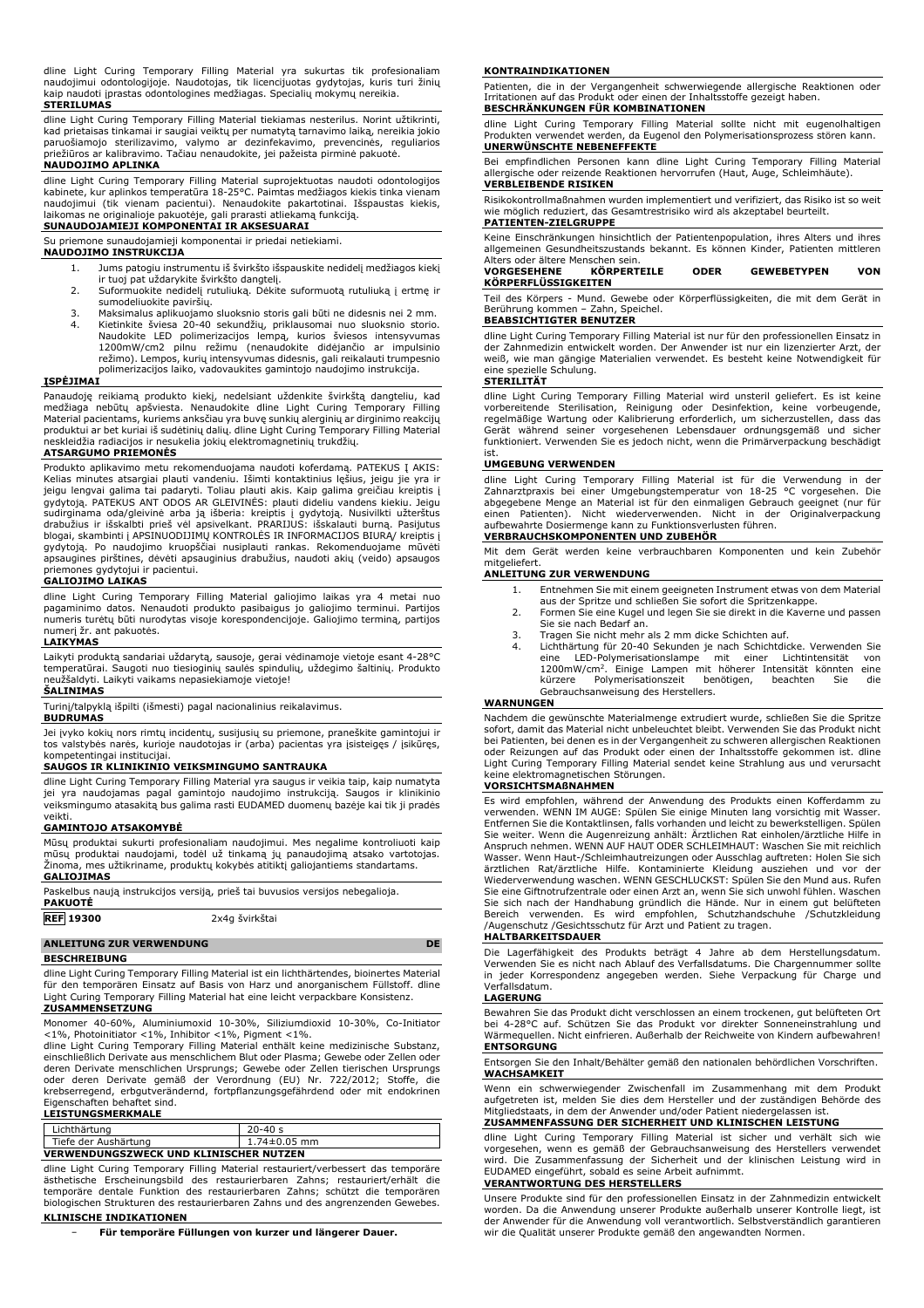#### **GÜLTIGKEIT**

Mit Erscheinen dieser Gebrauchsanweisung werden alle vorherigen Versionen ungültig. **VERPACKUNG**

| .                |               |  |
|------------------|---------------|--|
| <b>REF 19300</b> | 2x4g-Spritzen |  |
|                  |               |  |

# **ИНСТРУКЦИЯ ЗА УПОТРЕБА BG**

**ОПИСАНИЕ**

dline Light Curing Temporary Filling Material е лек втвърдяващ се биоинертен материал за временна употреба на основата на смола и неорганичен пълнител.<br>dline Light Curing Temporary Filling Material притежава и лесно опакована dline Light Curing Temporary Filling Material притежава консистенция.

### **СЪСТАВ**

Мономер 40-60%, алуминиев оксид 10-30%, силициев диоксид 10-30%, съвместно действие <1%, фотоинициатор <1%, инхибитор <1%, пигмент <1%. dline Light Curing Temporary Filling Material не съдържа лекарствено вещество, включително производни на човешка кръв или плазма; тъкани или клетки, или техни производни от човешки произход; тъкани или клетки от животински произход или техни производни, както е посочено в Регламент (ЕС) № 722/2012; вещества, които са канцерогенни, мутагенни, токсични за възпроизводство или са с разрушаващи ендокринната система свойства.

#### **ХАРАКТЕРИСТИКИ НА РАБОТА**

| Втвърдяване със светлина        | $20 - 40 s$        |  |
|---------------------------------|--------------------|--|
| Дълбочина на втвърдяване        | $1.74 \pm 0.05$ mm |  |
| ПРЕДНАЗНАЧЕНИЕ И КЛИНИЧНИ ПОЛЗИ |                    |  |

dline Light Curing Temporary Filling Material възстановява / подобрява за временен естетичен вид на възстановим зъб; възстановява / поддържа за временна дентална функция на възстановим зъб; защитава за временни биологични структури на възстановим зъб и тъканите около него.

# **КЛИНИЧНИ ПОКАЗАНИЯ**

#### − **За временно пълнене за кратки и дълги периоди.**

**ПРОТИВОПОКАЗАНИЯ**

Пациенти, които имат история на тежки алергични или възпалителни реакции към продукта или към някоя от съставките му.

#### **ОГРАНИЧЕНИЯ ЗА КОМБИНАЦИИ**

dline Light Curing Temporary Filling Material не трябва да се използва с продукти, съдържащи евгенол, защото евгенолът може да наруши процеса на полимеризация.

### **НЕЖЕЛАНИ СТРАНИЧНИ ЕФЕКТИ**

При чувствителни лица продуктът може да причини алергични или възпалителни реакции (на кожата, очите, лигавицата). **ОСТАТЪЧНИ РИСКОВЕ**

Мерките за контрол на риска са приложени и проверени, рискът е намален,

колкото е възможно, цялостният остатъчен риск се счита за допустим. **ЦЕЛЕВА ГРУПА НА ПАЦИЕНТИТЕ**

Не са известни ограничения по отношение на нациалността на пациентите, тяхната възраст и общо здравословно състояние. Те могат да са деца, пациенти на средна възраст или пациенти на възраст.

#### **ПРЕДВИДЕНА ЧАСТ НА ТЯЛОТО ИЛИ ВИДОВЕ ТЪКАНИ ИЛИ ТЕЛЕСНИ ТЕЧНОСТИ**

Част от тялото - уста. Тъкани или телесни течности, влизащи в контакт с слюнка.

#### **ЦЕЛЕВИ ПОТРЕБИТЕЛ**

dline Light Curing Temporary Filling Material е разработен единствено за професионална употреба в стоматологията. Неговият потребител е лицензиран лекар, който има знания как да използва обичайни стоматологични материали. нужда от специално обучение.

### **СТЕРИЛИТЕТ**

dline Light Curing Temporary Filling Material се доставя нестерилен. Няма нужда от предварителна стерилизация, почистване или дезинфекция, а от превантивна, редовна поддръжка или калибриране, за да се гарантира, че устройството работи правилно и безопасно през определения му живот. Не използвайте , ако първичната опаковка е повредена.

### **СРЕДА НА ИЗПОЛЗВАНЕ**

dline Light Curing Temporary Filling Material е предназначен за използване в стоматологичен кабинет, където температурата на околната среда е 18-25 ° C. Разпределеното количество материал подходящо за еднократна употреба (само за един пациент). Не използвайте повторно. Излишното количество, съхранявано в оригинална опаковка, може да доведе до загуба на функцията му. **КОНСУМАТИВИ И АКСЕСОАРИ**

С устройството не се доставят консумативи и аксесоари.

### **ИНСТРУКЦИЯ ЗА УПОТРЕБА**

- 1. С помощта на съответния инструмент извадете малко от материала от спринцовката и незабавно затворете капачката на спринцовката.
- 2. Оформете топка и я поставете директно в кухината и я адаптирайте,
- ако е необходимо.
- 3. Не нанасяйте слоеве с дебелина повече от 2 mm. 4. Втвърдете със светлина за 20-40 секунди в зависимост от дебелината на слоя. Използвайте LED полимеризационна лампа с интензитет на светлината 1200mW / cm<sup>2</sup> . Някои лампи с по-висока интензивност могат да изискват по-малко време на полимеризация,затова, моля, следвайте инструкциите на производителя за употреба.

#### **ПРЕДУПРЕЖДЕНИЯ**

След екструдиране на желаното количество материал, незабавно затворете спринцовката, така че материалът да не е осветена. Не използвайте продукта за пациенти, които имат история с тежки алергични или възпалителни реакции към продукта или към някоя от съставките на продукта. dline Light Curing Temporary Filling Material не излъчва радиация и не води до електромагнитни смущения. **ПРЕДПАЗНИ МЕРКИ**

Препоръчва се използването на кофердам пи нанасянето на продукта. ПРИ ПОПАДАНЕ В ОЧИТЕ: Изплакнете внимателно с вода в продължение на няколко минути. Махнете си контактните лещи, ако имате такива и е лесно да го направите. Продължете да изплаквате. Ако раздразнението на очите продължава: Потърсете медицински съвет / помощ. ПРИ ПОПАДАНЕ ВЪРХУ КОЖАТА ИЛИ ЛИГАВИЦАТА: Измийте обилно с вода. Ако се появи дразнене на

кожата / лигавицата или обрив: Потърсете медицински съвет / помощ. Свалете замърсеното облекло и изперете преди следващата употреб. ПРИ ПОГЛЪЩАНЕ: Изплакнете устата. Обадете се на Центъра по отрови или на лекар / терапевт, ако се чувствате зле. Измийте добре ръцете след работа. Препоръчано носенето на защитни ръкавици / защитно облекло / предпазни средства за очи / защита на лицето за лекаря и пациента.

### **СРОК НА ГОДНОСТ**

Срок на годност на dline Light Curing Temporary Filling Material е 4 години от датата на производство. Не използвайте след срока на годност. Партидният номер трябва да бъде цитиран при всяка кореспонденция. Погледнете опаковката за партиден номер и срок на годност. **СЪХРАНЕНИЕ**

Съхранявайте продукта добре затворен на сухо и добре проветриво място при 4- 28 ° C. Дръжте далеч от пряка слънчева светлина и източници на топлина. Не замразявайте. Да се пази от деца!

# **ИЗХВЪРЛЯНЕ**

Изхвърлете съдържанието / контейнера според националните нормативни изисквания.

### **БДИТЕЛНОСТ**

Ако възникне сериозен инцидент във връзка с устройството, съобщете това на производителя и на компетентния орган на държавата-членка, в която се намира потребителят и / или пациентът.

# **РЕЗЮМЕ НА БЕЗОПАСНОСТТА И КЛИНИЧНИТЕ РЕЗУЛТАТИ**

dline Light Curing Temporary Filling Material е безопасен и работи по предназначение, ако се използва в съответствие с инструкциите за употреба на производителя. Резюме на безопасността и клиничните показатели ще бъде представено в EUDAMED в момента, щом започне работа. **ОТГОВОРНОСТ НА ПРОИЗВОДИТЕЛИТЕ**

Продуктите ни са разработени за професионална употреба в стоматологията. Понеже приложението на нашите продукти е извън наш контрол, потребителят носи пълна отговорност за приложението на продукта. Разбира се, ние гарантираме за качеството на продуктите си в съответствие с приложимите стандарти.

#### **ВАЛИДНОСТ**

След публикуването на тази инструкция за употреба всички предишни версии се отменят.

# **ОПАКОВКА**

**REF 19300** Спринцовки 2x4g

**NÁVOD K POUŽITÍ CS**

#### **POPIS**

dline Light Curing Temporary Filling Material je světlem tuhnoucí, bioinertní materiál pro dočasné použití na bázi pryskyřice a anorganického plniva. dline Light Curing Temporary Filling Material má snadno sbalitelnou konzistenci. **SLOŽENÍ**

# Monomer 40-60 %, oxid hlinitý 10-30 %, oxid křemičitý 10-30 %, koiniciátor < 1 %,

fotoiniciátor < 1 %, inhibitor < 1 %, pigment < 1 %.<br>dline Light Curing Temporary Filling Material neobsahuje léčivé látky, včetně derivátů<br>lidské krve nebo plazmy; tkáně nebo buňky nebo jejich deriváty lidského původu;<br>lt

# mají vlastnosti narušující endokrinní systém. **VÝKONOVÉ CHARAKTERISTIKY**

| ytvrzování světlem               | $20 - 40s$         |  |
|----------------------------------|--------------------|--|
| hloubka léčby                    | $1.74 \pm 0.05$ mm |  |
| ZAMYSLENY UCEL A KLINICKÉ VÝHODY |                    |  |

dline Light Curing Temporary Filling Material obnovuje/vylepšuje dočasný estetický vzhled obnovitelného zubu; obnovuje/udržuje dočasnou zubní funkci obnovitelného zubu; chrání dočasné biologické struktury obnovitelného zubu a sousedních tkání.

#### **KLINICKÉ INDIKACE**

− **Pro dočasné výplně na krátká a prodloužená období.**

# **KONTRAINDIKACE**

Pacienti, kteří mají v anamnéze závažné alergické nebo podrážděné reakce na produkt nebo na kteroukoli složku přípravku.

# **OMEZENÍ KOMBINACÍ**

dline Light Curing Temporary Filling Material by neměl být používán s produkty obsahujícími eugenol, protože eugenol může narušit proces polymerace. **NEŽÁDOUCÍ VEDLEJŠÍ ÚČINKY**

U citlivých jedinců může dline Light Curing Temporary Filling Material způsobit alergické nebo dráždivé reakce (kůže, oči, sliznice). **ZBYTKOVÁ RIZIKA**

Byla implementována a ověřena opatření ke kontrole rizik, riziko je co nejvíce sníženo, celkové zbytkové riziko je považováno za přijatelné. **CÍLOVÁ SKUPINA PACIENTŮ**

Nejsou známa žádná omezení týkající se populace pacientů, jejich věku a celkového zdravotního stavu. Mohou to být i děti, pacienti středního věku nebo starší pacienti. **ZAMÝŠLENÁ ČÁST TĚLA NEBO TYPY TKÁNÍ TĚLESNÝCH TEKUTIN**

# Část těla - ústa. Tkáně nebo tělesné tekutiny v kontaktu s přístrojem – zub, sliny. **ZAMÝŠLENÝ UŽIVATEL**

dline Light Curing Temporary Filling Material je vyvinut pouze pro profesionální použití ve stomatologii. Použít jej může pouze lékař s licencí, který má znalosti o používání běžných dentálních materiálů. Není potřeba zvláštního školení. **STERILITA**

dline Light Curing Temporary Filling Material je dodáván nesterilní. Není třeba provádět žádnou přípravnou sterilizaci, čištění nebo dezinfekci, preventivní, pravidelnou údržbu nebo kalibraci, aby bylo zajištěno, že zařízení pracuje správně a bezpečně po celou dobu jeho životnosti. Nepoužívejte však, pokud je primární balíček poškozený.

# **PROSTŘEDÍ POUŽITÍ**

dline Light Curing Temporary Filling Material je určen k použití v zubní ordinaci, kde<br>je okolní teplota 18-25 °C. Vydané množství materiálu je vhodné pro jednorázové<br>použití (pouze pro jednoho pacienta). Nepoužívejte znov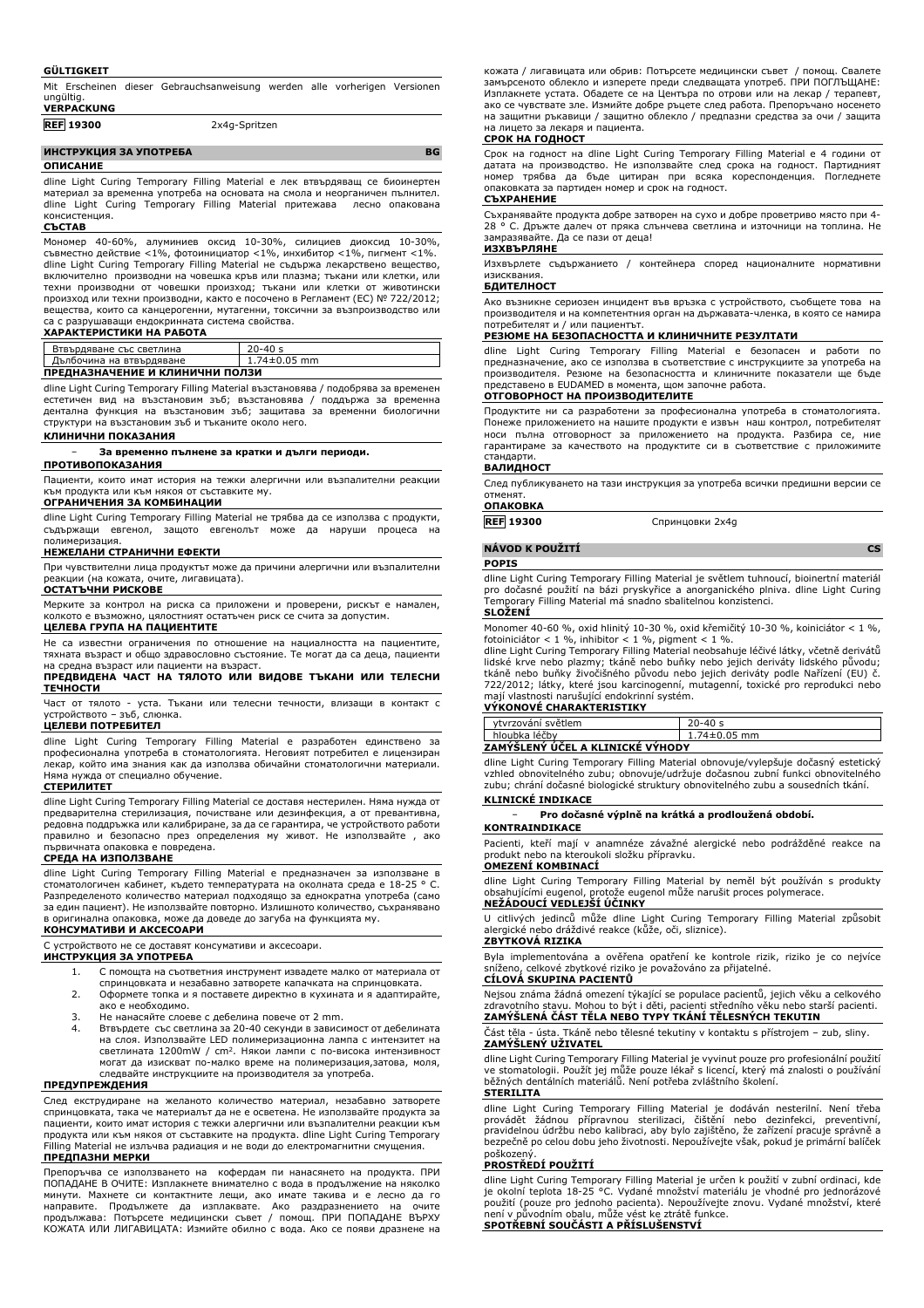Se zařízením nejsou dodávány žádné spotřební součásti ani příslušenství. **NÁVOD K POUŽITÍ**

- 1. Pomocí vhodného nástroje odeberte trochu materiálu ze stříkačky a
- okamžitě uzavřete víčko stříkačky. 2. Vytvořte kouli a umístěte ji přímo do dutiny a podle potřeby se přizpůsobte.
- 
- 3. Neaplikujte vrstvy větší než 2 mm. 4. Vytvrzujte světlem po dobu 20-40 sekund v závislosti na tloušťce vrstvy. Použijte LED polymerační lampu s intenzitou světla 1200 mW/cm<sup>2</sup> . Některé žárovky s vyšší intenzitou mohou vyžadovat kratší dobu polymerace, postupujte podle pokynů výrobce.

# **VAROVÁNÍ**

Po vytlačení požadovaného množství materiálu okamžitě uzavřete injekční stříkačku, materiál nebyl na světle. Nepoužívejte přípravek u pacientů, kteří v minulosti měli závažné alergické nebo podrážděné reakce na produkt nebo na kteroukoli ze složek. dline Light Curing Temporary Filling Material nevyzařuje záření a nezpůsobuje žádné elektromagnetické rušení.

#### **OPATŘENÍ**

Béhem aplikace produktu se doporučuje používat kofferdam. PRI ZASAZENI OCI:<br>Několik minut opatrně vyplachujte vodou. Vyjměte kontaktní čočky, jsou-li nasazeny<br>a je-li to snadné. Pokračujte ve vyplachování. Pokud podráždění velkým množstvím vody. Pokud dojde k podráždění kůže nebo sliznic nebo vyrážce: Vyhledejte lékařskou pomoc/ošetření. Kontaminovaný oděv svlékněte a před opětovným použitím vyperte. PŘI POŽITÍ: Vypláchněte ústa. Pokud se necítíte dobře, volejte toxikologické středisko nebo lékaře. Po manipulaci si důkladně umyjte ruce. Používejte pouze na dobře větraném místě. Pro lékaře a pacienta se doporučuje nosit ochranné rukavice/ochranný oděv/ochranu očí/ochranu obličeje.

### **SKLADOVATELNOST**

Doba použitelnosti produktu je 4 roky od data výroby. Nepoužívejte po uplynutí doby použitelnosti. Ve všech korespondencích by mělo být uvedeno číslo šarže. Šarže a datum spotřeby viz balení.

#### **SKLADOVÁNÍ**

Uchovávejte produkt těsně uzavřený na suchém, dobře větraném místě při teplotě 4-28 °C. Chraňte před přímým slunečním zářením a zdroji tepla. Chraňte před mrazem. Udržujte mimo dosah dětí!

#### **LIKVIDACE**

Obsah/obal zlikvidujte v souladu s požadavky národních předpisů.

**BDĚLOST**

Pokud se stane jakýkoli závažný incident, ke kterému došlo v souvislosti se zařízením, hlásí se to výrobci a příslušnému orgánu členského státu, ve kterém se uživatel nebo pacient nachází.

**SOUHRN BEZPEČNOSTI A KLINICKÉHO VÝKONU**

dline Light Curing Temporary Filling Material je bezpečný a funguje tak, jak bylo<br>zamýšleno, pokud je používán v souladu s pokyny výrobce k použití. Souhrn<br>bezpečnosti a klinického výkonu bude do EUDAMED zaveden, jakmile z **ODPOVĚDNOST VÝROBCŮ**

Naše výrobky byly vyvinuty pro profesionální použití ve stomatologii. Protože aplikace našich produktů je mimo naši kontrolu, je za aplikaci plně odpovědný uživatel. Samozřejmě garantujeme kvalitu našich produktů v souladu s platnými normami. **DOBA PLATNOSTI**

Po zveřejnění tohoto návodu k použití jsou nahrazeny všechny předchozí verze. **OBAL**

**REF 19300** 2 x 4 g stříkačky

## **BRUGSANVISNING DA**

#### **BESKRIVELSE**

dline Light Curing Temporary Filling Material er et let hærdnings-, bioinert materiale til midlertidig brug baseret på harpiks og uorganisk fyldstof. dline Light Curing Temporary Filling Material har en pakningsbar konsistens. **SAMMENSÆTNING**

Monomer 40-60%, aluminiumoxid 10-30%, siliciumdioxid 10-30%, coinitiator <1%,

fotoinitiator <1%, hæmmer <1%, pigment <1%.<br>dline Light Curing Temporary Filling Material indeholder ikke medicinske stoffer,<br>herunder blod eller plasmaafledning fra mennesker; væv eller celler eller deres afledning af menneskelig oprindelse væv eller celler af animalsk oprindelse eller deres afledning som omhandlet i forordning (EU) nr. kræftfremkaldende, mutagene, reproduktionstoksiske eller med hormonforstyrrende egenskaber. **EGENSKABER FOR YDEEVNE**

|                                       | EGENSKABER FUR TUEEVINE |                    |  |
|---------------------------------------|-------------------------|--------------------|--|
|                                       | lys hærdning            | $20 - 40s$         |  |
|                                       | dybde af restauration   | $1.74 \pm 0.05$ mm |  |
| TILSIGTEDE FORMÅL OG KLINISKE FORDELE |                         |                    |  |

dline Light Curing Temporary Filling Material genopretter/forbedrer midlertidigt æstetisk udseende af en genoprettelig tand; genopretter/opretholder for midlertidig tandfunktion af genoprettelig tand; beskytter mod midlertidige biologiske strukturer af genoprettelige tænder og tilstødende væv.

### **KLINISKE INDIKATIONER**

− **Til midlertidig påfyldning af korte og længere perioder.**

**KONTRAINDIKATIONER**

Patienter, der tidligere har haft alvorlige allergiske eller irritationsreaktioner på produktet eller på nogen af ingredienserne.

## **BEGRÆNSNINGER FOR KOMBINATIONER**

dline Light Curing Temporary Filling Material bør ikke anvendes sammen med<br>produkter, der indeholder eugenol, da eugenol kan forstyrre produkter, der indeholder eugenol, da eugenol kan forstyrre polymeriseringsprocessen.

#### **UØNSKEDE BIVIRKNINGER**

Hos modtagelige personer kan dline Light Curing Temporary Filling Material forårsage allergiske eller irritationsreaktioner (hud, øje, slimhinde).

# **RESTERENDE RISICI**

Risikokontrolforanstaltninger er blevet gennemført og verificeret, risikoen er reduceret mest muligt, den samlede restrisiko anses for at være acceptabel. **MÅLGRUPPE FOR PATIENT**

Ingen begrænsninger kendt med hensyn til patientpopulation, deres alder og generelle sundhedsmæssige forhold. Der kan være børn, midaldrende eller ældre patienter.

#### **PÅTÆNKT DEL AF KROPPEN ELLER TYPER AF VÆV AF KROPSVÆSKER**

En del af kroppen – munden. Væv eller kropsvæsker kontaktet af enheden – tand, spyt.

#### **TILSIGTET BRUGER**

dline Light Curing Temporary Filling Material er udviklet til professionel brug i tandplejen alene. Må kun bruges af licenseret læge, der har viden om, hvordan du bruger fælles dental materialer. Der er ikke behov for specifik uddannelse.

## **STERILITET**

dline Light Curing Temporary Filling Material leveres ikke-sterilt. Der er ikke behov for nogen forberedende sterilisering, rengøring eller desinfektion, forebyggende, regelmæssig vedligeholdelse eller kalibrering for at sikre, at enheden fungerer korrekt og sikkert i løbet af den tilsigtede levetid. Brug dog ikke, hvis den primære pakke er beskadiget.

#### **BRUG MILJØ**

dline Light Curing Temporary Filling Material er designet til at blive brugt på<br>tandklinik, hvor omgivelsestemperaturen er 18-25°C.<br>materiale er egnet til engangsbrug (kun til én patient). Må ikke genbruges. Udleveret<br>belø **FORBRUGSVARER KOMPONENTER OG TILBEHØR**

## Der følger ingen forbrugsvarer og tilbehør med enheden.

- **BRUGSANVISNING** 1. Brug passende instrument og tag lidt af materialet ud af sprøjten og luk
	- straks sprøjtehætten. 2. Form en bold og put det direkte i hulrummet og lad det tilpasse sig efter
	- behov.
	-
	- 3. Påfør ikke et lag med en tykkelse på mere end 2 mm.<br>4. Let hærdning i 20-40 sekunder afhængigt af lagtykkelse. Brug LED<br>polymeriseringslampe med lysintensitet 1200mW/cm<sup>2</sup>. Nogle lamper<br>med højere intensitet kan kræve m producentens anvisninger til brug.

### **ADVARSLER**

Efter den ønskede mængde materiale ekstruderet, skal du straks lukke sprøjten, så materialet ikke er uden lys. Brug ikke produktet til patienter, der tidligere har haft<br>alvorlige allergiske eller irritationsreaktioner på produktet eller nogen af<br>ingredienserne. dline Light Curing Temporary Filli og forårsager ingen elektromagnetisk interferens.

### **FORHOLDSREGLER**

Det anbefales at bruge cofferdam under påføring af produktet. HVIS I ØJNENE: Skyl forsigtigt med vand i flere minutter. Fjern kontaktlinser, hvis de er til stede og nemme at tage af. Hvis øjenirritationen fortsætter: Få lægehjælp/tjek. HVIS PA HUDEN ELLER<br>SLIMHINDEN: Vask rigeligt med vand. Hvis hud/slimhindeirritation eller udslæt<br>opstår: Få lægelig rådgivning/opmærksomhed. Tag forurenet t ventileret område. Det anbefales at bære beskyttelseshandsker /beskyttelsesbeklædning /øjenværn /ansigtsbeskyttelse til læge og patient. **HOLDBARHED**

Holdbarheden af produktet er 4 år fra fremstillingsdatoen. Må ikke bruges efter udløbsdatoen. Batchnummeret skal anføres i al korrespondance. Se emballage for parti og udløbsdato.

# **OPLAGRING**

Hold produktet tæt lukket på et tørt godt ventileret sted ved 4-28°C. Beskyt mod direkte sollys og varmekilder. Må ikke fryses. Hold uden for børns rækkevidde! **BORTSKAFFELSE**

Indhold/beholder skal bortskaffes på samme betingelser som krævet i de nationale lovkrav.

# **ÅRVÅGENHED**

Hvis der er indtruffet alvorlige hændelser i forbindelse med udstyrsrapporten til fabrikanten og den kompetente myndighed i den medlemsstat, hvor brugeren og/eller patienten er etableret.

# **RESUMÉ AF SIKKERHED OG KLINISKE PRÆSTATIONER**

dline Light Curing Temporary Filling Material er sikkert og fungerer efter hensigten, hvis det anvendes i overensstemmelse med producentens brugsanvisning. Resumé af sikkerhed og kliniske præstationer vil blive indført i EUDAMED, så snart det begynder at virke.

# **PRODUCENTERNES ANSVAR**

Vores produkter er udviklet til professionel brug i tandplejen. Da anvendelsen af vores produkter er uden for vores kontrol, er brugeren fuldt ansvarlig for applikationen. Vi garanterer naturligvis kvaliteten af vores produkter i overensstemmelse med de anvendte standarder.

#### **VALIDITET**

Når denne brugsanvisning udgives, tilsidesættes alle tidligere versioner. **EMBALLAGE**

**REF 19300** 2x4g sprøjter

# **KASUTUSJUHEND ET**

#### **KIRJELDUS**

dline Light Curing Temporary Filling Material on valguskõvastuv, bioinertne, vaigul ja anorgaanilisel täiteainel põhinev materjal ajutiseks kasutamiseks. dline Light Curing Temporary Filling Material on hõlpsasti pakendatav.

#### **KOOSTIS**

Monomeer 40–60%, alumiiniumoksiid 10–30%, ränidioksiid 10–30%, koinitsiaator <1%, fotoinitsiaator 1%, inhibiitor 1%, pigment 1%. dline Light Curing Temporary Filling Material ei sisalda ravimainet, sealhulgas

inimverd ega vereplasma derivaate; inimpäritolu kudesid, rakke ega nende derivaate; loomset päritolu kudesid, rakke ega nende derivaate, nagu viidatud määruses (EL) nr 722/2012; kantserogeenseid, mutageenseid, reproduktiivtoksilisi ega endokriinseid häireid põhjustavaid aineid. **TÖÖOMADUSED**

| valguskõvenev                          | $20 - 40s$         |  |
|----------------------------------------|--------------------|--|
| kõvastuse sügavus                      | $1.74 \pm 0.05$ mm |  |
| ETTENAHTUD OTSTARVE JA KLIINILINE KASU |                    |  |

dline Light Curing Temporary Filling Material taastab/parandab ajutiselt restaureeritava hamba esteetilist välimust; taastab/hooldab ajutiselt restaureetitava hamba funktsiooni; kaitseb ajutiselt restaureeritava hamba ja külgnevate kudede bioloogilisi struktuure.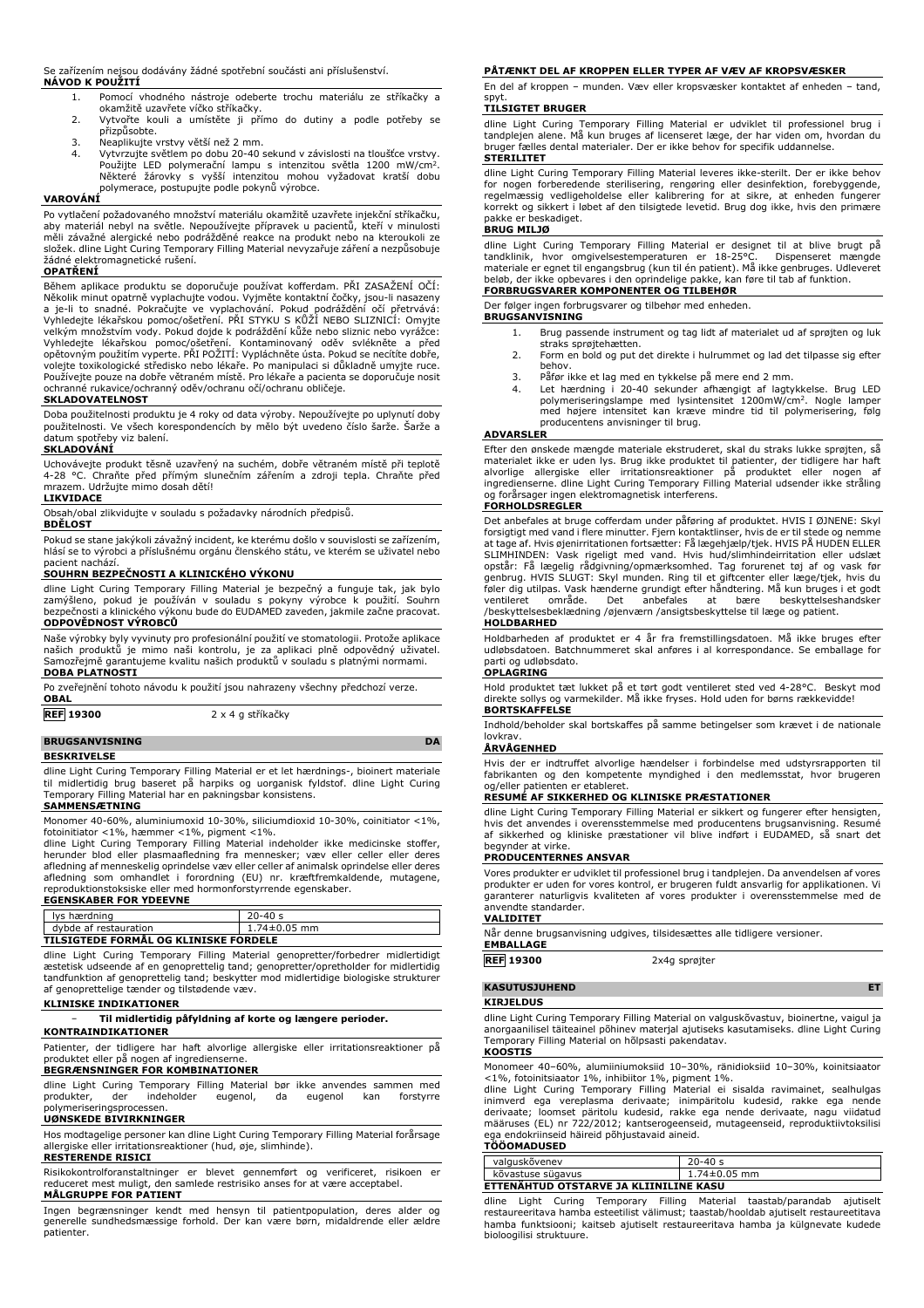### **KLIINILISED NÄIDUSTUSED**

#### − **Lühiajalisteks ja pikemaajalisteks ajutisteks täidisteks. VASTUNÄIDUSTUSED**

Patsiendid, kellel on varem olnud toote või selle mõne koostisosa suhtes tõsiseid allergilisi või ärritusreaktsioone.

### **KOMBINATSIOONIDE PIIRANGUD**

dline Light Curing Temporary Filling Material ei tohi kasutada koos eugenooli sisaldavate toodetega, kuna eugenool võib polümerisatsiooniprotsessi häirida. **SOOVIMATUD KÕRVALTOIMED**

Tundlikel inimestel võib toode põhjustada allergilisi või ärritusreaktsioone (nahk, silmad, limaskestad).

### **JÄÄKRISKID**

Riskikontrollimeetmed on rakendatud ja kontrollitud, riski vähendatakse nii palju kui võimalik, üldist jääkriski peetakse vastuvõetavaks. **PATSIENTIDE SIHTGRUPP**

Patsientide populatsiooni, nende vanuse ja üldise terviseseisundi osas pole teada mingeid piiranguid. Võib olla lapsi, keskealisi või eakaid patsiente.

**ETTENÄHTUD KEHAOSA VÕI KEHAVEDELIKE KUDEDE TÜÜBID**

Kehaosa - suu. Koed või kehavedelikud, millega seade kokku puutub – hammas, sülg. **ETTENÄHTUD KASUTAJA**

dline Light Curing Temporary Filling Material on välja töötatud ainult<br>professionaalseks kasutamiseks hambaravis. Selle kasutajaks on ainult<br>litsentseeritudarst, kes on teadlik, kuidas kasutatakse tavalisi materjale. Spets koolitus pole vajalik.

#### **STERIILSUS**

dline Light Curing Temporary Filling Material tarnitakse mittesteriilselt. Seadme ettenähtud eluea jooksul nõuetekohase ja ohutu töö tagamiseks pole vaja ettevalmistavat steriliseerimist, puhastamist ega desinfitseerimist; ennetavat, regulaarset hooldust ega kalibreerimist. Ärge kasutage, kui seadme primaarne kend on kahjustatud.

#### **KASUTUSKESKKOND**

dline Light Curing Temporary Filling Material on mõeldud kasutamiseks hambaravikabinetis, kus ümbritsev temperatuur on 18-25 ° C. Väljastatud materjal sobib ühekordseks kasutamiseks (ainult ühele patsiendile). Ärge taaskasutage. Väljastatud materjal, mida pole hoitud originaalpakendis, võib kaotada oma funktsionaalsuse.

# **KULUMATERJALID JA TARVIKUD**

Seadmega ei ole kaasas kulumaterjale ega tarvikuid.

#### **KASUTUSJUHEND**

- 1. Võtke sobiva instrumendi abil süstlast veidi materjali ja sulgege kohe süstlakork.
- 2. Moodustage pall, asetage otse kaviteeti ja vajadusel kohandage.<br>3. Ärge paigaldage üle 2 mm sügavusi kihte.
- 
- 3. Ärge paigaldage üle 2 mm sügavusi kihte. 4. Valguskõvastage 20–40 sekundit, olenevalt kihi paksusest. Kasutage LED-polümerisatsioonilampi valgustugevusega 1200mW / cm<sup>2</sup>. Mõned kõrgema intensiivsusega lambid võivad vajada lühemat polümerisatsiooniaega, järgige tootja kasutusjuhiseid.

#### **HOIATUSED**

Pärast vajaliku materjali väljastamist sulgege süstal kohe, et materjal ei oleks<br>valgustatud. Mitte kasutada patsientidel, kellel on varem olnud toote või selle mõne<br>koostisosa suhtes tõsiseid allergilisi või ärritusreakts Temporary Filling Material ei eralda kiirgust ega põhjusta elektromagneetilisi häireid. **ETTEVAATUSABINÕUD**

Toote pealekandmise ajal on soovitatav kasutada kofferdami. SILMA SATTUMISE<br>KORRAL: Loputage mitme minuti jooksul ettevaatlikult veega. Eemaldage<br>kontaktläätsed, kui neid kasutatakse ja kui neid on kerge eemaldada. Jätkake loputamist. Kui silmade ärritus püsib, pöörduge arsti poole. NAHALE SATTUMISE KORRAL: Peske rohke veega. Naha/limaskesta ärrituse või lööbe korral pöörduge arsti poole. Võtke seljast kõik saastunud rõivad ja peske neid enne järgmist<br>kasutuskorda. ALLANEELAMISE KORRAL: Loputage suud. Halva enesetunde korral<br>võtke ühendust mürgistusteabekeskuse või arstiga. Pärast kasutamist pe kaitsekindaid /kaitserõivastust /kaitseprille /kaitsemaski.

#### **KÕLBLIKKUSAEG**

dline Light Curing Temporary Filling Material kõlblikkusaeg on 4 aastat alates valmistamise kuupäevast. Mitte kasutada pärast kõlblikkusaja lõppu. Partii numbrit tuleb tsiteerida kogu kirjavahetuses. Partii numbrit ja kõlblikkusaega vaadake pakendilt.

#### **HOIUSTAMINE**

Hoidke toodet tihedalt suletuna kuivas, hästi ventileeritavas kohas temperatuuril 4- 28 ° C. Kaitske otsese päikesevalguse ja soojusallikate eest. Mitte lasta külmuda. Hoida laste eest kättesaamatus kohas!

# **JÄÄTMEHOOLDUS**

Sisust/pakendist tuleb vabaneda vastavalt riiklikele õigusaktidele.

# **VALVSUS**

Kui seadmega seoses on toimunud mõni tõsine vahejuhtum, teatatakse sellest tootjale ja selle liikmesriigi pädevale asutusele, kus kasutaja ja/ või patsient asub. **KOKKUVÕTE OHUTUSEST JA KLIINILISEST TOIMIVUSEST**

dline Light Curing Temporary Filling Material on ohutu ja toimib ettenähtud viisil, kui seda kasutatakse vastavalt tootja kasutusjuhendile. Ohutuse ja kliinilise toimivuse kokkuvõte lisatakse EUDAMED-i kohe, kui see tööle hakkab. **TOOTJA VASTUTUS**

Meie tooted on välja töötatud professionaalseks kasutamiseks hambaravis. Kuna<br>toodete rakendus on väljaspool meie kontrolli, vastutab selle eest täielikult kasutaja.<br>Loomulikult -garanteerime - oma - toodete - kvaliteedi standarditele.

# **VALIIDSUS**

Käesoleva kasutusjuhendi avaldamine muudab kehtetuks kõik varasemad versioonid. **PAKEND**

# **REF 19300** 2x4g süstalt

#### **INSTRUCTIONS D'UTILISATION FR**

**DESCRIPTION**

dline Light Curing Temporary Filling Material est un matériau bioinerte photopolymérisable à usage temporaire, à base de résine et de charge inorganique.

dline Light Curing Temporary Filling Material a une consistance facilement conditionnable.

### **COMPOSITION**

Monomère 40-60%, oxyde d'aluminium 10-30%, dioxyde de silicium 10-30%, coinitiateur <1%, photoinitiateur <1%, inhibiteur <1%, pigment <1%. dline Light Curing Temporary Filling Material ne contient pas de substance médicinale,

y compris du sang humain ou un derive du plasma ; des tissus ou des cellules, ou<br>leurs dérivés, d'origine humaine ; des tissus ou des cellules d'origine animale, ou<br>leurs dérivés, tels que visés dans le règlement (UE) n° 7 cancérigènes, mutagènes, toxiques pour la reproduction ou ayant des propriétés de

# perturbation endocrinienne. **CARACTÉRISTIQUES DE PERFORMANCE**

| photopolymérisation                    | $20 - 40s$         |  |
|----------------------------------------|--------------------|--|
| profondeur de polymérisation           | $1.74 \pm 0.05$ mm |  |
| <b>OBJECTIF ET AVANTAGES CLINIQUES</b> |                    |  |

dline Light Curing Temporary Filling Material restaure/améliore pour le temporaire l'aspect esthétique de la dent restaurable ; restaure/maintient pour le temporaire la fonction dentaire de la dent restaurable ; protège pour le temporaire les structures biologiques de la dent restaurable et des tissus adjacents.

#### **INDICATIONS CLINIQUES**

− **Pour les obturations temporaires de courte et longue durée.**

# **CONTRE-INDICATIONS**

Patients ayant des antécédents de réactions allergiques ou d'irritation graves au produit ou à l'un de ses ingrédients. **RESTRICTIONS AUX COMBINAISONS**

dline Light Curing Temporary Filling Material ne doit pas être utilisé avec des produits contenant de l'eugénol, car l'eugénol peut perturber le processus de polymérisation. **EFFETS SECONDAIRES INDÉSIRABLES**

Chez les personnes sensibles, dline Light Curing Temporary Filling Material peut provoquer des réactions allergiques ou d'irritation (peau, yeux, muqueuses). **RISQUES RÉSIDUELS**

Des mesures de contrôle du risque ont été mises en oeuvre et vérifiées, le risque est réduit autant que possible, le risque résiduel global est jugé acceptable. **GROUPE CIBLE DE PATIENTS**

# Aucune restriction connue concernant la population de patients, leur âge et leur état

de santé général. Il peut convenir à des enfants, des patients d'âge moyen ou des personnes âgées.

# **PARTIE DU CORPS OU TYPES DE TISSUS OU DE FLUIDES CORPORELS VISÉS**

Partie du corps - bouche. Tissus ou fluides corporels en contact avec l'appareil: dent, salive.

#### **UTILISATEUR VISÉ**

dline Light Curing Temporary Filling Material est conçu pour un usage professionnel en dentisterie uniquement. Son utilisateur doit être un médecin/technicien agréé qui sait comment utiliser les matériaux dentaires courants. Il n'est pas nécessaire de suivre une formation spécifique.

# **STÉRILITÉ**

dline Light Curing Temporary Filling Material est livré non stérile. Il n'est pas nécessaire de procéder à une stérilisation, un nettoyage ou une désinfection préparatoire, à une maintenance préventive et régulière ou à un étalonnage pour garantir que le dispositif fonctionne correctement et de façon sécurisée pendant sa durée de vie prévue. Toutefois, ne pas utiliser si l'emballage primaire est endommagé.

### **ENVIRONNEMENT D'UTILISATION**

dline Light Curing Temporary Filling Material est conçu pour être utilisé dans un cabinet dentaire où la température ambiante est de 18-25°C. La quantité de matériau distribuée est adaptée à un usage unique (pour un seul patient). Ne pas réutiliser. La quantité distribuée conservée en dehors de l'emballage d'origine peut entraîner une perte de fonction.

# **COMPOSANTS CONSOMMABLES ET ACCESSOIRES**

Aucun composant consommable ni accessoire n'est fourni avec l'appareil. **INSTRUCTIONS D'UTILISATION**

- 1. A l'aide d'un instrument approprié, prélever un peu de produit dans la
	- seringue et fermer immédiatement le bouchon de la seringue. 2. Former une boule et la placer directement dans la cavité et l'adapter si
	- nécessaire.
	- 3. Ne pas appliquer de couches de plus de 2 mm d'épaisseur. 4. Polymérisation à la lumière pendant 20-40 secondes selon l'épaisseur de
	- la couche. Utiliser une lampe de polymérisation LED avec une intensité lumineuse de 1200mW/cm<sup>2</sup> . Certaines lampes avec une intensité plus élevée pourraient nécessiter moins de temps de polymérisation, suivre les instructions d'utilisation du fabricant..

#### **AVERTISSEMENTS**

Après avoir extrudé la quantité souhaitée de matériau, refermer immédiatement la seringue, afin que le matériau ne soit pas exposé à la lumière. Ne pas utiliser le produit chez les patients ayant des antécédents de réactions allergiques ou d'irritation graves au produit ou à l'un de ses ingrédients. dline Light Curing Temporary Filling Material n'émet pas de radiation et ne provoque pas d'interférences électromagnétiques.

#### **PRÉCAUTIONS**

Il est recommandé d'utiliser une digue dentaire pendant l'application du produit. EN CAS DE CONTACT AVEC LES YEUX : Rincer avec précaution à l'eau pendant plusieurs minutes. Enlever les lentilles de contact, si elles sont présentes et faciles à faire. Continuer à rincer. Si l'irritation des yeux persiste : Obtenir des conseils/une attention médicale. EN CAS DE CONTACT AVEC LA PEAU OU LA MUCOSE : Laver abondamment à l'eau. En cas d'irritation de la peau/muqueuse ou d'éruption cutanée : Consulter un médecin. Enlever les vêtements contaminés et les laver avant de les réutiliser. EN CAS D'INGESTION : Rincer la bouche. Appeler un centre antipoison ou un médecin en cas de malaise. Se laver soigneusement les mains après avoir manipulé le produit. Utiliser uniquement dans une zone bien ventilée. Il est recommandé de porter des gants de protection, des vêtements de protection, des lunettes de protection et un masque de protection pour le médecin et le patient.

#### **DURÉE DE CONSERVATION**

La durée de conservation du produit est de 4 ans à partir de la date de fabrication. Ne pas utiliser après la date de péremption. Le numéro de lot doit être mentionné dans toute correspondance. Voir l'emballage pour le lot et la date de péremption. **STOCKAGE**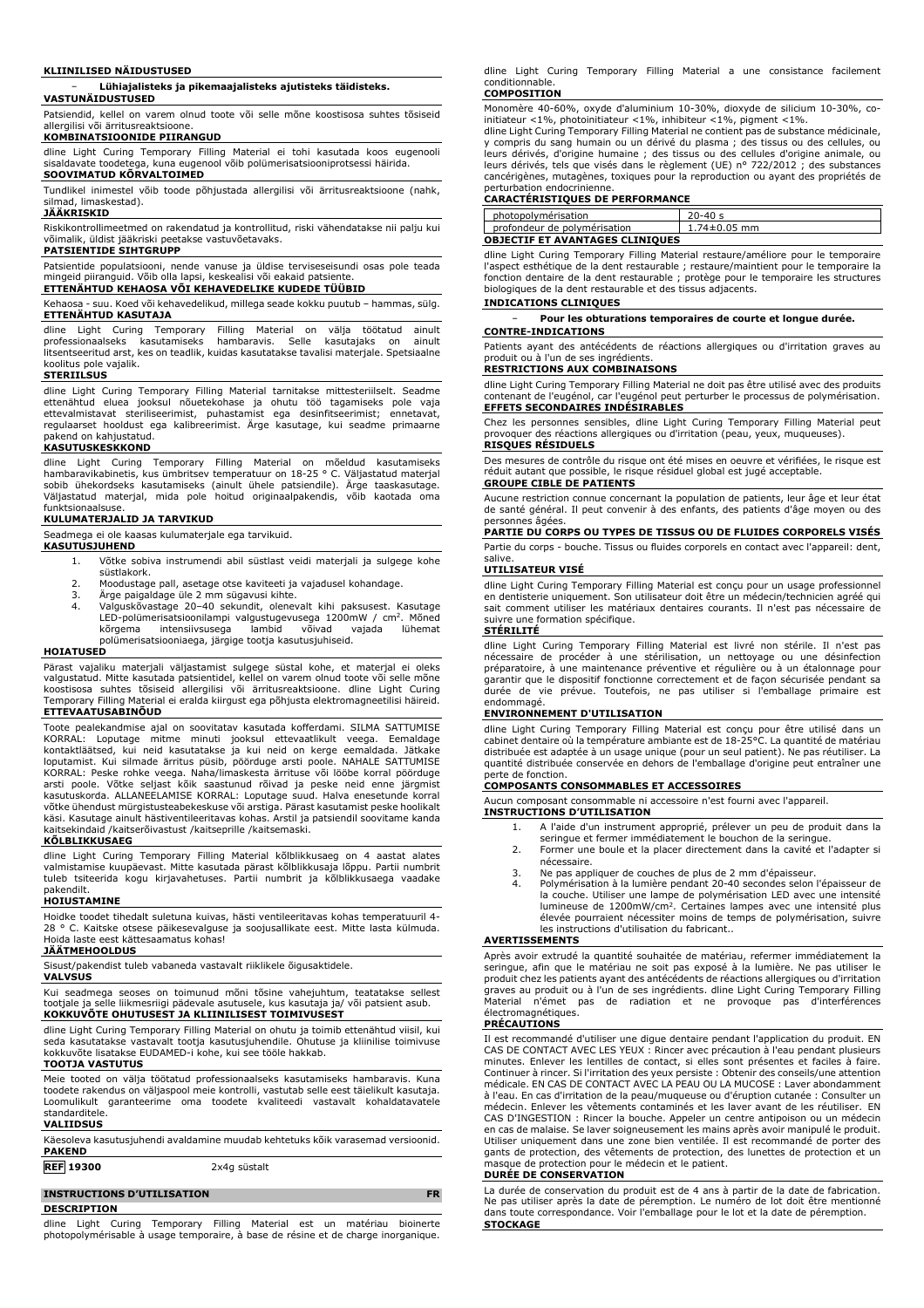| Conserver le produit hermétiquement fermé dans un endroit sec et bien ventilé, à   |
|------------------------------------------------------------------------------------|
| une température de 4-28°C. Protéger de la lumière directe du soleil et des sources |
| de chaleur. Ne pas congeler. Tenir hors de portée des enfants!                     |

### **ÉLIMINATION**

Éliminer le contenu/récipient conformément aux exigences réglementaires nationales.

### **VIGILANCE**

Si un incident grave est survenu en rapport avec le dispositif, le signaler au fabricant et à l'autorité compétente de l'État membre dans lequel l'utilisateur et/ou le patient est établi.

#### **RÉSUMÉ DE LA SÉCURITÉ ET DES PERFORMANCES CLINIQUES**

dline Light Curing Temporary Filling Material est sûr et fonctionne comme prévu s'il est utilisé conformément aux instructions d'utilisation du fabricant. Un résumé de la sécurité et des performances cliniques sera introduit dans EUDAMED dès qu'il commencera à fonctionner.

#### **RESPONSABILITÉ DES FABRICANTS**

Nos produits sont destinés à une utilisation professionnelle en dentisterie. Comme l'application de nos produits échappe à notre contrôle, l'utilisateur en est entièrement responsable. Bien entendu, nous garantissons la qualité de nos produits conformément aux normes en vigueur.

#### **VALIDITÉ**

Dès la publication de ces instructions d'utilisation, toutes les versions précédentes sont remplacées.

# **EMBALLAGE**

**REF 19300** Seringues de 2x4g

#### **ΟΔΗΓΊΕΣ ΧΡΉΣΗΣ EL**

**ΠΕΡΙΓΡΑΦΉ**

Το dline Light Curing Temporary Filling Material είναι φωτοπολυμεριζόμενο αδρανές υλικό για προσωρινή χρήση βασισμένο σε ρητίνες και μη οργανικές κονίες. Το dline Light Curing Temporary Filling Material έχει κατάλληλη ρευστότητα για γεμίσματα. **ΣΎΣΤΑΣΗ**

Μονομερές 40-60%, οξείδιο του αργιλίου 10-30%, διοξείδιο του πυριτίου 10-30%, συνυπολογιστής <1%, φωτοεκκινητής <1%, αναστολέας <1%, χρωστική <1%.

dline Light Curing Temporary Filling Material δεν περιλαμβάνει ιατρικές ουσίες, συμπεριλαμβανομένων και ανθρώπινου αίματος ή παράγωγο πλάσματος· ιστούς ή κύτταρα, ή τα παράγωγά τους, ανθρώπινης προέλευσης· ιστούς ή κύτταρα ζωικής προέλευσης, ή παράγωγά τους, όπως αυτά αναφέρονται στον Κανονισμό (EU) Αρ.<br>722/2012· ουσίες που είναι καρκινογόνες, μεταλλαξιογόνες, τοξικές στην<br>αναπαραγωγή, ή που να έχουν ιδιότητες που διαταράσσο αδένες.

## **ΧΑΡΑΚΤΗΡΙΣΤΙΚΆ ΕΠΊΔΟΣΗΣ**

| Φωτοπολυμεριζόμενο                   | $20 - 40s$         |
|--------------------------------------|--------------------|
| Βάθος πολυμερισμού                   | $1.74 \pm 0.05$ mm |
| ΠΡΟΟΡΙΖΌΜΕΝΗ ΧΡΉΣΗ ΚΑΙ ΚΛΙΝΙΚΆ ΟΦΈΛΗ |                    |

Το dline Light Curing Temporary Filling Material επαναφέρει/βελτιώνει την προσωρινή αισθητική εμφάνιση του δοντιού που αποκαθίσταται· επαναφέρει/διατηρεί την προσωρινή οδοντική λειτουργία του δοντιού που αποκαθίσταται· προστατεύει την προσωρινή βιολογική δομή του δοντιού που αποκαθίσταται και των γειτονικών ιστών. **ΚΛΙΝΙΚΈΣ ΕΝΔΕΊΞΕΙΣ**

#### − **Για προσωρινές εμφράξεις μικρών και εκτεταμένων περιόδων. ΑΝΤΕΝΔΕΊΞΕΙΣ**

Οι ασθενείς που έχουν ιστορικό σοβαρής αλλεργίας ή αντιδράσεις ερεθισμού στο προϊόν ή σε οποιοδήποτε από τα συστατικά του.

# **ΠΕΡΙΟΡΙΣΜΟΊ ΣΥΝΔΥΑΣΜΏΝ**

dline Light Curing Temporary Filling Material δεν πρέπει να χρησιμοποιείται με προϊόντα που περιέχουν ευγενόλη, καθώς η ευγενόλη μπορεί να διαταράξει την διαδικασία του πολυμερισμού.

# **ΑΝΕΠΙΘΎΜΗΤΕΣ ΠΑΡΕΝΈΡΓΕΙΕΣ**

Σε ευαίσθητα άτομα, το προϊόν μπορεί να προκαλέσει αλλεργικές ή ερεθιστικές αντιδράσεις (δέρμα, οφθαλμοί, βλεννογόνοι).

# **ΚΊΝΔΥΝΟΙ ΠΟΥ ΠΑΡΑΜΈΝΟΥΝ**

Έχουν υλοποιηθεί και επαληθευτεί μέτρα ελέγχου κινδύνου, έχει μειωθεί ο κίνδυνος όσο περισσότερο γίνεται, ο συνολικός κίνδυνος που απομένει έχει κριθεί αποδεκτός. **ΟΜΆΔΑ ΣΤΌΧΟΣ ΑΣΘΕΝΏΝ**

Δεν υπάρχουν γνωστοί περιορισμοί σχετικά με πληθυσμούς ασθενών, την ηλικία τους, και την γενική τους κατάσταση υγείας. Μπορεί να υπάρχουν παιδιά, ενήλικες, ή ηλικιωμένοι ασθενείς.

# **ΠΡΟΟΡΙΖΌΜΕΝΟ ΜΈΡΟΣ ΣΏΜΑΤΟΣ Ή ΤΎΠΟΣ ΙΣΤΟΎ ΚΑΙ ΥΓΡΏΝ ΣΏΜΑΤΟΣ**

Μέρος του σώματος—στόμα. Ιστοί ή σωματικά υγρά που έρχονται σε επαφή με την συσκευή—δόντια, σάλιο.

**ΠΡΟΟΡΙΖΌΜΕΝΟΣ ΧΡΉΣΤΗΣ**

dline Light Curing Temporary Filling Material έχει δημιουργηθεί για επαγγελματική χρήση στην οδοντιατρική και μόνο. Χρήστης μπορεί να είναι μόνο αδειούχος γιατρός που έχει γνώσει πάνω στην χρήση κοινών οδοντικών υλικών. Δεν υπάρχει ανάγκη για συγκεκριμένη εκπαίδευση.

#### **ΑΠΟΣΤΕΙΡΩΜΈΝΟ**

dline Light Curing Temporary Filling Material παραδίδεται μη αποστειρωμένο. Δεν υπάρχει ανάγκη για αποστείρωση προετοιμασίας, καθαρισμό, ή απολύμανση, προληπτική και τακτική συντήρηση ή βαθμονόμηση για την εξασφάλιση της ομαλής λειτουργίας της συσκευής και ασφάλειας κατά την διάρκεια της προβλεπόμενης διάρκειας ζωής της. Ωστόσο, μην χρησιμοποιήσετε αν η κύρια συσκευασία έχει πάθει ζημιά.

### **ΠΕΡΙΒΆΛΛΟΝ ΧΡΉΣΗΣ**

dline Light Curing Temporary Filling Material είναι σχεδιασμένο για χρήση σε οδοντιατρείο όπου η θερμοκρασία του περιβάλλοντος είναι 18–25°C. Η ποσότητα που<br>διανέμεται από την υλικό είναι κατάλληλη για μια χρήση (για έναν ασθενή μόνο). Μην<br>χρησιμοποιείτε ξανά. Η ποσότητα που διανέμεται και δεν κρα

## **ΑΝΑΛΏΣΙΜΑ ΜΈΡΗ ΚΑΙ ΑΞΕΣΟΥΆΡ**

Δεν παρέχονται με την συσκευή αναλώσιμα μέρη και αξεσουάρ. **ΟΔΗΓΊΕΣ ΧΡΉΣΗΣ**

- 1. Χρησιμοποιώντας το κατάλληλο εργαλείο, αφαιρέστε λίγο υλικό από την
- σύριγγα και κλείστε αμέσως το καπάκι της σύριγγας. 2. Σχηματίστε μια σφαίρα και τοποθετήστε απευθείας μέσα στην κοιλότητα, και προσαρμόστε όπως χρειάζεται.
- 
- 3. Μην εφαρμόσετε στρώματα με πάχος μεγαλύτερο από 2mm. 4. Φωτοπολυμερίστε για 20–40 δευτερόλεπτα, ανάλογα το πάχος του στρώματος. Χρησιμοποιήστε λάμπα πολυμερισμού LED με ένταση φωτός 1200mW/cm<sup>2</sup> . Κάποιες λάμπες με μεγαλύτερη ένταση μπορεί να χρειάζονται λιγότερο χρόνο πολυμερισμού, ακολουθήστε τις οδηγίες

# χρήσης του κατασκευαστή. **ΠΡΟΕΙΔΟΠΟΙΉΣΕΙΣ**

Αφού έχετε εξάγει το επιθυμητό ποσό υλικού, κλείστε αμέσως την σύριγγα, ώστε το υλικό να μην φωτιστεί. Μην χρησιμοποιείτε το προϊόν σε ασθενείς που έχουν ιστορικό<br>σοβαρής αλλεργίας ή αντιδράσεις ερεθισμού στο προϊόν ή σε οποιοδήποτε από τα<br>συστατικά του. dline Light Curing Temporary Filling Ma

## **ΠΡΟΦΥΛΆΞΕΙΣ**

Προτείνεται η χρήση απομονωτήρα κατά την διάρκεια της εφαρμογής του προϊόντος. ΣΕ ΠΕΡΙΠΤΩΣΗ ΕΠΑΦΗΣ ΜΕ ΤΑ ΜΑΤΙΑ: Ξεπλύνετε προσεκτικά με νερό για αρκετά λεπτά. Αν υπάρχουν φακοί επαφής, αφαιρέστε τους, αν είναι εύκολο. Συνεχίστε να ξεπλένετε. ΣΕ ΠΕΡΙΠΤΩΣΗ ΕΠΑΦΗΣ ΜΕ ΤΟ ΔΕΡΜΑ Ή ΒΛΕΝΝΟΓΟΝΟΥΣ: Πλύντε με άφθονο νερό. Αν υπάρξει ερεθισμός ή κοκκίνισμα δέρματος/βλεννογόνων:<br>Αναζητήστε ιατρική προσοχή/βοήθεια. Αφαιρέστε μολυσμένο ρουχισμό και πλύνετε<br>πριν την χρήση. ΣΕ ΠΕΡΙΠΤΩΣΗ ΚΑΤΑΠΟΣΗΣ: Ξεπλύνετε το στόμα. Καλέστε το<br>Κέντ **ΔΙΆΡΚΕΙΑ ΖΩΉΣ**

Η διάρκεια ζωής του προϊόντος είναι 4 χρόνια από την ημερομηνία κατασκευής. Μην χρησιμοποιείτε μετά την ημερομηνία λήξης. Ο αριθμός παρτίδας πρέπει να αναφέρεται σε κάθε δήλωση. Δείτε την συσκευασία για τον αριθμό παρτίδας και την ημερομηνία λήξης.

## **ΑΠΟΘΉΚΕΥΣΗ**

Κρατήστε dline Light Curing Temporary Filling Material ερμητικά κλειστό σε ξηρό και καλά αεριζόμενο χώρο, σε θερμοκρασία 4–28°C. Προστατέψτε από απευθείας έκθεση στο ηλιακό φως και πηγές θερμότητας. Μην παγώσετε. Κρατήστε μακριά από παιδιά! **ΔΙΆΘΕΣΗ**

Η διάθεση των περιεχομένων και του περιέκτη να γίνεται σύμφωνα με τους εθνικούς κανονισμούς.

# **ΠΡΟΣΟΧΉ**

Αν οποιοδήποτε σοβαρό περιστατικό λάβει χώρα σε σχέση με την συσκευή, να το αναφέρετε στον κατασκευαστή και την αρμόδια αρχή της χώρας ή της πολιτείας στην οποία ο χρήστης και/ή ο ασθενής βρίσκονται.

#### **ΠΕΡΊΛΗΨΗ ΑΣΦΆΛΕΙΑΣ ΚΑΙ ΚΛΙΝΙΚΉΣ ΕΠΊΔΟΣΗΣ**

dline Light Curing Temporary Filling Material είναι ασφαλές και αποδίδει όπως προορίζεται αν χρησιμοποιείται σύμφωνα με τις οδηγίες χρήσης του κατασκευαστή. Η περίληψη της ασφάλειας και της κλινικής επίδοσης θα εισαχθεί στο σύστημα EUDAMED μόλις ξεκινήσει να λειτουργεί.

## **ΥΠΕΥΘΥΝΌΤΗΤΑ ΚΑΤΑΣΚΕΥΑΣΤΉ**

Τα προϊόντα μας έχουν αναπτυχθεί για επαγγελματική χρήση στην οδοντιατρική. Καθώς η εφαρμογή των προϊόντων μας είναι πέρα από τον έλεγχό μας, ο χρήστης<br>είναι πλήρως υπεύθυνος για την εφαρμογή τους. Προφανώς, εγγυόμαστε ότι η<br>ποιότητα των προϊόντων μας είναι σε συμφωνία με τα πρότυπα που εφαρμόζον **ΕΓΚΥΡΌΤΗΤΑ**

Κατά την έκδοση του παρόντος εγχειριδίου χρήσης, όλες οι προηγούμενες εκδόσεις αντικαθίστανται. **ΣΥΣΚΕΥΑΣΊΑ**

# **REF 19300** 2x4g σύριγγες

**HASZNÁLATI UTASÍTÁS HU**

**LEÍRÁS**

Az dline Light Curing Temporary Filling Material egy fénykeményedő, bioinert anyag ideiglenes használatra, amely gyantán és szervetlen töltőanyagon alapul. dline Light Curing Temporary Filling Material könnyen csomagolható konzisztenciájú. **ÖSSZETÉTEL**

Monomer 40-60%, alumínium-oxid 10-30%, szilícium-dioxid 10-30%, koiniciátor <1%, fotoiniciátor <1%, inhibitor <1%, pigment <1%.

dline Light Curing Temporary Filling Material nem tartalmaz gyógyászati anyagot, beleértve az emberi vért vagy plazmaszármazékot; emberi eredetű szöveteket vagy sejteket vagy azok származékait; a 722/2012/EU rendeletben említett állati eredetű szöveteket vagy sejteket vagy azok származékait; rákkeltő, mutagén, reprodukciót<br>károsító vagy endokrin károsító tulajdonságokkal rendelkező anyagokat.<br>**TELJESÍTMÉNYJELLEMZŐK** 

| fénykeményedés                                 | $20 - 40s$         |
|------------------------------------------------|--------------------|
| keménvedés mélvsége                            | $1.74 \pm 0.05$ mm |
| RENDELTETESSZERÜ HASZNÁLAT ÉS KLINIKAI ELÖNYÖK |                    |

Az dline Light Curing Temporary Filling Material helyreállítja/javítja a helyreállítható<br>fog ideiglenes esztétikai megjelenését; helyreállítja/fenntartja a helyreállítható fog<br>ideiglenes fogászati funkcióját; védi a helyre ideiglenes biológiai struktúráit.

# **KLINIKAI JAVALLATOK**

− **Rövid és hosszabb ideig tartó ideiglenes tömésekhez.**

# **ELLENJAVALLATOK**

Azok a betegek, akiknek a kórtörténetében a termékre vagy bármely összetevőre súlyos allergiás vagy irritációs reakciót észleltek.

# **A KOMBINÁCIÓKRA VONATKOZÓ KORLÁTOZÁSOK**

dline Light Curing Temporary Filling Material nem használható eugenolt tartalmazó termékekkel együtt, mivel az eugenol megzavarhatja a polimerizációs folyamatot. **NEMKÍVÁNATOS MELLÉKHATÁSOK**

Az arra fogékony egyéneknél a termék allergiás vagy irritációs reakciókat okozhat (bőr, szem, nyálkahártya).

# **MARADÉK KOCKÁZATOK**

A kockázatcsökkentő intézkedéseket végrehajtották és ellenőrizték, a kockázatot a lehető legnagyobb mértékben csökkentették, az általános maradék kockázatot elfogadhatónak ítélték.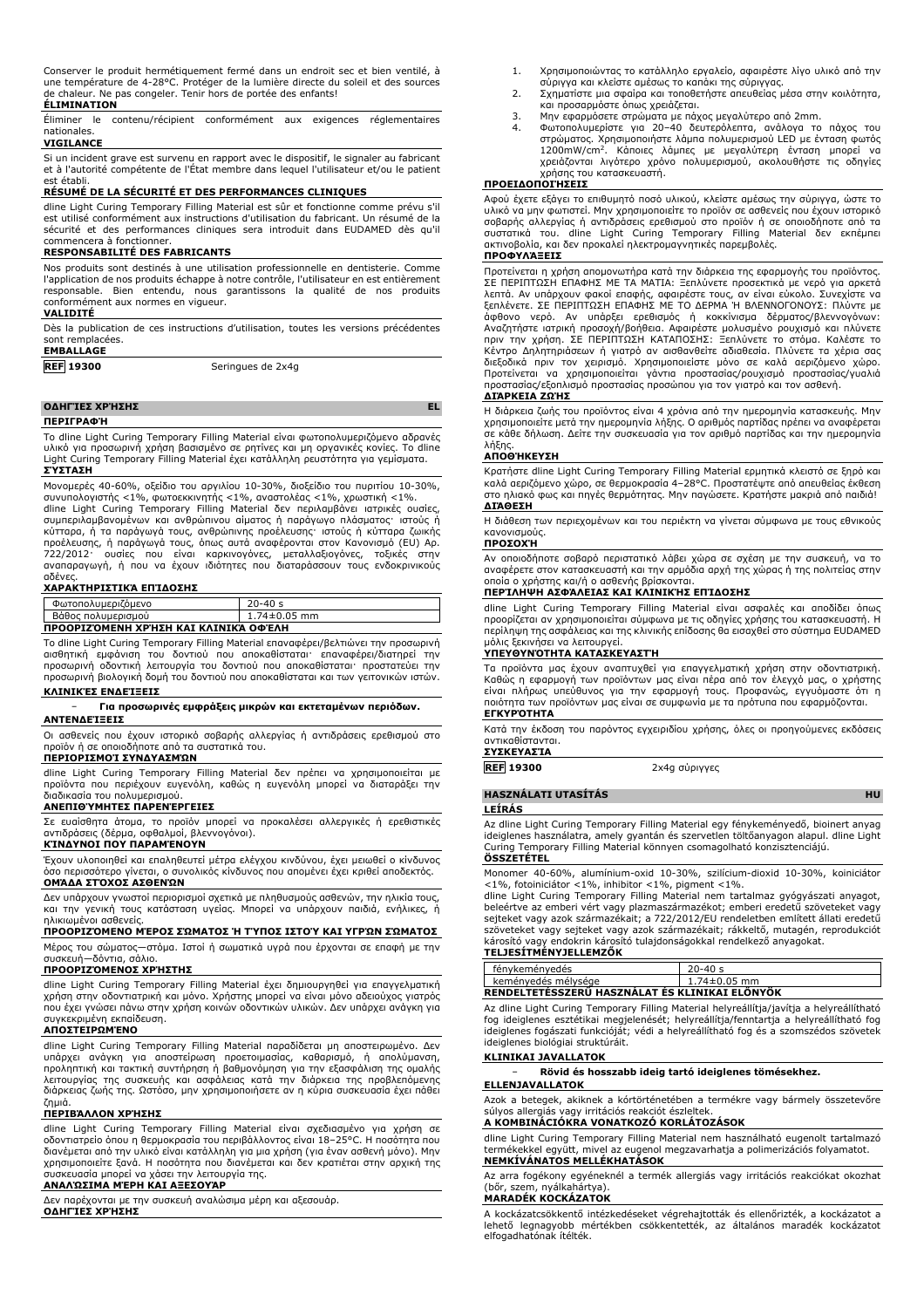#### **BETEGEK CÉLCSOPORTJA**

A betegpopulációra, életkorukra és általános egészségi állapotukra vonatkozóan nem ismertek korlátozások. Lehetnek gyermekek, középkorú vagy idős betegek. **A TEST TERVEZETT RÉSZE VAGY A TESTFOLYADÉKOK SZÖVETTÍPUSAI**

Testrész - száj. Az eszközzel érintkező szövetek vagy testnedvek – fog, nyál. **RENDELTETÉSSZERŰ FELHASZNÁLÓ**

dline Light Curing Temporary Filling Material kizárólag professzionális fogorvosi használatra fejlesztették ki. Felhasználója csak engedéllyel rendelkező orvos, aki ismeri a szokásos fogászati anyagok használatát. Nincs szükség speciális képzésre. **STERILITÁS**

dline Light Curing Temporary Filling Material nem steril modon szallitják. Nincs<br>szükség - semmilyen - előkészítő - sterilizálásra, - tisztításra- vagy- fertőtlenítésre,<br>megelőző, rendszeres karbantartásra vagy kalibrálásr eszköz rendeltetésszerű élettartama alatt megfelelően és biztonságosan működjön. Ne használja azonban, ha az elsődleges csomagolás sérült.

#### **FELHASZNÁLÁSI KÖRNYEZET**

dline Light Curing Temporary Filling Material fogorvosi rendelőben való használatra tervezték, ahol a környezeti hőmérséklet 18-25°C. Az adagolt anyag mennyisége egyszeri használatra alkalmas (csak egy páciens számára). Ne használja fel újra. A<br>nem az eredeti csomagolásban tárolt adagolt mennyiség funkcióvesztéshez vezethet.<br><mark>FOGYASZTHATÓ ÖSSZETEVŐK ÉS TARTOZÉKOK</mark>

Az eszközzel nem szállítanak fogyó alkatrészeket és tartozékokat.

#### **HASZNÁLATI UTASÍTÁS**

- 1. Megfelelő eszközzel vegyen ki egy keveset az anyagból a fecskendőből, és azonnal zárja le a fecskendő kupakját.
- 2. Formáljon golyót, és helyezze közvetlenül az üregbe, és szükség szerint
- 
- adaptálja.<br>3. Ne alkalmazzon 2 mm-nél vastagabb rétegeket.<br>4. Fénykeményedés 20-40 másodpercig a rétegvastagságtól függően.<br>Használjon LED-polimerizációs lámpát 1200mW/cm<sup>2</sup> fényintenzitással.<br>Néhány nagyobb intenzitású lá

#### **FIGYELMEZTETÉSEK**

A kívánt anyagmennyiség extrudálása után azonnal zárja le a fecskendőt, hogy az anyag ne maradjon világitatlanul. Ne használja a terméket olyan betegeknél, akiknek<br>a kórtörténetében súlyos allergiás vagy irritációs reakciót észleltek a termékre vagy<br>bármely összetevőre. dline Light Curing Temporary F sugárzást és nem okoz elektromágneses zavarokat.

# **ÓVINTÉZKEDÉSEK**

A termék alkalmazása során ajánlott a kofferdam használata. HA SZEMBEN: Óvatosan öblítse ki vízzel néhány percig. Távolítsa el a kontaktlencsét, ha van és könnyen elvégezhető. Folytassa az öblítést. Ha a szemirritáció továbbra is fennáll: Kérjen orvosi tanácsot/ellátást. HA BORRE VAGY MUCOSARA: Bő vízzel mossa le. Ha<br>bőr/nyálkahártya irritáció vagy kiütés lép fel: Kérjen orvosi tanácsot/ellátást. Vegye le a szennyezett ruházatot, és újrahasználat előtt mossa ki. LENYELES ESETEN:<br>Öblítse-ki a-száját. Hívjon mérgezési központot vagy orvost/gyógyszerészt, ha rosszul<br>érzi magát. A termék kezelése után alaposan mosson kezet. arcvédő viselése ajánlott.

### **SZAVATOSSÁGI IDŐ**

dline Light Curing Temporary Filling Material eltarthatósági ideje a gyártástól<br>számított 4 év. A lejárati idő után ne használja fel. A tételszámot minden levelezésben<br>fel kell tüntetni. A tétel és a lejárati dátu **TÁROLÁS**

A terméket szorosan lezárva, száraz, jól szellőző helyen, 4-28 °C-on tartsa. Védje a közvetlen napfénytől és hőforrásoktól. Ne fagyassza le. Gyermekek elől elzárva tartandó!

#### **MEGSEMMISÍTÉS**

A tartalmat/tartályt a nemzeti jogszabályi előírásoknak megfelelően ártalmatlanítsa. **ÉBERSÉG**

Ha az eszközzel kapcsolatban bármilyen súlyos esemény történt, jelentse a gyártónak és a felhasználó és/vagy a beteg letelepedése szerinti tagállam illetékes hatóságának.

#### **A BIZTONSÁGOSSÁG ÉS A KLINIKAI TELJESÍTMÉNY ÖSSZEFOGLALÁSA**

dline Light Curing Temporary Filling Material biztonságos és rendeltetésszerűen<br>működik, ha a gyártó használati utasításának megfelelően használják. A<br>biztonságosság és a klinikai teljesítmény összefoglalása az EUDA

### **A GYÁRTÓ FELELŐSSÉGE**

Termékeinket a fogászatban történő professzionális használatra fejlesztettük ki. Mivel termékeink alkalmazása nem áll a mi ellenőrzésünk alatt, a felhasználó teljes mértékben felelős az alkalmazásért. Természetesen garantáljuk termékeink minőségét az alkalmazott szabványoknak megfelelően.

**ÉRVÉNYESSÉG**

A jelen használati utasítás megjelenésével minden korábbi változat hatályát veszti. **CSOMAGOLÁS**

#### **REF 19300** 2x4g fecskendő

# **ISTRUZIONI PER L'USO IT**

**DESCRIZIONE**

dline Light Curing Temporary Filling Material è un materiale bioinerte fotopolimerizzabile per uso temporaneo a base di resina e riempitivo inorganico. dline Light Curing Temporary Filling Material ha una consistenza facilmente compattabile. **COMPOSIZIONE**

Monomero 40-60%, ossido di alluminio 10-30%, biossido di silicio 10-30%, coiniziatore <1%, fotoiniziatore <1%, inibitore <1%, pigmento <1%.

dline Light Curing Temporary Filling Material non contiene sostanze medicinali,<br>compresi sangue umano o derivati del plasma; tessuti o cellule, o loro derivati, di<br>origine umana; tessuti o cellule di origine animale, o lor riproduzione o con proprietà di alterazione del sistema endocrino.

### **CARATTERISTICHE DELLE PRESTAZIONI**

| fotopolimerizzazione                     | $20 - 40s$         |
|------------------------------------------|--------------------|
| profondità di polimerizzazione           | $1.74 \pm 0.05$ mm |
| <b>SCOPO PREVISTO E BENEFICI CLINICI</b> |                    |

dline Light Curing Temporary Filling Material ripristina/migliora l'aspetto estetico temporaneo del dente riparabile; ripristina/mantiene la funzione dentale temporanea del dente riparabile; protegge le strutture biologiche temporanee del dente riparabile e dei tessuti adiacenti.

#### **INDICAZIONI CLINICHE**

− **Per otturazioni temporanee di breve e lunga durata. CONTROINDICAZIONI**

Pazienti che hanno una storia di gravi reazioni allergiche o di irritazione al prodotto o uno qualsiasi degli ingredienti

## **RESTRIZIONI ALLE COMBINAZIONI**

dline Light Curing Temporary Filling Material non deve essere usato con prodotti contenenti eugenolo, in quanto l'eugenolo può disturbare il processo di polimerizzazione.

#### **EFFETTI COLLATERALI INDESIDERATI**

In individui suscettibili, dline Light Curing Temporary Filling Material può causare reazioni allergiche o di irritazione (pelle, occhi, mucose).

#### **RISCHI RESIDUI**

Le misure di controllo del rischio sono state implementate e verificate, il rischio è ridotto il più possibile, il rischio residuo complessivo è giudicato accettabile. **GRUPPO TARGET DEL PAZIENTE**

Non sono note restrizioni per quanto riguarda la popolazione dei pazienti, la loro età e le condizioni generali di salute. Possono essere bambini, pazienti di mezza età o anziani.

#### **PARTE DEL CORPO PREVISTA O TIPI DI TESSUTI O FLUIDI CORPOREI**

Parte del corpo - bocca. Tessuti o fluidi corporei a contatto con il dispositivo – dente, saliva.

## **UTILIZZATORE PREVISTO**

dline Light Curing Temporary Filling Material è sviluppato solo per uso professionale in odontoiatria. Il suo utilizzatore è solo un medico autorizzato che ha la conoscenza di come usare i comuni materiali dentali. Non c'è bisogno di una formazione specifica. **STERILITÀ**

dline Light Curing Temporary Filling Material viene consegnato non sterile. Non c'è bisogno di alcuna sterilizzazione preparatoria, pulizia o disinfezione, manutenzione preventiva e regolare o calibrazione per garantire che il dispositivo funzioni correttamente e in sicurezza durante la sua vita prevista. Tuttavia, non utilizzare se la confezione primaria è danneggiata.

### **AMBIENTE DI UTILIZZO**

dline Light Curing Temporary Filling Material è progettato per essere usato in studi dentistici dove la temperatura ambiente è di 18-25°C. La quantità erogata di materiale è adatta all'uso singolo (solo per un paziente). Non riutilizzare. La quantità erogata conservata non nella confezione originale può portare alla perdita di funzionalità.

# **COMPONENTI DI CONSUMO E ACCESSORI**

Nessun componente di consumo e accessori sono forniti con il dispositivo.

### **ISTRUZIONI PER L'USO**

- 1. Usando uno strumento adatto, prelevare un po' di materiale dalla siringa
- e chiudere immediatamente il tappo della siringa. 2. Formare una palla e metterla direttamente nella cavità e adattarla come necessario.
- 3. Non applicare strati di più di 2 mm di spessore. 4. Fotopolimerizzare per 20-40 secondi a seconda dello spessore dello strato. Utilizzare la lampada di polimerizzazione a LED con intensità di luce 1200mW/cm<sup>2</sup> . Alcune lampade con intensità superiore potrebbero richiedere meno tempo di polimerizzazione, seguire le istruzioni del produttore per l'uso.

#### **AVVERTENZE**

Dopo l'estrusione della quantità desiderata di materiale, chiudere immediatamente la siringa, in modo che il materiale non rimanga senza luce. Non utilizzare il prodotto in pazienti che hanno precedenti di gravi reazioni allergiche o di irritazione al prodotto o a uno qualsiasi degli ingredienti. dline Light Curing Temporary Filling Material non emette radiazioni e non causa interferenze elettromagnetiche.

#### **PRECAUZIONI**

Si raccomanda l'uso di un cofferdam durante l'applicazione del prodotto. IN CASO DI CONTATTO CON GLI OCCHI: sciacquare con cautela con acqua per diversi minuti. Rimuovere le lenti a contatto, se presenti e facili da fare. Continuare a risciacquare. Se l'irritazione oculare persiste: Richiedere l'intervento di un medico. IN CASO DI CONTATTO CON PELLE O MUCOSA: lavare abbondantemente con acqua. Se si verifica un'irritazione o un'eruzione cutanea/mucosa: Consultare un medico. Togliersi di dosso gli indumenti contaminati e lavarli prima di riutilizzarli. IN CASO DI INGESTIONE: Sciacquare la bocca. Chiamare un centro antiveleni o un medico se non ci si sente bene. Lavare accuratamente le mani dopo la manipolazione. Utilizzare solo in una zona ben ventilata. Si raccomanda di indossare guanti protettivi/abbigliamento protettivo/protezione per gli occhi/viso per il medico e il paziente.

### **DURATA DI CONSERVAZIONE**

La durata di conservazione del prodotto è di 4 anni dalla data di fabbricazione. Non utilizzare dopo la data di scadenza. Il numero di lotto deve essere citato in tutta la corrispondenza. Vedere la confezione per il lotto e la data di scadenza. **CONSERVAZIONE**

Tenere il prodotto ben chiuso in un luogo asciutto e ben ventilato a 4-28°C. Proteggere dalla luce diretta del sole e da fonti di calore. Non congelare. Tenere fuori dalla portata dei bambini!

# **SMALTIMENTO**

Smaltire il contenuto/contenitore come richiesto dai requisiti normativi nazionali. **VIGILANZA**

#### Se si è verificato un incidente grave in relazione al dispositivo, riferirlo al fabbricante e all'autorità competente dello Stato Membro in cui è stabilito l'utente e/o il paziente. **RIASSUNTO DELLA SICUREZZA E DELLE PRESTAZIONI CLINICHE**

dline Light Curing Temporary Filling Material è sicuro e funziona come previsto se utilizzato secondo le istruzioni d'uso del fabbricante. La sintesi della sicurezza e delle prestazioni cliniche sarà introdotta in EUDAMED non appena inizierà a funzionare.

# **RESPONSABILITÀ DEI PRODUTTORI**

I nostri prodotti sono stati sviluppati per l'uso professionale in odontoiatria. Poiché l'applicazione dei nostri prodotti è al di fuori del nostro controllo, l'utente è completamente responsabile dell'applicazione. Naturalmente, garantiamo la qualità dei nostri prodotti secondo le norme applicate.

**VALIDITÀ**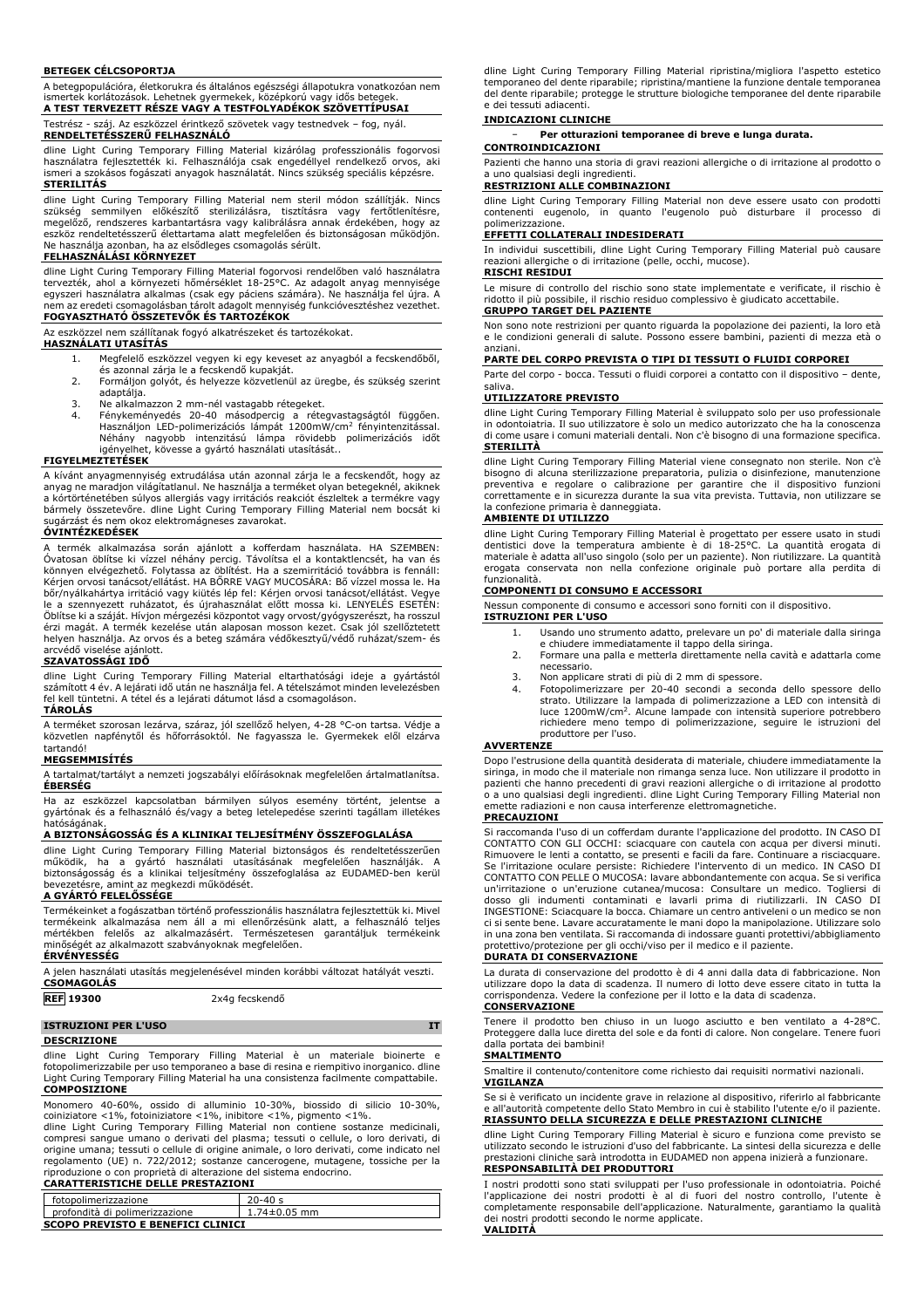| <b>IMBALLAGGIO</b> |
|--------------------|
|                    |

| <b>REF 19300</b>       | Siringhe 2x4g |           |
|------------------------|---------------|-----------|
| LIETOŠANAS INSTRUKCIJA |               | <b>IV</b> |

### **APRAKSTS**

dline Light Curing Temporary Filling Material ir gaismā cietējošs, bioinerts materiāls pagaidu lietošanai uz sveķu un neorganiskas pildvielas bāzes. dline Light Curing Temporary Filling Material ir viegli iesaiņojama konsistence. **SASTĀVS**

# Monomērs 40–60 %, alumīnija oksīds 10–30 %, silīcija dioksīds 10–30 %, koiniciators <1 %, fotoiniciators <1 %, inhibitors <1 %, pigments <1 %.

dline Light Curing Temporary Filling Material nesatur ārstnieciskas vielas, tostarp cilvēka asinis vai plazmas atvasinājumus, cilvēka izcelsmes audus, šūnas vai to atvasinājumus, dzīvnieku izcelsmes audus, šūnas vai to atvasinājumus, kā minēts Regulā (ES) Nr. 722/2012, vielas, kas ir kancerogēnas, mutagēnas, toksiskas attiecībā pret reproduktīvo sistēmu vai kurām piemīt endokrīno sistēmu graujošas īpašības.

#### **SNIEGUMA RAKSTURLIELUMI**

| cietēšana gaismā                                | $20 - 40s$         |
|-------------------------------------------------|--------------------|
| cietēšanas dzilums                              | $1.74 \pm 0.05$ mm |
| <b>PAREDZETAIS MERKIS UN KLINISKIE IEGUVUMI</b> |                    |

dline Light Curing Temporary Filling Material - atjauno/uzlabo atjaunojamā zoba<br>pagaidu estētisko izskatu, atjauno/uztur atjaunojamā zoba pagaidu dentālo darbību,<br>aizsargā atjaunojamā zoba un blakus esošo audu pagaidu biol

# **KLĪNISKĀS INDIKĀCIJAS**

### − **Īslaicīgai aizpildīšanai īsākos un garākos periodos.**

## **KONTRINDIKĀCIJAS**

Pacienti, kuriem anamnēzē ir bijušas smagas alerģiskas vai kairinošas reakcijas pret izstrādājumu vai kādu no sastāvdaļām.

# **IEROBEŽOJUMI KOMBINĀCIJĀM**

dline Light Curing Temporary Filling Material nedrīkst lietot kopā ar produktiem, kas satur eigenolu, jo eigenols var traucēt polimerizācijas procesu.

## **NEVĒLAMĀS BLAKUSPARĀDĪBAS**

Jutīgiem cilvēkiem izstrādājums var izraisīt alerģiskas vai kairinājuma reakcijas (āda, acs, gļotāda).

## **PĀRĒJIE RISKI**

Riska kontroles pasākumi ir ieviesti un pārbaudīti, risks ir samazināts, ciktāl iespējams, kopējais atlikušais risks tiek uzskatīts par pieņemamu.

# **PACIENTU MĒRĶGRUPA**

Nav zināmu ierobežojumu attiecībā uz pacientu populāciju, viņu vecumu un vispārējo veselības stāvokli. Var būt bērni, vidēja vecuma vai gados vecāki pacienti. **PAREDZĒTĀ ĶERMEŅA DAĻA VAI ĶERMEŅA ŠĶIDRUMU AUDU VEIDI**

Ķermeņa daļa — mute. Audu vai ķermeņa šķidrumu saskare ar ierīci — zobs, siekala. **PAREDZĒTAIS LIETOTĀJS**

dline Light Curing Temporary Filling Material ir paredzēts profesionālai lietošanai tikai zobārstniecībā. Tā lietotājs ir tikai licencēts ārsts, kurš zina, kā lietot parastos zobu materiālus. Nav nepieciešama specifiska apmācība.

#### **STERILITĀTE**

dline Light Curing Temporary Filling Material tiek piegādāts nesterils. Lai nodrošinātu ierīces pareizu un drošu darbību paredzētajā kalpošanas laikā, nav nepieciešama nekāda sagatavojoša sterilizācija, tīrīšana vai dezinfekcija, profilaktiska, regulāra apkope vai kalibrēšana. Tomēr nelietojiet, ja primārais iepakojums ir bojāts.

### **IZMANTOŠANAS VIDE**

dline Light Curing Temporary Filling Material ir paredzēts lietošanai zobārstniecības kabinetā, kur vides temperatūra ir 18–25 °C. Dozētais materiāla daudzums ir<br>piemērots vienreizējai lietošanai (tikai vienam pacientam). Nelietojiet atkārtoti.<br>Dozētais daudzums, kas netiek glabāts oriģinālajā iepakojumā, v zudumu.

#### **PALĪGMATERIĀLI UN PIEDERUMI**

Ierīces piegādes komplektā nav iekļauti palīgmateriāli un piederumi.

**LIETOŠANAS INSTRUKCIJA** 1. Izmantojot piemērotu instrumentu, izņemiet nedaudz materiāla, izveidojiet bumbiņu ar pirkstiem un ievietojiet tieši dobumā. Pielāgojiet

- pēc nepieciešamības.
- 
- 2. Materiāls sacietē, absorbējot mutes mitrumu. 3. Lai provizoriski fiksētu balsta kronīšus, normālā veidā izklājiet slāni kronīšu iekšpusē un noblīvējiet parastā veidā.
- 4. Ieteicams mastikas spiedienu nepiemērot apmēram 1 stundu.

### **BRĪDINĀJUMI**

Kad ir ekstrudēts vēlamais materiāla daudzums, nekavējoties noslēdziet šļirci, lai materiāls nebūtu apgaismots. Nelietojiet šo izstrādājumu pacientiem, kuriem<br>anamnēzē ir bijušas smagas alerģiskas vai kairinājuma reakcijas pret izstrādājumu<br>vai kādu tā sastāvdaļu. dline Light Curing Temporary Filling Mat starojumu un nerada elektromagnētiskus traucējumus.

### **PIESARDZĪBAS PASĀKUMI**

Izstrādājuma uzklāšanas laikā ieteicams lietot koferdamu. PĒC SASKARES AR ACĪM: Uzmanīgi skalojiet ar ūdeni vairākas minūtes. Ja ievietotas kontaktlēcas, izņemiet tās (ja tas nav sarežģīti). Turpiniet skalot. Ja acu kairinājums turpinās: konsultējieties ar ārstu / saņemiet medicīnisku palīdzību. PĒC SASKARES AR ĀDU VAI GĻOTĀDU:<br>Mazgāt ar lielu daudzumu ūdens. Ja rodas ādas/gļotādas kairinājums vai izsitumi:<br>Konsultēties ar ārstu / saņemt medicīnisku palīdzību. Novilkt piesār pašsajūtas gadījumā nekavējoties sazināties ar Saindēšanās kontroles centru vai ārstu. Pēc lietošanas rūpīgi nomazgājiet rokas. Lietojiet tikai labi vēdināmā vietā. Ārstam un pacientam ieteicams valkāt aizsargcimdus / aizsargapģērbu / acu aizsargus / sejas aizsargu.

# **GLABĀŠANAS ILGUMS**

Produkta derīguma termiņš ir 4 gadi kopš ražošanas datuma. Nelietojiet pēc derīguma termiņa beigām. Partijas numurs ir jānorāda visā sarakstē. Partiju un derīguma termiņu skatīt uz iepakojuma. **GLABĀŠANA**

Glabāt izstrādājumu cieši noslēgtu sausā, labi vēdināmā vietā 4–28 °C temperatūrā. Sargāt no tiešiem saules stariem un siltuma avotiem. Nesasaldēt. Glabāt bērniem nepieejamā vietā!

#### **ATBRĪVOŠANĀS NO IZSTRĀDĀJUMA**

Atbrīvojieties no satura/konteinera atbilstoši valsts normatīvajām prasībām. **MODRĪBA**

Par jebkuru nopietnu incidentu, kas noticis saistībā ar ierīci, jāziņo ražotājam un tās dalībvalsts kompetentajai iestādei, kurā ir reģistrēts lietotājs un/vai pacients. **DROŠĪBAS UN KLĪNISKĀ SNIEGUMA KOPSAVILKUMS**

dline Light Curing Temporary Filling Material ir drošs un darbojas kā paredzēts, ja to lieto saskaņā ar ražotāja lietošanas instrukciju. Drošības un klīniskā snieguma kopsavilkums tiks ievadīts EUDAMED, tiklīdz tas sāks darbu.

## **RAŽOTĀJA PIENĀKUMI**

Mūsu izstrādājumi ir izstrādāti profesionālai lietošanai zobārstniecībā. Tā kā mūsu izstrādājumu lietošana nav mūsu kontrolē, lietotājs ir pilnībā atbildīgs par izmantošanu. Protams, mēs garantējam savu izstrādājumu kvalitāti saskaņā ar piemērotajiem standartiem.

# **DERĪGUMS**

Pēc šīs lietošanas instrukcijas publicēšanas visas iepriekšējās versijas tiek aizstātas. **IEPAKOJUMS**

**REF 19300** 2x4 g šļirces

### **BRUKSANVISNING NO**

#### **BESKRIVELSE**

dline Light Curing Temporary Filling Material er et lett herdings-, bioinert materiale for midlertidig bruk basert på harpiks og uorganisk fyllstoff. dline Light Curing Temporary Filling Material har lett pakkbar konsistens.

### **SAMMENSETNING**

Monomer 40-60%, aluminiumoksid 10-30%, silisiumdioksid 10-30%, myntstarter

<1%, fotoinitiator <1%, hemmer <1%, pigment <1%.<br>dline Light Curing Temporary Filling Material inneholder ikke medisinsk stoff, dline Light Curing Temporary Filling Material inneholder ikke medisinsk stoff, av menneskelig

# **YTELSESEGENSKAPER**

| lys herding                                  | $20 - 40s$ |
|----------------------------------------------|------------|
| dybde av kur                                 | 74±0.05 mm |
| <b>TILTENKTE FORMÅL OG KLINISKE FORDELER</b> |            |

dline Light Curing Temporary Filling Material gjenoppretter/ forbedrer for midlertidig estetisk utseende av gjenopprettelig tann; gjenoppretter / vedlikeholder for midlertidig tannfunksjon av gjenopprettelig tann; beskytter for midlertidige biologiske strukturer av gjenopprettelig tann og tilstøtende vev.

# **KLINISKE INDIKASJONER**

− **For midlertidige fyllinger av korte og lengre perioder.**

# **KONTRAINDIKASJONER**

Pasienter som tidligere har hatt alvorlige allergiske reaksjoner eller irritasjonsreaksjoner på produktet eller noen av innholdsstoffene. **BEGRENSNINGER FOR KOMBINASJONER**

# dline Light Curing Temporary Filling Material skal ikke brukes sammen med produkter

som inneholder eugenol, da eugenol kan forstyrre polymerisasjonsprosessen. **UØNSKEDE BIVIRKNINGER**

Hos utsatte personer kan produktet forårsake allergiske reaksjoner eller irritasjonsreaksjoner (hud, øye, slimhinne).

### **RESTRISIKOER** Risikokontrolltiltak ble implementert og verifisert, risikoen reduseres mest mulig, den

samlede restrisikoen anses å være akseptabel. **PASIENTMÅLGRUPPE**

Ingen restriksjoner kjent om pasientpopulasjon, alder og generelle helsetilstander. Det kan være barn, middelaldrende eller eldre pasienter.

### **TILTENKT DEL AV KROPPEN ELLER TYPER VEV AV KROPPSVÆSKER**

En del av kroppen – munn. Vev eller kroppsvæsker kontaktet av enheten – tann, spytt.

### **TILTENKT BRUKER**

dline Light Curing Temporary Filling Material er kun utviklet til profesjonell bruk innen tannpleie. Brukeren kan kun være lisensiert lege som har kunnskap om hvordan man bruker vanlige materialer. Det er ikke behov for spesifikk utdannelse. **STERILITET**

dline Light Curing Temporary Filling Material leveres ikke-sterilt. Det er ikke behov for forberedende sterilisering, rengjøring eller desinfeksjon, forebyggende,<br>regelmessig-vedlikehold-eller-kalibrering-foråsikre-at-enheten-fungerer-riktig-og-trygt<br>i-løpet-av-den-tiltenkte-levetiden.-Bruk-imidlertid-ikke-**BRUK MILJØ**

dline Light Curing Temporary Filling Material er designet for å brukes på tannlegekontor der omgivelsestemperaturen er 18-25°C. Dispensert mengde materiale er egnet for engangsbruk (kun for én pasient). Skal ikke brukes på nytt. Dispensert mengde som ikke oppbevars i originalpakningen kan føre til tap av funksion.

# **FORBRUKSKOMPONENTER OG TILBEHØR**

Ingen forbrukskomponenter og tilbehør følger med enheten.

- **BRUKSANVISNING**
	- 1. Bruk egnet instrument og ta ut litt av materialet fra sprøyten og lukk
	- sprøytehetten umiddelbart. 2. Lag en ball og plasser direkte i hulrommet og tilpass etter behov.
		-
	- 3. Ikke bruk lag som er mer enn 2 mm tykkelse. 4. Lysherding i 20-40 sekunder avhengig av lagtykkelse. Bruk LED-polymerisasjonslampe med lysintensitet 1200 mW/cm<sup>2</sup> . Noen lamper med høyere intensitet kan kreve mindre polymeriseringstid, følg produsentens bruksanvisning.

#### **ADVARSLER**

Etter ønsket mengde materiale ekstrudert, lukk sprøyten umiddelbart, slik at materialet ikke blir sollys. Ikke bruk produktet til pasienter som tidligere har hatt alvorlige allergiske eller irritasjonsreaksjoner på produktet eller noen av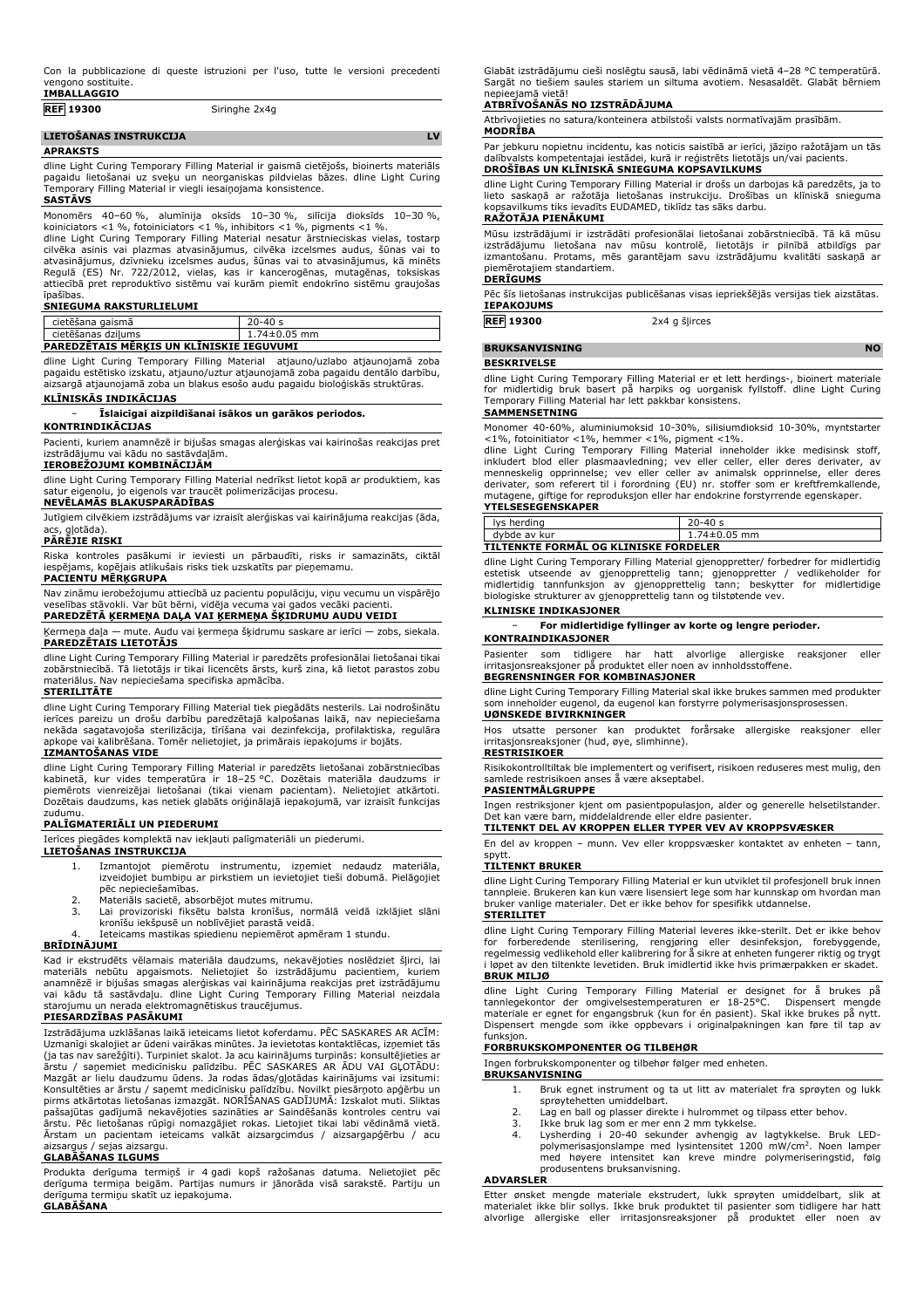innholdsstoffene. dline Light Curing Temporary Filling Material avgir ikke stråling og forårsaker ingen elektromagnetiske forstyrrelser.

### **FORHOLDSREGLER**

Det anbefales å bruke cofferdam under påføring av produktet. VED KONTAKT MED<br>ØYNE: Skyll forsiktig med vann i flere minutter. Fjern kontaktlinser, hvis de er til<br>stede og enkle å ta ut. Fortsett skyllingen. Hvis ø medisinsk rådgivning/oppmerksomhet. VED HUD ELLER SLIMHINNE KONTAKT: Vask<br>med rikelig med vann. Hvis hud/slimhinneirritasjon eller oppstår: Få medisinsk<br>råd/hjelp. Ta av forurensede klær og vask før gjenbruk. VED SVELGING: munnen. Ring et giftsenter eller lege/lege hvis du føler deg uvel. Vask hendene<br>grundig etter håndtering. Skal kun brukes i et godt ventilert område. Det anbefales<br>å bruke vernehansker/verneklær/vernebriller/ansiktsbeskytt **HOLDBARHET**

# Holdbarhet for dline Light Curing Temporary Filling Material er 4 år fra produksjonsdato. Skal ikke brukes etter utløpsdatoen. Partinummeret skal oppgis i all korrespondanse. Se emballasje for batch- og utløpsdato.

**OPPBEVARING** Hold produktet tett lukket på et tørt, godt ventilert sted ved 4-28 °C. Beskyttes mot direkte sollys og varmekilder. Skal ikke fryses. Oppbevars utilgjengelig for barn!

### **BORTSKAFFELSE**

ast innhold/beholder slik beskrevet i nasjonale forskriftskrav.

#### **ÅRVÅKENHET**

Hvis det har skjedd en alvorlig hendelse i forbindelse med enhetsrapporten til produsenten og den kompetente myndigheten i medlemsstaten der brukeren og/eller pasienten er etablert.

# **OPPSUMMERING AV SIKKERHET OG KLINISK YTELSE**

dline Light Curing Temporary Filling Material er trygt og fungerer som det skal hvis<br>det brukes i henhold til produsentens bruksanvisning. Oppsummering av sikkerhet<br>og klinisk ytelse vil bli introdusert i EUDAMED så snart **PRODUSENTENS ANSVAR**

Våre produkter er kun utviklet til profesjonell bruk innen tannpleie. Siden bruken av våre produkter er utenfor vår kontroll, er brukeren fullt ut ansvarlig for applikasjonen. Selvfølgelig garanterer vi kvaliteten på våre produkter i samsvar med de anvendte standardene.

### **GYLDIGHET**

Ved publisering av denne bruksanvisningen er alle tidligere versjoner erstattet. **EMBALLASJE**

**REF 19300** 2x4g sprøyter

# **INSTRUKCJA UŻYTKOWANIA PL**

### **OPIS**

dline Light Curing Temporary Filling Material to światłoutwardzalny, biopasywny materiał do tymczasowego użytku na bazie żywicy i nieorganicznego wypełniacza. dline Light Curing Temporary Filling Material ma łatwą do spakowania konsystencję. **KOMPOZYCJA**

Monomer 40-60%, tlenek glinu 10-30%, dwutlenek krzemu 10-30%, koinicjator <1%, fotoinicjator <1%, inhibitor <1%, pigment <1%.

dline Light Curing Temporary Filling Material nie zawiera substancji leczniczych, w tym pochodnych ludzkiej krwi lub osocza; tkanek lub komórek pochodzenia ludzkiego lub ich pochodnych; tkanek lub komórek pochodzenia zwierzęcego lub ich pochodnych, o których mowa w rozporządzeniu (UE) nr 722/2012; substancji rakotwórczych, mutagenów, działających szkodliwie na rozrodczość lub mających właściwości zaburzające funkcjonowanie układu hormonalnego.

# **CHARAKTERYSTYKA WYDAJNOŚCI**

| Swiatłoutwardzalny                        | $20 - 40s$         |  |
|-------------------------------------------|--------------------|--|
| Głebokość utwardzania                     | $1.74 \pm 0.05$ mm |  |
| <b>PRZEZNACZENIE I KORZYSCI KLINICZNE</b> |                    |  |

dline Light Curing Temporary Filling Material przywraca/poprawia tymczasowy wygląd estetyczny odbudowywanego zęba; przywraca/utrzymuje tymczasowe funkcje dentystyczne odbudowywanego zęba; chroni tymczasowe struktury biologiczne odbudowywanego zęba i przylegających tkanek.

# **WSKAZANIA KLINICZNE**

− **Do tymczasowych wypełnień na krótkie i dłuższe okresy.**

**PRZECIWWSKAZANIA**

Pacjenci, u których w przeszłości występowały ciężkie reakcje alergiczne lub podrażnienia na produkt lub którykolwiek ze składników. **OGRANICZENIA DOTYCZĄCE ŁĄCZENIA**

dline Light Curing Temporary Filling Material nie należy stosować z produktami zawierającymi eugenol, ponieważ eugenol może zakłócać proces polimeryzacji. **NIEPOŻĄDANE SKUTKI UBOCZNE**

U osób podatnych produkt może wywoływać reakcje alergiczne lub podrażnienia (skóra, oczy, błony śluzowe).

**RYZYKO RESZTKOWE**

Wdrożono i zweryfikowano środki kontroli ryzyka, ryzyko jest ograniczone w jak największym stopniu, całkowite ryzyko szczątkowe ocenia się jako akceptowalne. **GRUPA DOCELOWA PACJENTÓW**

Brak znanych ograniczeń dotyczących populacji pacjentów, ich wieku i ogólnego stanu zdrowia. Mogą to być dzieci, pacjent w średnim lub podeszłym wieku. **PRZEZNACZONA CZĘŚĆ CIAŁA LUB RODZAJE TKANEK PŁYNÓW USTROJOWYCH**

Część ciała - usta. Tkanki lub płyny ustrojowe, z którymi styka się urządzenie – ząb, ślina.

#### **DOCELOWY UŻYTKOWNIK**

dline Light Curing Temporary Filling Material przeznaczony wyłącznie do użytku profesjonalnego w stomatologii. Licencjonowany tylko dla lekarza, który ma wiedzę, jak używać popularnych materiałów. Nie ma potrzeby specjalnego szkolenia. **STERYLNOŚĆ**

dline Light Curing Temporary Filling Material dostarczany jest w stanie niesterylnym.<br>Nie ma potrzeby jakiejkolwiek wstępnej sterylizacji, czyszczenia lub dezynfekcji,<br>profilaktycznej, regularnej konserwacji lub kalibracji używaj jednak urządzenia, jeśli opakowanie bezpośrednie jest uszkodzone. **MIEJSCE UŻYCIA**

dline Light Curing Temporary Filling Material przeznaczony do użytku w gabinecie stomatologicznym, w którym panuje temperatura otoczenia 18-25°C. Dozowana ilość materiału nadaje się do jednorazowego użytku (tylko dla jednego pacjenta). Nie używać ponownie. Dozowana ilość przechowywana nie w oryginalnym opakowaniu może prowadzić do utraty funkcjonalności.

# **MATERIAŁY EKSPLOATACYJNE I AKCESORIA**

Z urządzeniem nie są dostarczane żadne materiały eksploatacyjne ani akcesoria. **INSTRUKCJA UŻYTKOWANIA**

- 1. Za pomocą odpowiedniego narzędzia pobrać trochę materiału ze strzykawki i natychmiast zamknąć nasadkę strzykawki.
- 2. Uformować kulkę i umieścić ją bezpośrednio w jamie oraz dostosować w
- razie potrzeby. 3. Nie nakładać warstw o grubości większej niż 2 mm.
- 4. Utwardzanie światłem przez 20-40 sekund w zależności od grubości warstwy. Użyć lampy polimeryzacyjnej LED o natężeniu światła 1200mW/cm<sup>2</sup> . Niektóre lampy o większej intensywności mogą wymagać krótszego czasu polimeryzacji, należy postępować zgodnie z instrukcją użytkowania producenta.

#### **OSTRZEŻENIA**

Po wytłoczeniu żądanej ilości materiału należy natychmiast zamknąć strzykawkę, tak aby materiał nie został odświetlony. Nie należy stosować produktu u pacjentów, u<br>których w przeszłości występowały ciężkie reakcje alergiczne lub podrażnienia na<br>produkt lub którykolwiek ze składników. dline Light Curing T nie emituje promieniowania i nie powoduje żadnych zakłóceń elektromagnetycznych. **ŚRODKI OSTROŻNOŚCI**

Podczas aplikacji produktu zaleca się stosowanie koferdamu. W PRZYPADKU DOSTANIA SIĘ PRODUKTU DO OCZU: Ostrożnie płukać wodą przez kilka minut. Zdjąć soczewki kontaktowe, jeśli są obecne. Kontynuować płukanie. Jeśli podrażnienie oczu utrzymuje się: Zasięgnąć porady/zgłosić się pod opiekę lekarza. W PRZYPADKU KONTAKTU ZE SKÓRĄ LUB BŁONĄ ŚLUZOWĄ: Umyć dużą ilością wody. Jeśli wystąpi podrażnienie skóry/błon śluzowych lub wysypka: Zasięgnąć porady/zgłosić się pod opiekę lekarza. Zdjąć zanieczyszczoną odzież i wyprać przed ponownym użyciem. W<br>PRZYPADKU - POŁKNIĘCIA: - wypłukać - usta. - W - przypadku - złego - samopoczucia<br>skontaktować się z Centrum Zatruć lub lekarzem. Dokładnie rękawic ochronnych/odzieży ochronnej/ochrony oczu/ochrony twarzy dla lekarza i

# pacjenta. **OKRES TRWAŁOŚCI**

Okres trwałości produktu wynosi 4 lata od daty produkcji. Nie używać po upływie terminu ważności. W całej korespondencji należy podawać numer partii. Data serii i data ważności znajduje się na opakowaniu.

#### **PRZECHOWYWANIE**

Przechowywać produkt szczelnie zamknięty w suchym, dobrze wentylowanym<br>miejscu w temperaturze 4-28°C. Chronić przed bezpośrednim działaniem promieni<br>słonecznych i źródeł ciepła. Nie zamrażać. Trzymać z dala od dzieci! **UTYLIZACJA**

Zawartość/pojemnik usuwać do zgodnie z krajowymi wymogami prawnymi. **CZUJNOŚĆ**

Jeżeli jakikolwiek poważny incydent, który miał miejsce w związku z urządzeniem, zgłaszany jest producentowi i właściwemu organowi państwa członkowskiego, w którym użytkownik i/lub pacjent ma siedzibę.

#### **PODSUMOWANIE BEZPIECZEŃSTWA I WYNIKÓW KLINICZNYCH**

dline Light Curing Temporary Filling Material jest bezpieczny i działa zgodnie z<br>przeznaczeniem, jeśli jest używany zgodnie z instrukcją użytkowania producenta.<br>Podsumowanie bezpieczeństwa i wyników klinicznych zostanie wp

### **ODPOWIEDZIALNOŚĆ PRODUCENTA**

Nasze produkty zostały stworzone z myślą o profesjonalnym zastosowaniu w<br>stomatologii. Ponieważ zastosowanie naszych produktów jest poza naszą kontrolą,<br>użytkownik jest w pełni odpowiedzialny za aplikację. Oczywiście gwara **WAŻNOŚĆ**

Wraz z opublikowaniem niniejszej instrukcji użytkowania wszystkie poprzednie wersje tracą ważność. **OPAKOWANIE**

**REF 19300** Strzykawki 2x4g

**INSTRUÇÕES DE USO PT**

### **DESCRIÇÃO**

O dline Light Curing Temporary Filling Material é um fotopolimerizável, material<br>bioinerte para uso temporário à base de resina e enchimento inorgânico. dline Light<br>Curing Temporary Filling Material tem consistência facilm

#### **COMPOSIÇÃO**

Monómero 40-60%, óxido de alumínio 10-30%, dióxido de silício 10-30%, coiniciador

<1%, fotoiniciador <1%, inibidor <1%, pigmento <1%. dline Light Curing Temporary Filling Material não contém substâncias médicas, incluindo sangue humano ou derivados de plasma; tecidos ou células, ou seus derivados, de origem humana; tecidos ou células de origem animal, ou seus<br>derivados, conforme referido no Regulamento (UE) n.º 722/2012; substâncias<br>cancerígenas, mutagénicas, tóxicas para a reprodução ou com propriedades desregulação endócrina.

# **CARACTERÍSTICAS DE PERFORMANCE**

| fotopolimerizável                                  | $20 - 40 s$      |  |
|----------------------------------------------------|------------------|--|
| profundidade de cura                               | $1.74\pm0.05$ mm |  |
| <b>FINALIDADE PRETENDIDA E BENEFICIOS CLINICOS</b> |                  |  |

O dline Light Curing Temporary Filling Material restaura/melhora a aparência estética temporária do dente restaurável; restaura/mantém para função dentária temporária do dente restaurável; protege para estruturas biológicas temporárias do dente restaurável e tecidos adjacentes.

# **INDICAÇÕES CLÍNICAS**

− **Para obturações temporárias de curtos e longos períodos. CONTRA-INDICAÇÕES**

Pacientes com histórico de reações alérgicas graves ou irritação ao produto ou a qualquer um dos ingredientes. **RESTRIÇÕES A COMBINAÇÕES**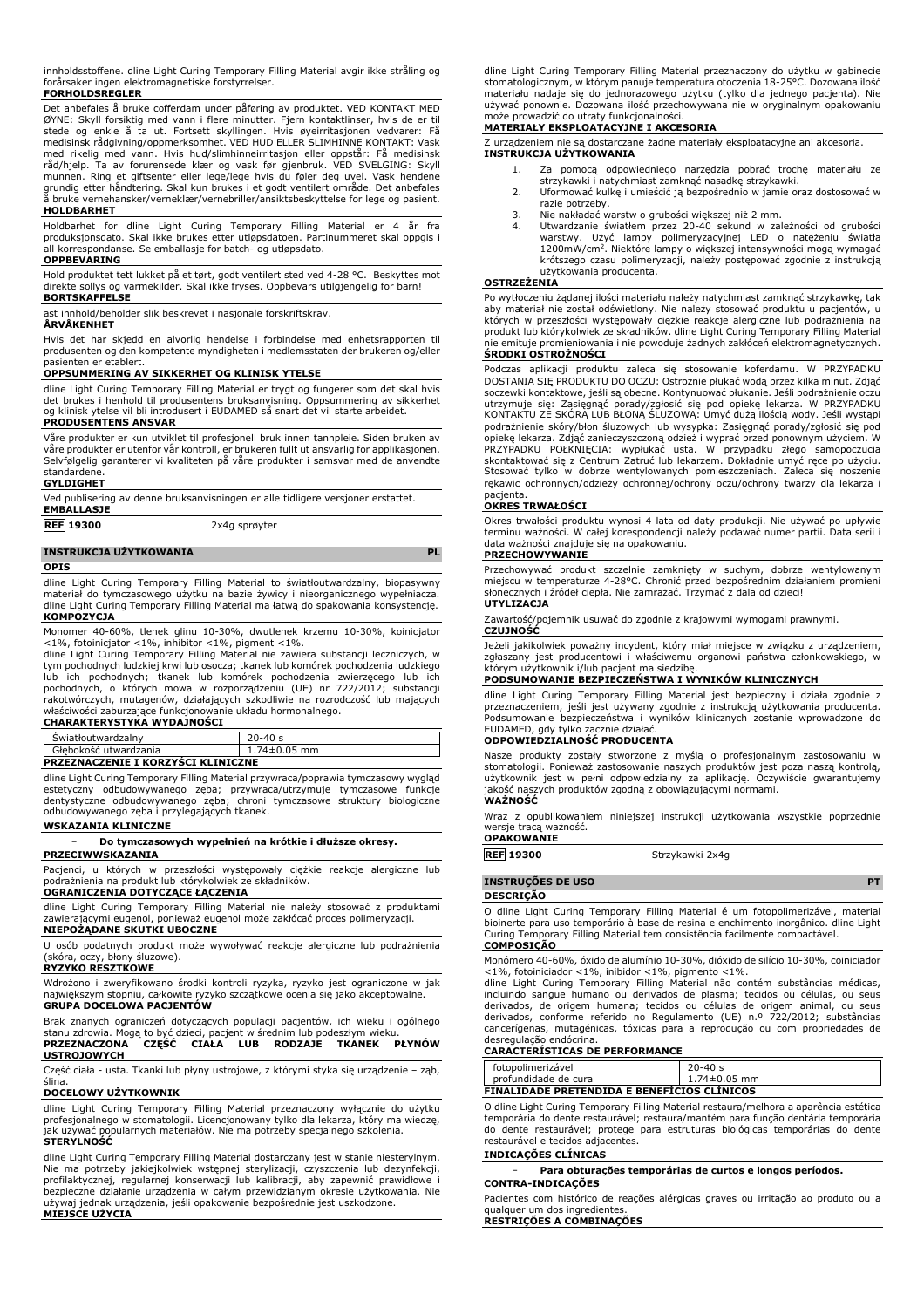dline Light Curing Temporary Filling Material não deve ser usado com produtos que contenham eugenol, já que o eugenol pode prejudicar o processo de polimerização. **EFEITOS COLATERAIS INDESEJÁVEIS**

Em indivíduos que sejam suscetíveis, dline Light Curing Temporary Filling Material pode causar reações alérgicas ou de irritação (pele, olhos, mucosa).

# **RISCOS RESIDUAIS**

Foram implementadas e verificadas medidas de controlo de risco, o risco foi reduzido tanto quanto possível, o risco residual geral é considerado aceitável.

# **GRUPO-ALVO DE PACIENTES**

Não há restrições conhecidas em relação à população de pacientes, a sua idade e condições gerais de saúde. Pode destinar-se a crianças, pacientes de meia-idade ou idosos.

# **PARTE PRETENDIDA DO CORPO OU TIPOS DE TECIDOS DE FLUIDOS CORPORAIS**

Parte do corpo - boca. Tecidos ou fluidos corporais em contacto com o dispositivo –<br>dente saliva dente

#### **UTILIZADOR PRETENDIDO**

dline Light Curing Temporary Filling Material desenvolvido exclusivamente para o uso profissional em odontologia. O seu utilizador deve ser um médico licenciado que tenha conhecimentos sobre como usar materiais odontológicas comuns. Não há necessidade de formação específica.

#### **ESTERILIDADE**

dline Light Curing Temporary Filling Material é entregue não esterilizado. Não há necessidade de qualquer esterilização preparatória, limpeza ou desinfecção, manutenção preventiva regular ou calibração para garantir que o dispositivo opere de forma adequada e segura durante a sua vida útil prevista. No entanto, não use se a embalagem principal estiver danificada.

### **AMBIENTE DE USO**

dline Light Curing Temporary Filling Material foi desenvolvido para ser usado em<br>consultório odontológico onde a temperatura ambiente é de 18-25 °C. A quantidade<br>dispensada de material é adequada para uso único (apenas par reutilize. Quantidade dispensada mantida fora da embalagem original pode levar à

# perda de função. **COMPONENTES CONSUMÍVEIS E ACESSÓRIOS**

Não é fornecido nenhum componente consumível e acessório com o dispositivo. **INSTRUÇÕES DE USO**

- 1. Usando um instrumento adequado, retire um pouco do material da seringa e feche imediatamente a tampa da seringa.
- 2. Forme uma bola e coloque diretamente na cavidade e adapte conforme necessário.
- 3. Não aplique camadas com mais de 2 mm de espessura.
- 4. Fotopolimerização por 20-40 segundos dependendo da espessura da camada. Use lâmpada LED de polimerização com intensidade de luz 1200mW/cm<sup>2</sup> . Algumas lâmpadas com maior intensidade podem exigir menos tempo de polimerização, siga as instruções do fabricante para o seu uso.

#### **AVISOS**

Após a extrusão da quantidade desejada de material, feche imediatamente a seringa, para que o material não seja desiluminado. Não use o produto com pacientes com histórico de reações alérgicas graves ou irritação ao produto ou a qualquer um dos ingredientes. dline Light Curing Temporary Filling Material não emite radiação e não causa interferências eletromagnéticas.

#### **PRECAUÇÕES**

Recomenda-se o uso de uma ensecadeira durante a aplicação do produto. SE ENTRAR EM CONTACTO COM OS OLHOS: enxague cuidadosamente com água durante vários minutos. Remova as lentes de contacto, se presentes e fáceis de retirar. Continue a enxaguar. Se a irritação nos olhos persistir: Procure orientação/atenção médica. SE ENTRAR EM CONTACTO COM A PELE OU MUCOSA: lavar abundantemente com água. Se ocorrer irritação da pele/mucosa ou erupção: consulte um médico. Tire a roupa contaminada e lave-a antes de a reutilizar. EM CASO DE INGESTÃO: Enxaguar a boca. Ligue para um centro de intoxicação ou médico/médico se não se sentir bem. Lave bem as mãos após manusear. Use apenas numa área bem ventilada. Recomenda-se o uso de luvas de proteção/roupas de proteção/proteção ocular/proteção facial para médico e paciente.

#### **VALIDADE**

O prazo de validade do produto é de 4 anos a partir da data de fabrico. Não use após a data de validade. O número do lote deve ser citado em toda a correspondência. Verifique a embalagem para ver o lote e data de validade.

### **ARMAZENAMENTO**

Manter o produto bem fechado em local seco e bem ventilado a 4-28 °C. Proteja da luz solar direta e de fontes de calor. Não congele. Mantenha fora do alcance das crianças!

### **ELIMINAÇÃO**

Descarte o conteúdo/recipiente conforme exigido pelos requisitos regulamentares nacionais.

### **VIGILÂNCIA**

Se qualquer incidente grave ocorrer em relação ao dispositivo, informe o fabricante e a autoridade competente do Estado-Membro em que o utilizador e/ou paciente está estabelecido.

#### **RESUMO DE SEGURANÇA E DESEMPENHO CLÍNICO**

dline Light Curing Temporary Filling Material é seguro e tem o desempenho esperado se for usado de acordo com as instruções de uso do fabricante. O resumo de segurança e desempenho clínico será introduzido no EUDAMED assim que começar a funcionar.

### **RESPONSABILIDADE DO FABRICANTE**

Os nossos produtos foram desenvolvidos para uso profissional em odontologia. Como a aplicação dos nossos produtos está além do nosso controlo, o utilizador é totalmente responsável pela aplicação. Garantimos, naturalmente, a qualidade dos nossos produtos de acordo com as normas aplicadas.

# **VALIDADE**

Após a publicação destas instruções de uso, todas as versões anteriores são substituídas.

# **EMBALAGEM**

**REF 19300** Seringas 2x4g

#### **INSTRUCȚIUNI DE UTILIZARE RO**

#### **DESCRIERE**

dline Light Curing Temporary Filling Material este un material fotopolimerizabil, bioinert, pentru utilizare temporară, bazat pe rășină și filler anorganic. dline Light Curing Temporary Filling Material are o consistență ușor de împachetat. **COMPOZIȚIE**

Monomer 40-60%, oxid de aluminiu 10-30%, dioxid de silicon 10-30%, coinițiator

<1%, fotoinițiator <1%, inhibitor <1%, pigment <1%. dline Light Curing Temporary Filling Material nu conține substanțe medicinale, inclusiv sänge uman sau derivate din plasmâ; țesuturi sau celule de origine umană sau<br>derivatele lor; țesuturi sau celule de origine animală sau derivatele lor, conform<br>Reglementării (UE) Nr. 722/2012; substanțe cancerigene, mutage reproducere sau cu proprietăți destructive pentru sistemul endocrin. **CARACTERISTICI DE PERFORMANȚĂ**

| CARACTERISTICI DE FERI ORMANTA |            |
|--------------------------------|------------|
| fotopolimerizare               |            |
| adâncimea polimerizării        | 74±0.05 mm |
|                                |            |

**UTILIZARE DESTINATĂ ȘI BENEFICII CLINICE** dline Light Curing Temporary Filling Material restaurează/îmbunătățește temporar

aspectul estetic al dintelui recuperabil; restaurează/menține temporar funcția dintelui recuperabil; protejează temporar structurile biologice ale dintelui recuperabil și țesuturile adiacente.

#### **INDICAȚII CLINICE**

− **Pentru plombe temporare aferente perioadelor scurte sau extinse.**

#### **CONTRAINDICAȚII**

Pacienți cu un istoric de alergii severe sau reacții de iritație la produs sau la unul din ingredientele sale.

## **REACȚII LA COMBINAȚII**

dline Light Curing Temporary Filling Material nu trebuie folosit cu produse ce conțin eugenol, deoarece eugenolul ar putea afecta procesul de polimerizare. **EFECTE ADVERSE NEPLĂCUTE**

Produsul ar putea cauza reacții alergice sau de iritație (piele, ochi, mucoasă) indivizilor susceptibili.

# **RISCURI REZIDUALE**

Au fost implementate și verificate măsuri de control al riscului pentru a-l reduce cât mai mult posibil; riscul rezidual general este considerat ca fiind unul acceptabil. **GRUPUL DE PACIENȚI-ȚINTĂ**

Nu există restricții cu privire la populația de pacienți, vârstă și stare de sănătate generală. Aceștia pot fi copii, adulți de vârstă mijlocie sau persoane în vârstă. **PARTEA CORPULUI SAU TIPURI DE ȚESUTURI ȘI FLUIDE CORESPUNZĂTOARE**

Părți ale corpului – cavitatea bucală. Țesuturi sau fluide care intră în contact cu dispozitivul – dinte, salivă.

# **UTILIZATOR DESTINAT**

dline Light Curing Temporary Filling Material este destinat exclusiv utilizării stomatologice profesionale. Utilizatorii săi pot fi medici care au dobândit cunoștința necesară utilizării materialelor dentare. Nu este nevoie de un instructaj specific. **STERILITATE**

dline Light Curing Temporary Filling Material este livrat nesteril. Nu este nevoie de nicio sterilizare preparatoare, curățare sau dezinfecție, mentenanță preventivă,<br>regulată sau calibrare pentru ca acest dispozitiv să fie utilizat în siguranță pe<br>parcursul duratei-sale-de-viață. Cu-toate-acestea, a-nu-sedeteriorat.

### **MEDIU DE UTILIZARE**

dline Light Curing Temporary Filling Material este destinat folosirii în cabinetele dentare unde temperatura ambientală este cuprinsă între 18 și 25 °C. Cantitatea eliberată de material este suficientă pentru o singură utilizare (la un singur pacient). A nu se refolosi acestea. Cantitatea eliberată păstrată altundeva decât în pachetul original își poate pierde proprietățile de funcționare.

# **COMPONENTE ȘI ACCESORII CONSUMABILE**

Dispozitivul nu este însoțit de consumabile sau accesorii.

#### **INSTRUCȚIUNI DE UTILIZARE**

- 1. Utilizând un instrument corespunzător, luați puțin material din seringă și închideți imediat capacul seringii.
- 2. Formați o bilă și plasați-o direct în cavitate, adaptându-i forma dacă este nevoie.
- 3. Nu aplicați straturi mai groase de 2mm.
	- 4. Folosiți polimerizarea cu lampa LED la o intensitate a luminii de 1200mW/cm<sup>2</sup> . Unele lămpi cu intensitate mai mare pot necesita mai puțin timp de polimerizare – urmați instrucțiunile de utilizare ale producătorului.

#### **AVERTISMENTE**

După ce se eliberează cantitatea dorită de material, închideți imediat seringa, pentru ca materialul să nu fie afectat de lumină. A nu se utiliza la pacienții cu un istoric de alergii severe sau reacții cu iritație la produs sau la orice din ingredientele sale. dline Light Curing Temporary Filling Material nu emite radiații și nu cauzează interferențe electromagnetice.

#### **PRECAUȚII**

Este recomandată folosirea digii dentare în timpul aplicării produsului. LA CONTACTUL CU OCHII: Clătiți atent cu apă timp de câteva minute. Înlăturați lentilele de contact dacă sunt prezente. Continuați clătirea. Dacă iritația ochilor persistă, consultați<br>medicul.LA CONTACTUL.CU PIELEA SAU MUCOASA: Spălați cu multă apă. Dacă apare<br>o iritație sau urticarie a pielii sau mucoasei, consult gura. Dacă vă simțiți rău, consultați medicul. Spălați-vă bine mâinile după folosire. Folosiți doar într-o zonă bine aerisită. Este recomandată folosirea echipamentului de protecție pentru mâini, corp, ochi și față, atât pentru medic cât și pentru pacient. **DURATĂ DE VIAȚĂ**

Durata de viață a produsului este de 4 ani de la data fabricării. A nu se folosi după data expirării. Numărul lotului trebuie menționat în orice corespondență. Vedeți pe ambalaj lotul și data expirării.

### **DEPOZITARE**

Țineți produsul etanș într-un loc uscat, bine aerisit, la 4-28 °C. A se proteja de lumina directă a soarelui și de surse de căldură. A nu se lăsa la îndemâna copiilor! **DEBARASARE**

Aruncați conținutul/recipientul conform reglementărilor naționale.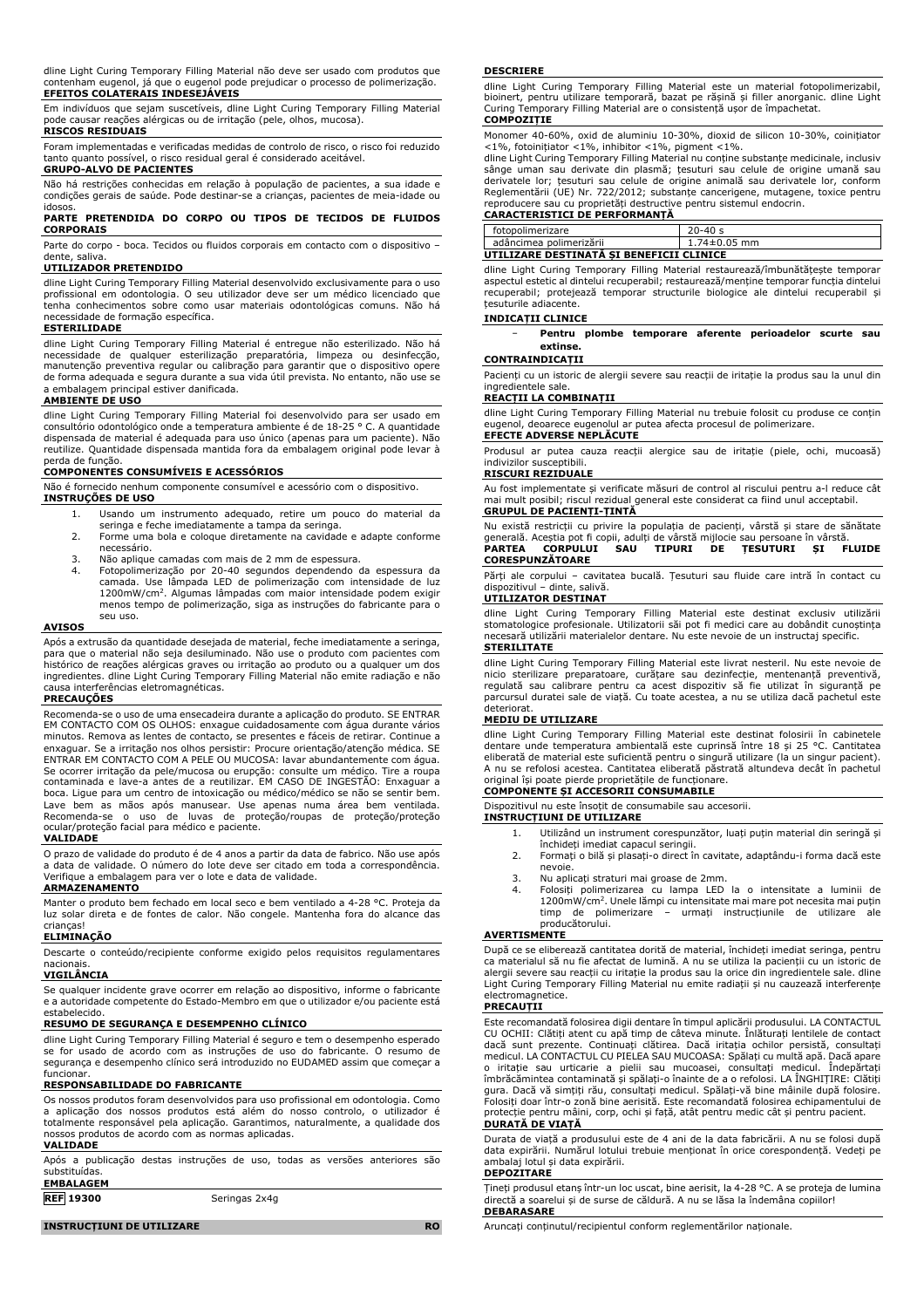#### **VIGILENȚĂ**

Dacă a avut loc orice incident serios legat de dispozitiv, raportați-l la autoritatea competentă din Statul Membru în care este stabilit utilizatorul și/sau brevetul. **REZUMAT SIGURANȚĂ ȘI PERFORMANȚĂ CLINICĂ**

dline Light Curing Temporary Filling Material este sigur și se comportă conform utilizării destinate atunci când se folosește conform instrucțiunilor producătorului. Sumarul siguranței și al performanței clinice vor fi introduse în EUDAMED imediat după începerea utilizării.

#### **RESPONSABILITATEA PRODUCĂTORULUI**

Produsele noastre au fost dezvoltate exclusiv în scopul utilizării stomatologice profesionale. Având în vedere că nu putem controla modul de aplicare a produselor noastre, utilizatorul este pe deplin responsabil de acesta. Desigur, garantăm calitatea produselor noastre, raportată la standardele în vigoare.

# **VALABILITATE**

U Odată cu publicarea acestor instrucțiuni de utilizare, toate versiunile anterioare sunt anulate.

#### **AMBALAJ**

**REF 19300** 2x4g seringi

**NÁVOD NA POUŽITIE SK**

dline Light Curing Temporary Filling Material je svetlom tuhnúci, bioinertný materiál pre dočasné použitie na báze živice a anorganického plniva. dline Light Curing Temporary Filling Material má ľahko zbaliteľnú konzistenciu.

## **ZLOŽENIE**

**POPIS**

Monomér 40-60 %, oxid hlinitý 10-30 %, oxid kremičitý 10-30 %, koiniciátor < 1 %,<br>fotoiniciátor < 1 %, inhibítor < 1 %, pigment < 1 %.<br>dline Light Curing Temporary Filling Material neobsahuje liečiva, vrátane derivátov<br>ďud 722/2012; látky, ktoré sú karcinogénne, mutagénne, toxické pre reprodukciu alebo majú vlastnosti narušujúce endokrinný systém.

# **VÝKONOVÉ CHARAKTERISTIKY**

| vytvrdzovanie svetlom            | $20 - 40s$         |  |
|----------------------------------|--------------------|--|
| hĺbka liečby                     | $1.74 \pm 0.05$ mm |  |
| ZAMÝŠĽANÝ ÚČEL A KLINICKÉ VÝHODY |                    |  |

dline Light Curing Temporary Filling Material obnovuje/vylepšuje dočasný estetický vzhľad obnoviteľného zuba; obnovuje/udržuje dočasnú zubnú funkciu obnoviteľného zuba; chráni dočasné biologické štruktúry obnoviteľného zuba a susedných tkanív.

# **KLINICKÉ INDIKÁCIE**

#### − **Na dočasné výplne na krátke a predĺžené obdobia. KONTRAINDIKÁCIE**

Pacienti, ktorí majú v anamnéze závažné alergické alebo podráždené reakcie na produkt alebo na ktorúkoľvek zložku prípravku. **OBMEDZENIE KOMBINÁCIÍ**

dline Light Curing Temporary Filling Material by nemal byť používaný s produktmi obsahujúcimi eugenol, pretože eugenol môže narušiť proces polymerizácie. **NEŽIADUCE VEDĽAJŠIE ÚČINKY**

U citlivých jedincov môže produkt spôsobiť alergické alebo dráždivé reakcie (koža, oči, sliznice).

# **ZVYŠKOVÉ RIZIKÁ**

Bola implementovaná a overená opatrení na kontrolu rizík, riziko je čo najviac znížilo, celkové zvyškové riziko je považované za prijateľné. **CIEĽOVÁ SKUPINA PACIENTOV**

Nie sú známe žiadne obmedzenia týkajúce sa populácie pacientov, ich veku a celkového zdravotného stavu. Môžu to byť aj deti, pacienti stredného veku alebo starší pacienti.

# **ZAMÝŠĽANÁ ČASŤ TELA ALEBO TYPY TKANÍV TELESNÝCH TEKUTÍN**

Časť tela - ústa. Tkanivá alebo telesné tekutiny v kontakte s prístrojom – zub, sliny. **URČENÝ POUŽÍVATEĽ**

dline Light Curing Temporary Filling Material je vyvinutý len pre profesionálne použitie v stomatológii. Použiť ho môže iba lekár s licenciou, ktorý má znalosti o používaní bežných dentálnych materiálov. Nie je potreba zvláštneho školenia.

#### **STERILITA**

dline Light Curing Temporary Filling Material je dodávaný nesterilný. Nie je potrebné vykonávať žiadnu prípravnú sterilizáciu, čistenie alebo dezinfekciu, preventívnu, pravidelnú údržbu alebo kalibráciu, aby bolo zaistené, že zariadenie pracuje správne a bezpečne po celú dobu jeho životnosti. Nepoužívajte však, ak je primárny balíček

# poškodený. **PROSTREDIE POUŽITIA**

dline Light Curing Temporary Filling Material je určený na použitie v zubnej ordinácii, kde je teplota okolia 18-25 °C. Vydané množstvo materiálu je vhodné pre jednorazové použitie (iba pre jedného pacienta). Nepoužívajte znova. Vydané množstvo, ktoré nie je v pôvodnom obale, môže viesť k strate funkcie. **SPOTREBNÉ SÚČASTI A PRÍSLUŠENSTVO**

So zariadením nie sú dodávané žiadne spotrebné súčasti ani príslušenstvo.

# **NÁVOD NA POUŽITIE**

- 1. Pomocou vhodného nástroja odoberte trochu materiálu zo striekačky a okamžite uzatvorte viečko striekačky.
- 2. Vytvorte guľu a umiestnite ju priamo do dutiny a podľa potreby sa prispôsobte.
- 3. Neaplikujte vrstvy väčšie ako 2 mm.<br>4. Vytvrdzuite svetlom po dobu 20-40 s
- 4. Vytvrdzujte svetlom po dobu 20-40 sekúnd v závislosti na hrúbke vrstvy. Použite LED polymerizačnú lampu s intenzitou svetla 1200 mW/cm<sup>2</sup>. Niektoré žiarovky s vyššou intenzitou môžu vyžadovať kratšiu dobu polymerizácie, postupujte podľa pokynov výrobcu.

#### **VAROVANIE**

Po vytlačení požadovaného množstva materiálu okamžite uzatvorte injekčnú striekačku, aby materiál nebol na svetle. Nepoužívajte prípravok u pacientov, ktorí v minulosti mali závažné alergické alebo podráždené reakcie na produkt alebo na niektorú zo zložiek. dline Light Curing Temporary Filling Material nevyžaruje žiarenie a nespôsobuje žiadne elektromagnetické rušenie. **OPATRENIE**

Počas aplikacie produktu sa odporúča používať kofferdam. PO ZASIAHNUTI OCI:<br>Niekoľko minút ich opatrne vyplachujte vodou. Vyberte kontaktné šošovky, ak sú<br>nasadené a ak je to ľahké. Pokračujte vo vyplachovaní. Pokiaľ podrá pretrváva: Vyhľadajte lekársku pomoc/starostlivosť. PRI STYKU S KOŽOU ALEBO SLIZNICOU: Umyte veľkým množstvom vody. Pokiaľ dôjde k podráždeniu kože alebo<br>slizníc alebo vyrážke: Vyhľadajte lekársku pomoc/starostlivosť. Kontaminovaný odev<br>si vyzlečte a pred ďalším použitím vyperte. PRI POŽITÍ: Vyplá odporúča nosiť ochranné rukavice/ochranný odev/ochranu očí/ochranu tváre.

### **SKLADOVATEĽNOSŤ**

Doba použiteľnosti produktu je 4 roky od dátumu výroby. Nepoužívajte po dátume exspirácie. Vo všetkých korešpondencia by malo byť uvedené číslo šarže. Šarže a dátum spotreby pozri balenia.

# **SKLADOVANIE**

Uchovávajte produkt tesne uzavretú na suchom, dobre vetranom mieste pri teplote 4-28 °C. Chráňte pred priamym slnečným žiarením a zdrojmi tepla. Chráňte pred mrazom. Udržujte mimo dosahu detí!

# **LIKVIDÁCIA BDELOSŤ**

Obsah/obal zlikvidujte v súlade s požiadavkami národných predpisov.

Ak sa stane akýkoľvek závažný incident, ku ktorému došlo v súvislosti so zariadením, hlási sa to výrobcovi a príslušnému orgánu členského štátu, v ktorom sa používateľ alebo pacient nachádza.

# **SÚHRN BEZPEČNOSTI A KLINICKÉHO VÝKONU**

dline Light Curing Temporary Filling Material je bezpečný a funguje tak, ako bolo zamýšľané, ak je používaný v súlade s pokynmi výrobcu na použitie. Súhrn bezpečnosti a klinického výkonu bude do EUDAMED zavedený, akonáhle začne pracovať.

#### **ZODPOVEDNOSŤ VÝROBCOV**

Naše výrobky boli vyvinuté pre profesionálne použitie v stomatológii. Pretože<br>aplikácia našich produktov je mimo našu kontrolu, je za aplikáciu plne zodpovedný<br>užívateľ. Samozrejme garantujeme kvalitu našich produktov v sú normami.

#### **DOBA PLATNOSTI**

Po uverejnení tohto návodu na použitie sú nahradené všetky predchádzajúce verzie. **OBAL**

**REF 19300** 2x4 g striekačky

# **NAVODILA ZA UPORABO SL**

#### **OPIS**

dline Light Curing Temporary Filling Material je bioinertni material na osnovi smole in anorganskega polnila za začasne obnove. Utrjuje se z ultravijolično svetlobo. dline Light Curing Temporary Filling Material ima enostavno pakirano konsistenco. **SESTAVA**

Monomer 40-60%, aluminijev oksid 10-30%, silicijev dioksid 10-30%, coinitiatior <1

%, fotoiniciator < 1%, inhibitor < 1%, pigment < 1%.<br>dline Light Curing Temporary Filling Material ne vsebuje zdravilnih snovi, vključno s<br>človeško krvjo ali predelano plazmo; tkiv, celic ali derivatov človeškega izvora; t ki so rakotvorne, mutagene, strupene za reprodukcijo ali imajo endokrine moteče

# lastnosti. **ZNAČILNOSTI DELOVANJA**

| utrjevanje z ultravijolično svetlobo    | $20 - 40s$       |  |
|-----------------------------------------|------------------|--|
| globina utrjevanja                      | $1.74\pm0.05$ mm |  |
| PREDVIDENI NAMEN ZDRAVLJENJA IN KORISTI |                  |  |

dline Light Curing Temporary Filling Material obnovi/izboljša začasen estetski videz obnovljenega zoba; obnovi/vzdržuje začasno funkcijo obnovljenega zoba; začasno ščiti biološke strukture obnovljenega zoba in sosednjih tkiv.

#### **KLINIČNE INDIKACIJE**

− **Za začasne zalivke, za krajša in daljša obdobja.**

#### **KONTRAINDIKACIJE**

Bolniki, ki so imeli hude alergične reakcije ali reakcijo draženja na izdelek ali katero koli njegovo sestavino.

### **OMEJITVE ZA KOMBINACIJE**

dline Light Curing Temporary Filling Material ne smemo uporabljati v kombinaciji z izdelki, ki vsebujejo eugenol, saj eugenol lahko moti postopek polimerizacije.

#### **NEŽELENI STRANSKI UČINKI**

Pri posameznikih, ki so podvrženi alergijam, lahko izdelek povzroči alergijske ali dražilne reakcije (koža, oko, sluznica).

# **PREOSTALA TVEGANJA**

Ukrepi za nadzor tveganja so bili izvedeni in preverjeni. Tveganje je bilo minimalizirano, skupno preostalo tveganje je bilo ocenjeno kot sprejemljivo. **CILJNA SKUPINA PACIENTA**

#### Omejitev glede populacije pacientov, njihove starosti in splošnih zdravstvenih razmer ni. Zdravi se lahko tako otroke kot vse druge starostne skupine, tudi starejše paciente.

# **PREDVIDENI DEL TELESA ALI VRSTE TKIV V TELESNIH TEKOČINAH**

Del telesa - usta. Tkiva ali telesne tekočine, s katerimi pripomoček pride v stik – zob, slina.

#### **PREDVIDENI UPORABNIK**

dline Light Curing Temporary Filling Material je bil razvit samo za profesionalno uporabo v zobozdravstvu. Uporablja ga lahko samo licenciran zobozdravnik, ki ima znanje o uporabi zobnih materialov. Posebno usposabljanje ni potrebno. **STERILNOST** 

Dobavljen izdelek je ne-sterilen. Za zagotovitev pravilnega in varnega delovanja pripomočka v predvidenem življenjskem obdobju sterilizacija, čiščenje ali<br>razkuževanje, preventivno ali redno vzdrževanje ali kalibracija ni potrebna. Toda, če<br>je prejmete izdelek v poškodovani embalaži, ga ne uporabljajte

## **OKOLJE UPORABE**

dline Light Curing Temporary Filling Material je namenjen za uporabo v zobozdravstveni ordinaciji, kjer je standardna temperatura prostora med 18 in 25°C. Posamezni odmerek materiala je primeren za enkratno uporabo (samo za enega pacienta). Ni za ponovno uporabo. Odmerek, ki ni več shranjen v originalni embalaži, lahko izgubi svojo funkcijo.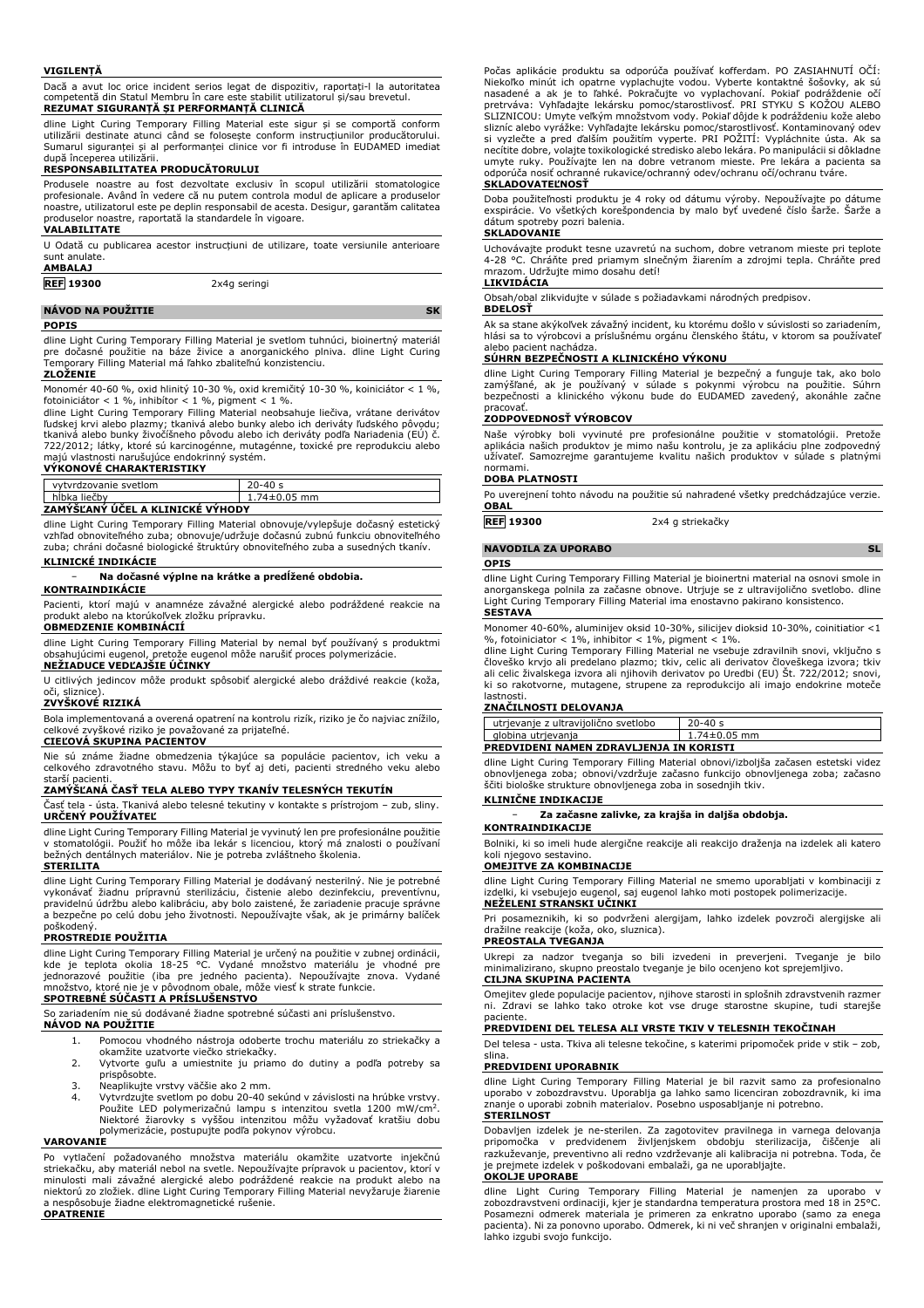#### **POTROŠNI MATERIAL IN DODATKI**

Pripomočku ni priložen potrošni material, drugi sestavni deli in dodatki. **NAVODILA ZA UPORABO**

- 1. Z ustreznim instrumentom vzemite malo materiala iz brizge. Pokrovček
- takoj namestite nazaj na brizgo. 2. Oblikujte kroglico in jo namestite neposredno v zobno luknjo. Po potrebi prilagodite obliko.
- 3. Ne nanašajte slojev, ki so debelejši od 2 mm.
- 4. Z ultravijolično svetlobo utrjujte 20-40 sekund, odvisno od debeline sloja. Uporabite LED polimerizacijsko svetilko z jakostjo svetlobe 1200mW/cm<sup>2</sup> . Nekatere svetilke z večjo jakostjo lahko opravijo isti proces v manj časa. Upoštevajte proizvajalčeva navodila za uporabo.

### **OPOZORILA**

Ko iztisnete želeno količino materiala, brizgo takoj zaprite, da material ne bo izpostavljen svetlobi. Izdelka ne uporabljajte pri pacientih, ki so že kdaj imeli hude alergijske reakcije ali draženje na ta izdelek ali katero koli njegovo sestavino. dline Light Curing Temporary Filling Material ne oddaja sevanja in ne povzroča elektromagnetnih motenj.

#### **PREVIDNOSTNI UKREPI**

Med nanašanjem izdelka je priporočljivo uporabljati cofferdam. ČE PRIDE V OČI: Nekaj minut previdno izpirajte z vodo. Če je možno in enostavno izvedljivo, odstranite kontaktne leče. Nadaljujte z izpiranjem. Če draženje oči ne pojenja, poiščite zdravniško pomoč. ČE PRIDE DO STIKA S KOŽO ALI SLUZNICO: Izperite z veliko vode. Ce pride do draženja kože / sluznice ali če se pojavi izpuščaj, poiščite<br>zdravniško pomoč. Kontaminirana oblačila slecite in dobro operite. ČE PRIDE DO<br>ZAUŽITJA: Izperite usta. Če se slabo počutite, pokličite center osebnega zdravnika. Po postopku si temeljito umijte roke. Uporabljajte samo v dobro prezračevanem prostoru. Priporočljivo je, da zobozdravnik in pacient nosita zaščitne rokavice/zaščitno obleko/zaščito za oči/zaščito za obraz.

#### **ROK UPORABE**

Rok uporabe izdelka je 4 leta od datuma izdelave. Ne uporabljajte po pretečenem datumu. V vseh dopisih morate navesti številko serije. Za številko serije in rok uporabe glejte embalažo.

# **SKLADIŠČENJE**

Izdelek hranite v tesno zaprti embalaži in v suhem ter dobro prezračevanem prostoru pri temperaturi med 4-28°C. Ne izpostavljajte direktni sončni svetlobi in virom toplote. Ne zamrzujte. Hranite izven dosega otrok!

# **ODLAGANJE ODPADKOV**

Vsebino/embalažo zavrzite v skladu z nacionalnimi predpisi.

#### **PAZLJIVOST**

Če pride do kakršnega koli resnega incidenta, ki se v zvezi s pripomočkom zgodi pacientu, to takoj sporočite proizvajalcu in pristojnemu organu države članice, v kateri uporabnik in/ali pacient prebiva.

#### **POVZETEK VARNOSTNIH OPOZORIL IN KLINIČNIH UČINKOVITOSTI**

dline Light Curing Temporary Filling Material je varen in deluje, kot je predvideno, če se uporablja v skladu s proizvajalčevimi navodili za uporabo. Povzetek varnostnih opozoril in klinične učinkovitosti bo predstavljen v EUDAMED takoj, ko bo predstavljen trau.

#### **ODGOVORNOST PROIZVAJALCA**

Naši izdelki so bili razviti za profesionalno uporabo v zobozdravstvu. Ker uporaba naših izdelkov ni več pod našim nadzorom, je uporabnik v celoti odgovoren za njihovo aplikacijo. Seveda pa zagotavljamo kakovost naših izdelkov v skladu z veljavnimi standardi.

# **VELJAVNOST**

Z objavo teh navodil za uporabo vse prejšnje različice postanejo brezpredmetne. **PAKIRANJE**

**REF 19300** 2x4g brizga

**INSTRUCCIONES DE USO ES**

# **DESCRIPCIÓN**

dline Light Curing Temporary Filling Material es un material bio-inerte fotopolimerizable para uso temporal a base de resina y relleno inorgánico. dline Light Curing Temporary Filling Material tiene una consistencia de fácil empaque. **COMPOSICIÓN**

Monómero 40-60%, óxido de aluminio 10-30%, dióxido de silicio 10-30%, iniciador

simultáneo <1%, fotoiniciador <1%, inhibidor <1%, pigmento <1%.<br>dline Light Curing Temporary Filling Material no contiene sustancias medicinales,<br>sangre humana o derivados de plasma; tejidos o células, o sus derivados, de la reproducción o que tengan propiedades de alteración endocrina. **CARACTERÍSTICAS DE DESEMPEÑO**

| fotopolimerización                              | $20 - 40s$         |  |
|-------------------------------------------------|--------------------|--|
| profundidad de curación                         | $1.74 \pm 0.05$ mm |  |
| <b>PROPOSITO PREVISTO Y BENEFICIOS CLÍNICOS</b> |                    |  |

dline Light Curing Temporary Filling Material restaura/mejora la apariencia estética temporal del diente restaurable; restaura/mantiene la función dental temporal del diente restaurable; protege las estructuras biológicas temporales de los dientes restaurables y los tejidos adyacentes.

# **INDICACIONES CLÍNICAS**

#### − **Para empastes temporales de períodos cortos y prolongados. CONTRAINDICACIONES**

Pacientes con antecedentes de reacciones alérgicas o de irritaciones graves al producto o a cualquiera de los ingredientes.

# **RESTRICCIONES A LAS COMBINACIONES**

dline Light Curing Temporary Filling Material no debe usarse combinado con productos que contengan eugenol, ya que el eugenol puede alterar el proceso de polimerización.

### **EFECTOS SECUNDARIOS INDESEABLES**

En personas susceptibles, el producto puede causar reacciones alérgicas o irritación (en piel, ojos, mucosas).

### **RIESGOS RESIDUALES**

Se han implementado y comprobado medidas de control de riesgos, reduciéndolos en la medida de lo posible, el riesgo residual general se considera aceptable. **GRUPO DE PACIENTES OBJETIVO**

No se conocen restricciones con respecto a la población de pacientes, edad y condiciones generales de salud. Pudiendo haber niños, pacientes de mediana edad o ancianos.

#### **PARTE PREVISTA DEL CUERPO O TIPOS DE TEJIDOS DE FLUIDOS CORPORALES**

Parte del cuerpo - boca. Tejidos o fluidos corporales en contacto con el dispositivo: dientes, saliva. **USUARIO PREVISTO**

dline Light Curing Temporary Filling Material està desarrollado únicamente para uso<br>profesional odontológico. Dirigido a médicos con licencia que tengan conocimientos<br>sobre cómo usar materiales dentales comunes. No hay nec formación específica.

# **ESTERILIDAD**

dline Light Curing Temporary Filling Material se entrega sin esterilizar. No necesita esterilización, limpieza o desinfección preparatoria, mantenimiento preventivo, regular o calibración para garantizar que el dispositivo funcione de manera adecuada y segura durante su vida útil prevista. Sin embargo, no lo use si el envoltorio principal está dañado.

#### **MEDIO AMBIENTE DE USO**

dline Light Curing Temporary Filling Material está diseñado para ser usado en consultorios odontológicos donde la temperatura ambiente va de 18 a 25 °C. La cantidad dispensada de material es adecuada para un solo uso (un paciente). No reutilizar. La cantidad dispensada que no se mantenga en el paquete original puede perder su función.

#### **COMPONENTES CONSUMIBLES Y ACCESORIOS**

No se suministran componentes ni consumibles con el dispositivo.

#### **INSTRUCCIONES DE USO**

- 1. Con un instrumento adecuado, saque un poco del material de la jeringa
- y cierre inmediatamente la tapa de la jeringa. 2. Forme una bola y colóquela directamente en la cavidad y adáptela según
	- sea necesario.
- 3. No aplique capas de más de 2 mm de espesor.<br>4. Fotopolimerice durante 20-40 segundos depe
- 4. Fotopolimerice durante 20-40 segundos dependiendo del grosor de la capa. Utilice lámpara de polimerización LED con una intensidad de luz de 1200 mW/cm<sup>2</sup> . Algunas lámparas con mayor intensidad pueden requerir menos tiempo de polimerización, siga las instrucciones de uso del fabricante.

#### **ADVERTENCIAS**

Después de extraer la cantidad deseada de material, cierre inmediatamente la jeringa, para que el material no se seque. No utilice el producto en pacientes que<br>tengan antecedentes de reacciones alérgicas o de irritación graves producidas por el<br>producto o cualquiera de sus componentes. dline Light Material no emite radiación y tampoco causa interferencias electromagnéticas. **PRECAUCIONES**

Se recomienda utilizar barrera durante la aplicación del producto. EN CASO DE CONTACTO CON LOS OJOS: Enjuague cuidadosamente con agua durante varios minutos. Quítese las lentes de contacto, si los lleva y es fácil hacerlo. Continúe enjuagando. Si la irritación ocular persiste: consulte con su médico. EN CASO DE CONTACTO CON LA PIEL O LAS MUCOSAS: Lave con abundante agua. Si se produce irritación o sarpullido en la piel o mucosas: busque atención médica. Quítese la ropa contaminada y lávela antes de volverla a usar. EN CASO DE INGESTA: Enjuague la boca. Llame a un centro de toxicología o a un médico si no se encuentra bien. Lávese bien las manos después de manipular el producto. Utilice el producto solo en un área bien ventilada. Se recomienda utilizar guantes protectores/ropa protectora/protección ocular/protección facial para médico y paciente.

#### **VIDA ÚTIL**

La vida útil del producto es de 4 años a partir de la fecha de fabricación. No lo use después de la fecha de vencimiento. El número de lote debe indicarse en todo el prospecto. Consulte el empaque para ver el lote y la fecha de vencimiento.

### **ALMACENAMIENTO**

Mantenga el producto bien cerrado en un lugar seco y bien ventilado de 4 a 28 °C. Protéjase de la luz solar directa y de las fuentes de calor. No congele. ¡Mantenga<br>fuera del alcance de los niños! **DISPOSICIÓN**

Elimine el contenido/recipiente según lo requieran los requisitos reglamentarios nacionales.

# **VIGILANCIA**

Si se ha producido algún incidente grave en relación con el dispositivo, informe al fabricante y a la autoridad competente del Estado miembro en el que esté establecido el usuario y/o el paciente.

#### **RESUMEN DE SEGURIDAD Y DESEMPEÑO CLÍNICO**

dline Light Curing Temporary Filling Material es seguro y funciona según lo previsto si es usado según las instrucciones de uso del fabricante. El resumen de seguridad y desempeño clínico se presentará en EUDAMED tan pronto como comience a funcionar.

# **RESPONSABILIDAD DE LOS FABRICANTES**

Nuestros productos han sido desarrollados para uso profesional odontológico. Dado que la aplicación de nuestros productos está fuera de nuestro control, el usuario es totalmente responsable de ella. Por supuesto, garantizamos la calidad de nuestros productos de acuerdo con los estándares aplicados.

#### **VALIDEZ**

Tras la publicación de estas instrucciones de uso, quedan reemplazadas todas las versiones previas.

**EMBALAJE**

### **ANVÄNDARINSTUKTIONER SV**

**BESKRIVNING**

dline Light Curing Temporary Filling Material är ett lätthärdande, bioinert material för tillfälligt bruk som är baserat på harts och oorganiskt fyllmedel. dline Light Curing Temporary Filling Material har en lätt packbar konsistens.

#### **SAMMANSÄTTNING**

Monomer 40-60%, aluminiumoxid 10-30%, kiseldioxid 10-30%, coinitiator <1%,<br>fotoinitiator <1%, hämmare <1%, pigment <1%.<br>dline Light Curing Temporary Filling Material innehåller inte läkemedelssubstanser,<br>dinklusive mänskli

av mänskligt ursprung; vävnader eller celler av animaliskt ursprung, eller deras

- **REF 19300** 2 Jeringas de 4g
-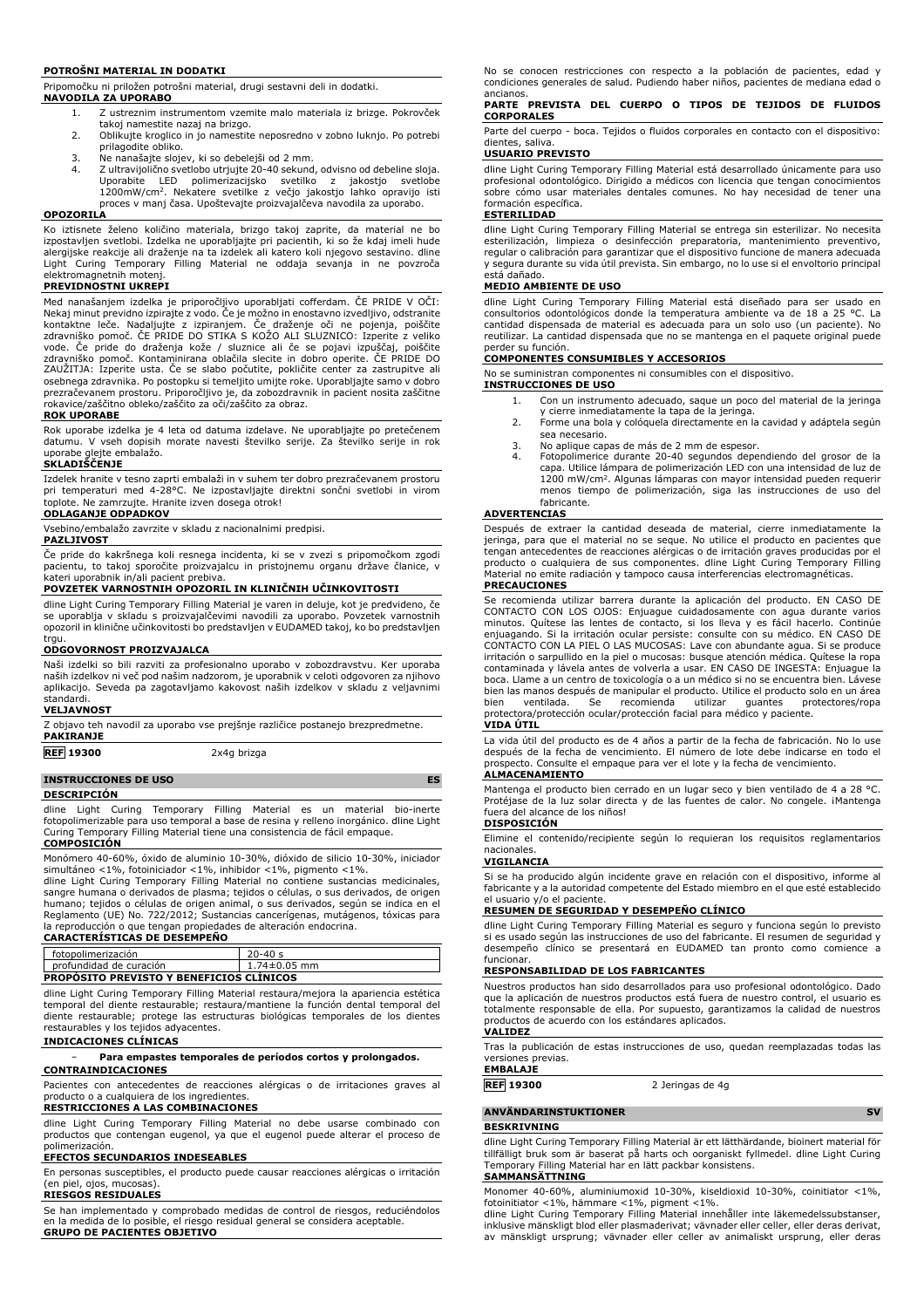|              |  | derivat, som avses i förordning (EU) nr 722/2012; ämnen som är                  |  |  |  |
|--------------|--|---------------------------------------------------------------------------------|--|--|--|
|              |  | cancerframkallande, mutagena, reproduktionsgiftiga eller som har hormonstörande |  |  |  |
| agonolinnas. |  |                                                                                 |  |  |  |

# egenskaper. **PRESTANDAEGENSKAPER**

| lätt härdning                      | $20 - 40s$         |  |
|------------------------------------|--------------------|--|
| diup                               | $1.74 \pm 0.05$ mm |  |
| AVSETT SYFTE OCH KLINISKA FÖRDELAR |                    |  |

dline Light Curing Temporary Filling Material återställer/förbättrar tillfälligt det<br>estetiska utseende av restaurerbar tand; återställer/underhåller tillfällig tandfunktion hos restaurerbar tand; skyddar tillfälligt biologiska strukturer av restaurerbar tand och intilliggande vävnader.

#### **KLINISKA INDIKATIONER**

#### − **För tillfällig fyllning i korta och längre perioder.**

#### **KONTRAINDIKATIONER**

Patienter som tidigare har upplevt allvarliga allergiska reaktioner eller irritationsreaktioner av produkten eller någon av ingredienserna.

# **BEGRÄNSNINGAR AV KOMBINATIONER**

dline Light Curing Temporary Filling Material bör inte användas i kombination med produkter som innehåller eugenol eftersom eugenol kan störa polymerisationsprocessen.

#### **OÖNSKADE BIVERKNINGAR**

Hos känsliga individer kan produkten orsaka allergiska reaktioner eller irritationsreaktioner (hud, ögon, slemhinna).

### **ÅTERSTÅENDE RISKER**

Åtgärder för riskkontroll har genomförts och verifierats, risken minskas så långt som möjligt, den totala restrisken bedöms vara acceptabel.

### **PATIENTENS MÅLGRUPP**

Inga kända restriktioner angående patientpopulation, ålder eller allmänna hälsotillstånd. Det kan finnas barn, medelålders eller äldre patienter.

**AVSEDD DEL AV KROPPEN ELLER TYPER AV VÄVNADER AV KROPPSVÄTSKOR** En del av kroppen – munnen. Vävnader eller kroppsvätskor i kontakt med enheten –

tand, saliv.

### **AVSEDD ANVÄNDARE**

dline Light Curing Temporary Filling Material är utvecklad endast för professionellt bruk inom tandvården. Dess användare är endast licensierad läkare som har kunskap om hur man använder vanliga material. Det finns dock inget behov av specifik utbildning.

### **STERILITET**

dline Light Curing Temporary Filling Material levereras icke-steril. Det finns inget<br>behov av förberedande sterilisering, rengöring eller desinfektion, förebyggande eller<br>regelbundet underhåll eller kalibrering, för att sä är skadad.

#### **ANVÄNDNINGSMILJÖ**

dline Light Curing Temporary Filling Material är designad för att användas på tandvårdskliniker där omgivningstemperaturen är 18-25°C. Den fördelade mängden material är lämplig för engångsbruk (endast för en patient). Återanvänd inte. Administrerad mängd som inte hålls kvar i originalförpackningen kan leda till funktionsförlust.

#### **FÖRBRUKNINGSDELAR OCH TILLBEHÖR**

Inga förbrukningsvaror eller tillbehör levereras med enheten.

#### **ANVÄNDARINSTUKTIONER**

- 1. Ta ut lite av materialet från sprutan med lämpligt instrument och stäng omedelbart sprutlocket.
- 2. Forma en boll och placera direkt i håligheten och anpassa efter behov.<br>3. Applicera inte lager som är tiockare än 2 mm.
- 
- 3. Applicera inte lager som är tjockare än 2 mm. 4. Ljushärda i 20-40 sekunder beroende på skikttjocklek. Använd en LEDpolymerisationslampa med en ljusintensitet på 1200mW/cm<sup>2</sup>. Vissa<br>lampor med högre intensitet kan kräva en kortare polymerisationstid, följ tillverkarens bruksanvisningar.

#### **VARNINGAR**

Efter önskad mängd extruderat material, stäng omedelbart sprutan så att materialet inte utsätts. Använd inte produkten på patienter som tidigare har upplevt allvarliga allergiska reaktioner eller irritationsreaktioner av produkten eller någon av ingredienserna i den. dline Light Curing Temporary Filling Material avger inte strålning och orsakar inga elektromagnetiska störningar.

#### **FÖRSIKTIGHETSÅTGÄRDER**

Det rekommenderas att använda cofferdam under appliceringen av produkten. VID KONTAKT MED ÖGONEN: Skölj försiktigt med vatten i flera minuter. Ta bort kontaktlinser om de finns och det är lätt att göra så. Fortsätt skölja. Om irritationen i ögonen kvarstår: Kontakta läkare. VID KONTAKT MED HUD ELLER SLEMMHINNOR: Tvätta rent med mycket vatten. Om irritation eller utslag på huden/slemhinnor uppstår: Kontakta läkare. Ta av utsatta kläder och tvätta dem innan de återanvänds. VID FORTARING: Skölj munnen. Ring ett giftcenter eller läkare om du mår dåligt.<br>Tvätta händerna noggrant efter hantering. Använd endast i väl ventilerade<br>utrymmen. Det rekommenderas att både läkaren och patienten b skyddshandskar/skyddskläder/ögonskydd/ansiktsskydd.

#### **HÅLLBARHETSTID**

Produktens hållbarhet är 4 år från tillverkningsdatumet. Använd inte efter utgångsdatum. Partinummer bör anges i all korrespondens. Se förpackning för partinummer och utgångsdatum.

# **FÖRVARING**

Förvara produkten tätt sluten på en torr, väl ventilerad plats vid 4-28°C. Skydda den mot direkt solljus och värmekällor. Frys inte. Förvaras oåtkomlig för barn! **AVLÄGNING**

Kassera innehållet/behållaren i enlighet med nationella föreskrifter.

# **VAKSAMHET**

Om en allvarlig händelse har inträffat i samband med enheten rapporteras detta till tillverkaren och den behöriga myndigheten i den medlemsstat där användaren och/eller patienten är etablerad.

### **SAMMANFATTNING AV SÄKERHET OCH KLINISK PRESTANDA**

dline Light Curing Temporary Filling Material är säker och fungerar som avsett om den används i enlighet med tillverkarens bruksanvisningar. Sammanfattning av säkerhet och klinisk prestanda kommer att presenteras i EUDAMED så snart det böjar fungera.

**TILLVERKARENS ANSVAR**

Våra produkter har utvecklats för professionellt bruk inom tandvården. Eftersom tillämpningen av våra produkter ligger utanför vår kontroll är användaren själv fullt ansvarig för applikationen. Naturligtvis garanterar vi kvaliteten på våra produkter i enlighet med rådande standarder. **GILTIGHET**

I och med publiceringen av denna bruksanvisning ersätts alla tidigare versioner. **FÖRPACKNING**

**REF 19300** 2x4g sprutor

# **KULLANIM KILAVUZU TR**

### **AÇIKLAMA**

dline Light Curing Temporary Filling Material, reçine ve inorganik dolgu bazlı, ışıkla<br>sertleşen, geçici kullanım için biyoetkisiz bir malzemedir. dline Light Curing<br>Temporary Filling Material kolayca paketlenebil

# **BILEŞIM**

Monomer %40-60, alüminyum oksit %10-30, silikon dioksit %10-30, ko-başlatıcı <%1, foto başlatıcı %1, inhibitör %1, pigment %1.

dline Light Curing Temporary Filling Material insan kanı veya plazma türevi, insan dokuları veya hücreleri veya bunların türevlerini, 722/2012 Sayılı Tüzük (AB)'de bahsedildiği üzere hayvanlara ait dokular veya hücreler veya bunların türevleri; kanserojen, mutajenik, üremeye toksik veya endokrin bozucu özelliklere sahip maddeler dahil tıbbi madde içermez.

#### **PERFORMANS ÖZELLIKLERI**

|                                           | isıkla kürlenme | $20 - 40s$         |
|-------------------------------------------|-----------------|--------------------|
|                                           | kür derinliği   | $1.74 \pm 0.05$ mm |
| <b>HEDEFLENEN AMAC VE KLINIK FAYDALAR</b> |                 |                    |

dline Light Curing Temporary Filling Material, restore edilebilir dişin estetik<br>görünümünü geçici olarak geri kazanmasını/daha estetik görünmesini sağlar, restore<br>edilebilir dişin fonksiyonunu geçici olarak geri k edilebilir diş ve bitişik dokuların biyolojik yapılarını geçici olarak korur.

### **KLINIK ENDIKASYONLAR**

− **Kısa ve uzun süreli geçici dolgular içindir.**

**KONTRAENDIKASYONLAR** Ürüne veya bileşenlerden herhangi birine karşı şiddetli alerjik reaksiyon veya tahriş olma geçmişi olan hastalar.

# **KOMBINASYONLARLA ILGILI KISITLAMALAR**

Öjenol polimerizasyon sürecini bozabileceğinden ürün öjenol içeren ürünlerle birlikte kullanılmamalıdır.

# **İSTENMEYEN YAN ETKILER**

Ürün, hassas kişilerde alerjik veya tahriş reaksiyonlarına (cilt, göz, mukoza) neden olabilir). **REZIDÜEL RISKLER**

Risk kontrol önlemleri uygulandı ve doğrulandı, risk mümkün olduğu kadar azaltıldı, tüm artık riskin kabul edilebilir olduğuna karar verildi.

### **HASTA HEDEF GRUBU**

Hasta kütle, yaş ve genel sağlık durumuyla ilgili herhangi bilinen bir kısıtlama mevcut değildir. Çocuklar, orta yaşlı veya yaşlı hastalar olabilir. **HEDEFLENEN VÜCUT BÖLÜMÜ VEYA VÜCUT SIVILARININ DOKU TÜRLERI**

Vücudun bir bölümü - ağız. Cihazın temas ettiği doku veya vücut sıvıları – diş, tükürük.

# **HEDEFLENEN KULLANICI**

dline Light Curing Temporary Filling Material yalnızca diş hekimleri tarafından profesyonel kullanım için geliştirilmiştir. Yalnızca basit dental malzemelerin nasıl kullanılacağı bilgisine sahip lisanslı doktor er tarafından kullanılabilir. Özel eğitime gerek yoktur.

#### **STERILITE**

dline Light Curing Temporary Filling Material sterilize edilmemiş şekilde teslim edilmektedir. Cihazın amaçlanan ömrü boyunca düzgün ve güvenli bir şekilde çalışmasını sağlamak için herhangi bir hazırlama niteliğinde sterilizasyona, temizliğe veya dezenfeksiyona, önleyici, düzenli bakıma veya kalibrasyona gerek yoktur. Ancak birincil ambalaj zarar görmüşse kullanmayın.

#### **KULLANIM ORTAMI**

dline Light Curing Temporary Filling Material ortam sıcaklığının 18-25°C olduğu diş muayenehanelerinde kullanılmak üzere geliştirilmiştir. Dağıtılmış malzeme miktarı<br>tek kullanım için uygundur (sadece bir hasta için). Tek kullanımlıktır Hazırlanan<br>miktarın orijinal ambalajında saklanmaması işlev kaybına n **SARF MALZEMELERI VE YARDIMCI MALZEMELER**

# Cihazla birlikte hiçbir sarf malzemesi bileşeni ve aksesuar verilmemektedir.

**KULLANIM KILAVUZU**

- 1. Uygun alet kullanarak enjektörden bir miktar malzeme alın ve enjektör kapağını hemen kapatın.
- 2. Bir top oluşturup doğrudan kaviteye yerleştirin ve gerektiği gibi ayarlayın.
- 3. 2 mm'den kalın tabakalar uygulamayın. 4. Katman kalınlığına bağlı olarak 20-40 saniye boyunca ışıkla kürleyin. 1200mW/cm<sup>2</sup> ışık yoğunluğuna sahip LED polimerizasyon ışığı kullanın. Daha yüksek yoğunluğa sahip ışıklar daha az polimerizasyon süresi

#### gerektirebilir, üretici tarafından sağlanan kullanım talimatlarını izleyin.

**UYARILAR**

İstenilen miktarda materyal ekstrüde edildikten sonra enjektörü hemen kapatın, böylece materyal ışıksız kalmayacaktır. Bu ürünü, ürüne veya bileşenlerden herhangi birine karşı şiddetli alerjik reaksiyon veya tahriş olma geçmişi olan hastalar için kullanmayın. dline Light Curing Temporary Filling Material radyasyon yaymaz ve herhangi bir elektromanyetik enterferans ortaya çıkarmaz. **ÖNLEMLER**

Ürün uygulanırken bent kullanılması tavsiye edilir. GÖZE TEMASI HALİNDE: Birkaç dakika suyla dikkatlice durulayın. Varsa ve çıkarması kolaysa kontakt lenslerinizi çıkarın. Durulamaya devam edin. Göz tahrişi devam ederse: Tıbbi tavsiye/yardım alın. CILT UZERINDE VEYA MUKOZADA ISE: Bol su ile yıkayın. Ciltte tahriş veya<br>kızarıklık meydana gelirse: Tıbbı tavsiye/yardım alın. Kirlenmiş giysileri çıkartın ve<br>tekrar kullanmadan önce yıkayın. YUTULMASI DURUMUNDA: Ağz Kullandıktan sonra ellerinizi iyice yıkayın. İyi havalandırılmış bir alanda kullanın. Doktor ve hasta için koruyucu eldiven/koruyucu kıyafet/koruyucu gözlük/yüz için koruyucu kullanılması tavsiye edilir. **RAF ÖMRÜ**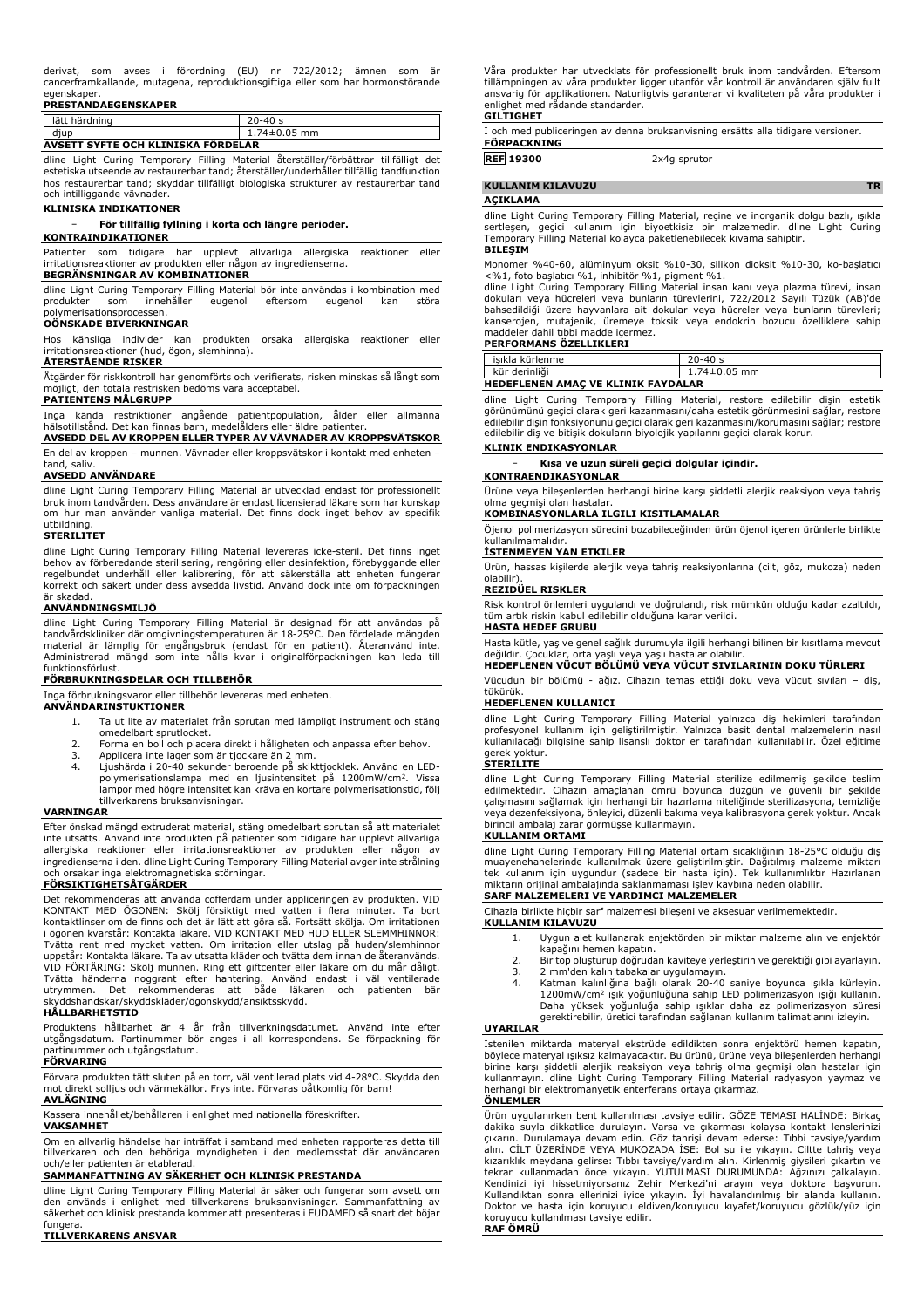Ürünün raf ömrü üretim tarihinden itibaren 4 yıldır. Belirlenen son kullanma tarihinden sonra kullanmayın. Parti numarası tüm bilgilendirmelerde belirtilmelidir. Parti numarası ve son kullanma tarihi için ambalaja bakınız.

#### **DEPOLAMA**

Ürünü 4-28°C'de kuru ve iyi havalandırılan bir yerde sıkıca kapalı halde saklayın. Doğrudan güneş ışığından ve ısı kaynaklarından koruyun. Dondurmayın. Çocukların erişemeyeceği yerlerde muhafaza edin!

**BERTARAF ETME**

İçeriği/kabını ulusal yasal gerekliliklere göre bertaraf edin. **VIJILANS**

Cihazla ilgili olarak meydana gelen herhangi bir ciddi kazayı, üreticiye ve kullanıcının ve/veya hastanın kabul edildiği Üye Devletin yetkili otoritesine bildirin.

## **GÜVENLILIK VE KLINIK PERFORMANS ÖZETI**

dline Light Curing Temporary Filling Material güvenlidir ve üretici tarafından kullanım talimatlarına uygun olarak kullanılması durumunda amaçlandığı gibi çalışır. Güvenlik ve klinik performans özeti, işe başlar başlamaz EUDAMED'de lanse edilecektir. **ÜRETICININ SORUMLULUĞU**<br> **ÜRETICININ SORUMLULUĞU** 

Ürünlerimiz diş hekimleri tarafından profesyonel kullanım için geliştirilmiştir. Ürünlerimiz kontrolümüz dışında kullanıldığından, uygulamadan tamamen kullanıcı sorumludur. Ürünlerimizin kalitesini uygulanan standartlara uygun olarak garanti ediyoruz.

# **GEÇERLILIK SÜRESI**

İşbu kullanım talimatının yayınlanması üzerine, önceki tüm versiyonların yerini alacaktır.

**AMBALAJ**

**REF 19300** 2x4g enjektör

#### **ИНСТРУКЦИЯ ПО ПРИМЕНЕНИЮ RU**

#### **ОПИСАНИЕ**

dline Light Curing Temporary Filling Material - светоотверждаемый биоинертный материал для временного использования на основе смолы и неорганического наполнителя. dline Light Curing Temporary Filling Material имеет легко укладывающуюся консистенцию.

#### **СОСТАВ**

Мономер 40-60%, оксид алюминия 10-30%, диоксид кремния 10-30%, соинициатор <1%, фотоинициатор <1%, ингибитор <1%, пигмент <1%.

dline Light Curing Temporary Filling Material не содержит лекарственных веществ, в том числе производных человеческой крови или плазмы; тканей или клеток, или их производных, человеческого происхождения; тканей или клеткок, или их производных, животного происхождения, как указано в Регламенте (ЕС) № 722/2012; веществ, которые являются канцерогенными, мутагенными, токсичными для репродукции или обладают эндокринными разрушающими свойствами.

# **ФУНКЦИОНАЛЬНЫЕ ХАРАКТЕРИСТИКИ**

| Фотополимерный                                      | $20 - 40s$         |  |
|-----------------------------------------------------|--------------------|--|
| Глубина полимеризации                               | $1.74 \pm 0.05$ mm |  |
| ПРЕДУСМОТРЕННОЕ ПРИМЕНЕНИЕ И КЛИНИЧЕСКИЕ РЕЗУЛЬТАТЫ |                    |  |

dline Light Curing Temporary Filling Material восстанавливает/улучшает временный эстетический вид восстанавливаемого зуба; восстанавливает/поддерживает временную зубную функцию восстанавливаемого зуба; защищает временные биологические структуры восстанавливаемого зуба и прилегающих тканей.

### **КЛИНИЧЕСКИЕ ПОКАЗАНИЯ**

− **Для временных пломб на короткие и длительные сроки.**

# **ПРОТИВОПОКАЗАНИЯ**

Пациенты, у которых в анамнезе были тяжелые аллергические или раздражающие реакции на продукт или любой из ингредиентов. **ОГРАНИЧЕНИЯ НА КОМБИНАЦИИ**

dline Light Curing Temporary Filling Material не следует использовать с продуктами, содержащими эвгенол, так как эвгенол может нарушить процесс полимеризации. **НЕЖЕЛАТЕЛЬНЫЕ ПОБОЧНЫЕ ЭФФЕКТЫ**

У восприимчивых людей продукт может вызывать аллергические или раздражающие реакции (кожа, глаза, слизистые оболочки). **ОСТАТОЧНЫЕ РИСКИ**

Меры по управлению рисками внедрены и проверены, риск снижен, насколько это возможно, общий остаточный риск признан приемлемым.

### **ЦЕЛЕВАЯ ГРУППА ПАЦИЕНТОВ**

Никаких ограничений относительно категории пациентов, их возраста и общего состояния здоровья не известно. Продукт можно применять на детях, пациентах среднего и пожилого возраста.

### **ПРЕДПОЛАГАЕМАЯ ЧАСТЬ ТЕЛА ИЛИ ТИПЫ ТКАНЕЙ ЖИДКОСТЕЙ ОРГАНИЗМА**

Часть тела - рот. Ткани или биологические жидкости, контактирующие с изделием – зуб, слюна. **ПРЕДПОЛАГАЕМЫЙ ПОЛЬЗОВАТЕЛЬ**

dline Light Curing Temporary Filling Material разработан только профессионального использования в стоматологии. Пользователь - только лицензированный врач, который знает, как использовать обычные стоматологические материалы. Нет необходимости в специальной подготовке. **СТЕРИЛЬНОСТЬ**

dline Light Curing Temporary Filling Material поставляется нестерильным. Нет необходимости в какой-либо предварительной стерилизации, очистке или дезинфекции, профилактическом, регулярном обслуживании или калибровке, чтобы гарантировать правильную и безопасную работу изделия в течение его предполагаемого срока службы. Однако не используйте, если первичная упаковка повреждена.

#### **УСЛОВИЯ ПРИМЕНЕНИЯ**

dline Light Curing Temporary Filling Material предназначено для использования в стоматологическом кабинете с температурой окружающей среды 18-25°C. Распределенное количество материала подходит для одноразового использования (только для одного пациента). Не использовать повторно. Выданное количество, хранящееся не в оригинальной упаковке, может привести к потере функциональности.

#### **РАСХОДНЫЕ МАТЕРИАЛЫ И ПРИНАДЛЕЖНОСТИ**

В комплект поставки изделия не входят расходные материалы и принадлежности.

#### **ИНСТРУКЦИЯ ПО ПРИМЕНЕНИЮ**

- 1. С помощью подходящего инструмента извлеките немного материала из шприца и немедленно закройте колпачок шприца.
- 2. Сформируйте шарик, поместите его прямо в полость и при необходимости отрегулируйте.
- 3. Не наносите слои толщиной более 2 мм.
- Просушите светом 20-40 секунд в зависимости от толщины слоя.<br>Используйте светодиодную полимеризационную дампу с Используйте светодиодную полимеризационную лампу с<br>интенсивностью света 1200 мВт/см<sup>2</sup>. Для некоторых ламп с более высокой интенсивностью может потребоваться меньше времени<br>полимеризации, следуйте инструкциям по применению полимеризации, следуйте инструкциям по применению производителя.

# **ПРЕДУПРЕЖДЕНИЯ**

После того, как необходимое количество материала выдавлено, немедленно закройте шприц, чтобы материал не был высвобожден. Не используйте продукт для пациентов, у которых в анамнезе есть серьезные аллергические или раздражающие реакции на продукт или любой из ингредиентов. dline Light Curing Temporary Filling Material не генерирует излучение и не вызывает

# электромагнитные помехи. **МЕРЫ ПРЕДОСТОРОЖНОСТИ**

При применении продукта рекомендуется использовать коффердам. ПРИ<br>ПОПАДАНИИ В ГЛАЗА: осторожно промыть глаза водой в течение нескольких<br>минут. Снимите контактные линзы, если они есть, и это легко сделать. Продолжайте полоскание. Если раздражение глаз не проходит: обратиться к врачу. ПРИ ПОПАДАНИИ НА КОЖУ ИЛИ СЛИЗИСТУЮ ОБОЛОЧКУ: промыть большим количеством воды. В случае раздражения кожи/слизистой оболочки или сыпи: обратиться к врачу. Снимите загрязненную одежду и постирайте перед повторным использованием. ПРИ ПРОГЛАТЫВАНИИ: прополоскать рот. Если вы плохо себя чувствуете, обратитесь в токсикологический центр или к врачу/терапевту. После работы тщательно вымойте руки. Используйте только в хорошо проветриваемом помещении. Врачу и пациенту рекомендуется носить защитные перчатки/защитную одежду/средства защиты глаз/лица.

## **МЕРЫ ПРЕДОСТОРОЖНОСТИ**

Срок годности продукта 4 года со дня изготовления. Не использовать по истечении срока годности. Номер партии должен быт указан во всей корреспонденции. См. упаковку для получения информации о партии и сроке годности.

#### **ХРАНЕНИЕ**

Хранить продукт плотно закрытым в сухом, хорошо проветриваемом месте при температуре 4-28°C. Беречь от прямых солнечных лучей и источников тепла. Не замораживать. Хранить в недоступном для детей месте! **УТИЛИЗАЦИЯ**

Утилизируйте содержимое/контейнер в соответствии с национальными нормативными требованиями. **АКТИВНЫЙ МОНИТОРИНГ**

Если в отношении изделия произошел какой-либо серьезный инцидент, сообщите производителю и компетентному органу государства-члена, в котором зарегистрирован пользователь и/или пациент. **РЕЗЮМЕ БЕЗОПАСНОСТИ И КЛИНИЧЕСКОЙ ЭФФЕКТИВНОСТИ**

dline Light Curing Temporary Filling Material безопасен и работает по назначению, если он используется в соответствии с инструкцией по применению<br>производителя. Сводная информация о безопасности и клинической<br>эффективностибудет представлена в Европейской базе данных по медицинским изделиям, как только она начнет работать.

### **ОТВЕТСТВЕННОСТЬ ПРОИЗВОДИТЕЛЯ**

Наши продукты разработаны для профессионального использования в стоматологии. Поскольку применение наших продуктов находится вне нашего<br>контроля, пользователь несет полную ответственность за применение.<br>Разумеется, мы гарантируем качество нашей продукции в соответствии с применяемыми стандартами.

# **СРОК ДЕЙСТВИЯ**

После публикации данной инструкции по применению все предыдущие версии отменяются. **УПАКОВКА**

**REF 19300** 2 шприца 4 г

### **ІНСТРУКЦІЯ ІЗ ЗАСТОСУВАННЯ UA**

### **ОПИС**

dline Light Curing Temporary Filling Material - світлотвердний біоінертний матеріал для тимчасового використання на основі смоли та неорганічного наповнювача. dline Light Curing Temporary Filling Material має консистенцію, що легко укладається.

# **СКЛАД**

Мономер 40-60%, оксид алюмінію 10-30%, діоксид кремнію 10-30%, співініціатор <1%, фотоініціатор <1%, інгібітор <1%, пігмент <1%.

dline Light Curing Temporary Filling Material не містить лікарських речовин, зокрема похідних людської крові або плазми; тканин або клітин, або їх похідних,<br>людського походження; тканин або клітин, або їх похідних, тваринного<br>походження, як зазначено в Регламенті (ЄС) № канцерогенними, мутагенними, токсичними для репродукції або мають ендокринні руйнівні властивості. **ФУНКЦІОНАЛЬНІ ХАРАКТЕРИСТИКИ**

| Фотополімерний                                 | $20 - 40s$         |  |
|------------------------------------------------|--------------------|--|
| Глибина полімеризації                          | $1.74 \pm 0.05$ mm |  |
| ПЕРЕДБАЧУВАНЕ ПРИЗНАЧЕННЯ ТА КЛІНІЧНІ ПЕРЕВАГИ |                    |  |

dline Light Curing Temporary Filling Material відновлює/покращує тимчасовий естетичний вигляд відновлюваного зуба; відновлює/підтримує тимчасову зубну функцію відновлюваного зуба; захищає тимчасові біологічні структури відновлюваного зуба та прилеглих тканин.

# **КЛІНІЧНІ ПОКАЗАННЯ**

− **Для тимчасових пломб на короткі й тривалі терміни. ПРОТИПОКАЗАННЯ**

Пацієнти, у яких в анамнезі були важкі алергічні або подразливі реакції на продукт або будь-який з інгредієнтів. **ОБМЕЖЕННЯ НА КОМБІНАЦІЇ**